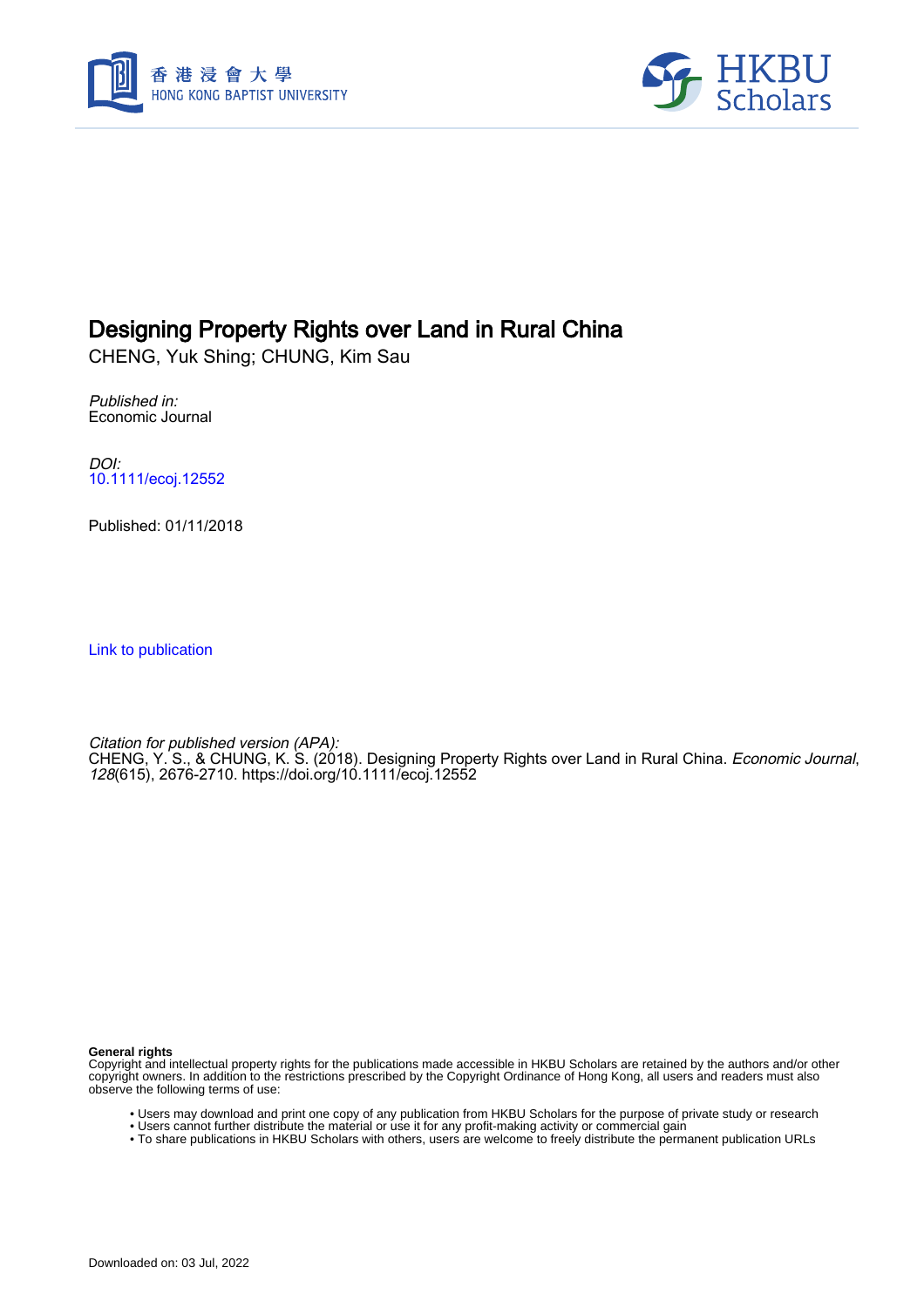



The Economic Journal, Doi: 10.1111/ecoj.12552 © 2017 Royal Economic Society. Published by John Wiley & Sons, 9600 Garsington Road, Oxford OX4 2DQ, UK and 350 Main Street, Malden, MA 02148, USA.

## DESIGNING PROPERTY RIGHTS OVER LAND IN RURAL CHINA\*

Yuk-Shing Cheng and Kim-Sau Chung

After nearly four decades, China's rural land tenure arrangement remains by and large how it looked like at the beginning of the economic reform. Rural land remains collectively owned. Peasants contract land from collectives, with their tenure insecure, and their transfer rights restricted. If such an arrangement was deemed a historical legacy at the beginning of the reform, it now looks more and more like a constrained efficient design by historical accident. This article suggests the constraints against which this design may be constrained efficient, and provides a stylised model that matches a wide array of empirical patterns.

After nearly 40 years of economic reform, with almost every other part of China's original planned economy changed beyond recognition, China's rural land tenure arrangement remains by and large how it looked like at the beginning of the reform. Rural land remains collectively instead of privately owned. Peasants contract land from the collectives, with their tenure insecure, and their transfer rights restricted. If such a land tenure arrangement was deemed a historical legacy at the beginning of the reform, it now looks more and more like a constrained efficient design by historical accident. In this article, we suggest the constraints against which this design may be constrained efficient, and show how our stylised model generates predictions that match a wide array of empirical patterns. We also use this stylised model to ponder the prospect of privatisation of rural land in China.

Among the most important empirical patterns we observe is the variation in China's rural land tenure arrangements across both time and regions: tenure is more insecure, and restrictions on transfer rights more severe, at earlier stages of the reform and in inland regions ( $vis\text{-}a\text{-}vis$  coastal regions). Previous theories might also explain the diversity in China's rural land tenure arrangements, but the predicted pattern would have been an opposite one. For example, Andolfatto (2002, p. 384) argues that, when the capital market works 'too well', social security recipients may be able to sell off their social security payments through the capital market, in effect undoing the social insurance intended by the government. In that case, restricting recipients' rights to transfer those payments would be optimal, and in-kind payments can help if it is easier to restrict the transfer of in-kind payments than monetary payments.<sup>1</sup> If one thinks of

<sup>1</sup> See also Blackorby and Donaldson (1988), Bruce and Waldman (1991), and Coate (1995) for similar theories.

<sup>\*</sup> Corresponding author: Kim-Sau Chung, Department of Economics, Hong Kong Baptist University, Hong Kong. Email: kschung@hkbu.edu.hk.

We are extremely grateful to the editor and two anonymous referees, who helped us to improve our exposition substantially. We also thank Jiahua Che, Rongzhu Ke, Li Han, Lixing Li, Chia-hui Lu, Shitong Qiao, Liugang Sheng, Shangjin Wei, Funing Zhong, Li-An Zhou, Xiaodong Zhu, and the audience at various conferences and seminars for helpful discussion. Juan Chen, Tianyu Gao, Tsz Hong Lee, Yunyun Lu, Kam Pui Tsang, and Jufan Yang provided excellent research assistance. All errors are ours. The work described in this article was supported by grants from Hong Kong Baptist University (FRG1/13-14/023) and from Research Grant Council of Hong Kong Special Administrative Region Government (GRF 14500514).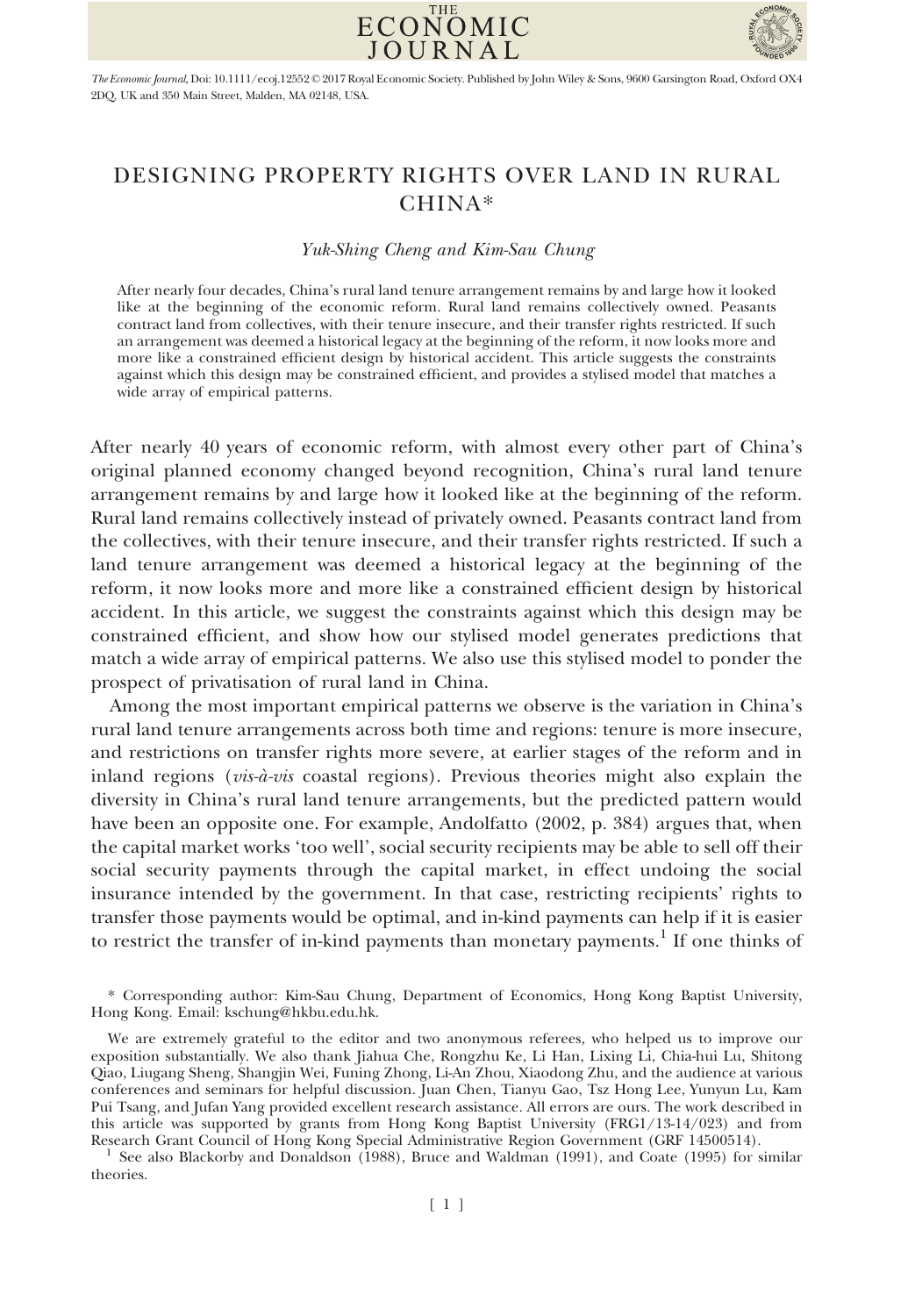land as a possible form of in-kind payment from the government to peasants for social security purpose, then this theory would predict that social security payments rely more on (non-transferable) land than on cash at a time and in a region where the capital market works better. In other words, since the capital market works better at later stages of the reform and in coastal regions, this theory would predict that land more likely plays the role of in-kind social security payments and hence its transfer is subject to more severe restrictions at later stages of the reform and in coastal regions. Such a prediction is opposite to what we observe empirically.

Our theory differs from these previous theories, and proceeds as follows. Peasant migrant workers are good for urban economies as long as the economy is good. However, during economic hard times, peasant migrant workers who stay in the cities may go underground, creating problems for the government. Peasants do not internalise this negative externality when they make their migration decisions. Normally, conditional monetary payments, appropriately designed, suffice to make peasants internalise this externality. However, disbursement of monetary payments relies on local officials, and corruption makes these payments infeasible. On the other hand, land is immobile, and this makes land less vulnerable to corruption: while it is easy for corrupt officials to run away with cash, it is difficult for them to run away with land.<sup>2</sup> Therefore, land naturally takes the place of cash in an otherwise standard incentive mechanism, with peasants' claims on their land contingent on their migration decisions. In other words, as part of an efficient mechanism under the corruption constraint, land tenure has to be insecure, albeit insecure in a certain specific way.<sup>3</sup>

Tenure insecurity is socially costly (see below). It is hence optimal to minimise the size of the land whose tenure is insecure, subject to the incentive compatibility (IC) constraint that the peasant migrant worker is willing to return to the village during economic hard times. Since a peasant can always rent his land to the best alternative user, the productivity of the best alternative user approximates the value of the land to the peasant, and hence also the amount he will lose if he stays in the city and forfeits his tenure. The higher is the productivity of the best alternative user, the smaller is hence the necessary size of land whose tenure needs to be insecure in order to satisfy the peasant migrant worker's IC constraint. Since the productivity of the best alternative user is higher in later stages of the reform and in coastal regions, our theory hence predicts that tenure is more secure at such time and in those regions.

The main reason why tenure insecurity is socially costly is that it induces short-term behaviour. When a peasant migrant worker tries his luck at finding a good job in the city, he naturally would like to rent his land to an alternative user instead of leaving the land idle. But a rental contract that preserves the quality of the land is impossible to write, because the alternative user will damage the land in exchange for higher shortterm payoff if she thinks there is a good chance that she would not be able to use the

 $2^2$  A corrupt official may try to sell a peasant's land illegally and run away with the cash receipts. But the land necessarily stays behind and can be recovered from the illegal buyer.

In other words, we differ from previous theories such as Andolfatto (2002) in postulating that land is used as a substitute of monetary payments not because the capital market works 'too well', but because of corruption.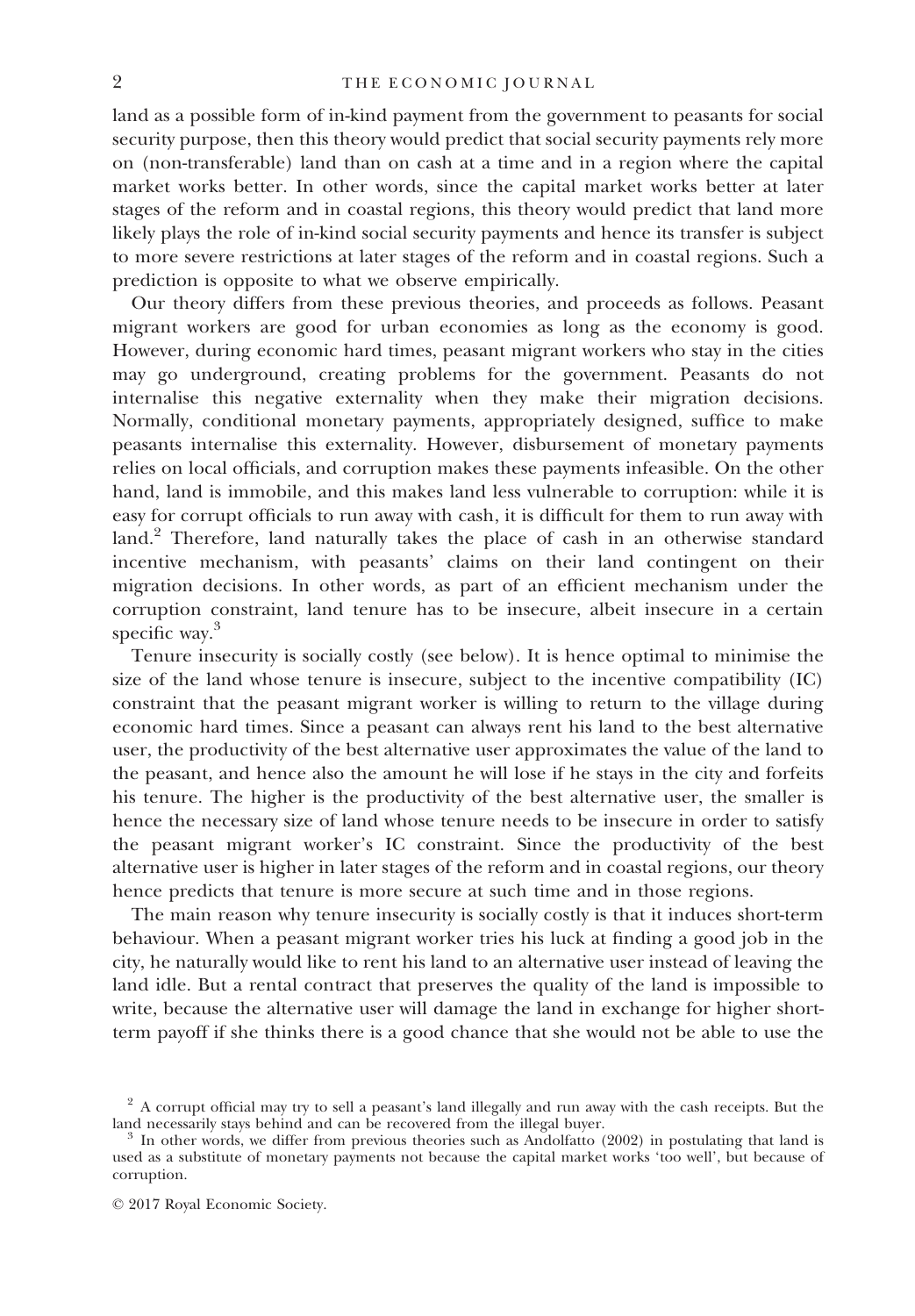land for long (possibly because the peasant migrant worker may forfeit his own tenure by staying in the city). Such kind of short-term behaviour not only is inefficient, but also reduces the peasant migrant worker's incentives to return to the village during economic hard times, beating the original purpose of insecure tenure.

In order to get around this problem, the optimal tenure arrangement involves further dividing the part of land with insecure tenure into two different kinds, which we shall call contract land and ration land respectively.<sup>4</sup> While both kinds of land are subject to insecure tenure, the transfer of ration land faces more severe restrictions, while that of contract land faces fewer. The purpose of such division is to preserve the quality of at least some of the land (i.e. the ration land), making sure that the peasant migrant worker has incentives to return to the village during economic hard times.

Indeed, if short-term behaviour is very inefficient, contract land (which faces fewer restrictions on its transfer) would have been dominated by ration land, and we should not have observed contract land in use in equilibrium. However, contract land is heavily used in China's rural land tenure arrangement. It means our theory has to 'predict' that short-term behaviour is only modestly inefficient. This 'prediction' also matches the recent empirical findings of Jacoby et al. (2002).

When short-term behaviour is only modestly inefficient, neither contract land nor ration land dominates the other, and the optimal tenure arrangement involves a mix of the two. Since a major cost of ration land is that it will be left idle instead of being rented to an alternative user when the peasant migrant worker is trying his luck at finding a good job in the city, the optimal mix is tilted more towards contract land when the productivity of the best alternative user is higher. Once again, since the productivity of the best alternative user is higher in later stages of the reform and in coastal regions, our theory predicts that restrictions on peasants' transfer rights to transfer are less severe at such time and in those regions.

Indeed, when the productivity of the best alternative user is too low, our theory predicts that a peasant migrant worker would voluntarily leave his land idle instead of renting it out, even if he is not restricted to do so. This is because, when the best alternative user is too unproductive, the rent a peasant migrant worker can collect is too low to be worth the damage from short-term behaviour. This prediction also matches what happened temporarily at the beginning of the reform.

Our article contributes to the literature on China's rural reform. Rural China is one of those areas in the developing world where property rights over land are far from secure and unrestricted. Many economists have voiced their support for further reform, and in particular for land privatisation. Officials and non-economists, on the other hand, are more concerned about the social security consequences. Land privatisation, they argue, not only deprives the government of its most important instrument of redistribution among different households within a village, but may also render peasants more vulnerable by allowing them to sell their land in the free market (Chen, 1993; Wen, 2000, 2006; Chen et al., 2008).<sup>5</sup>

 $4$  In reality, the nomenclature of land shows no consistency across time and regions (see the institutional background in Section 1). Our usage of contract land and ration land is hence only meant to be suggestive.

 $5$  For an excellent account of the privatisation debate, see Zhang and Donaldson (2013), which also contains detailed references.

<sup>©</sup> 2017 Royal Economic Society.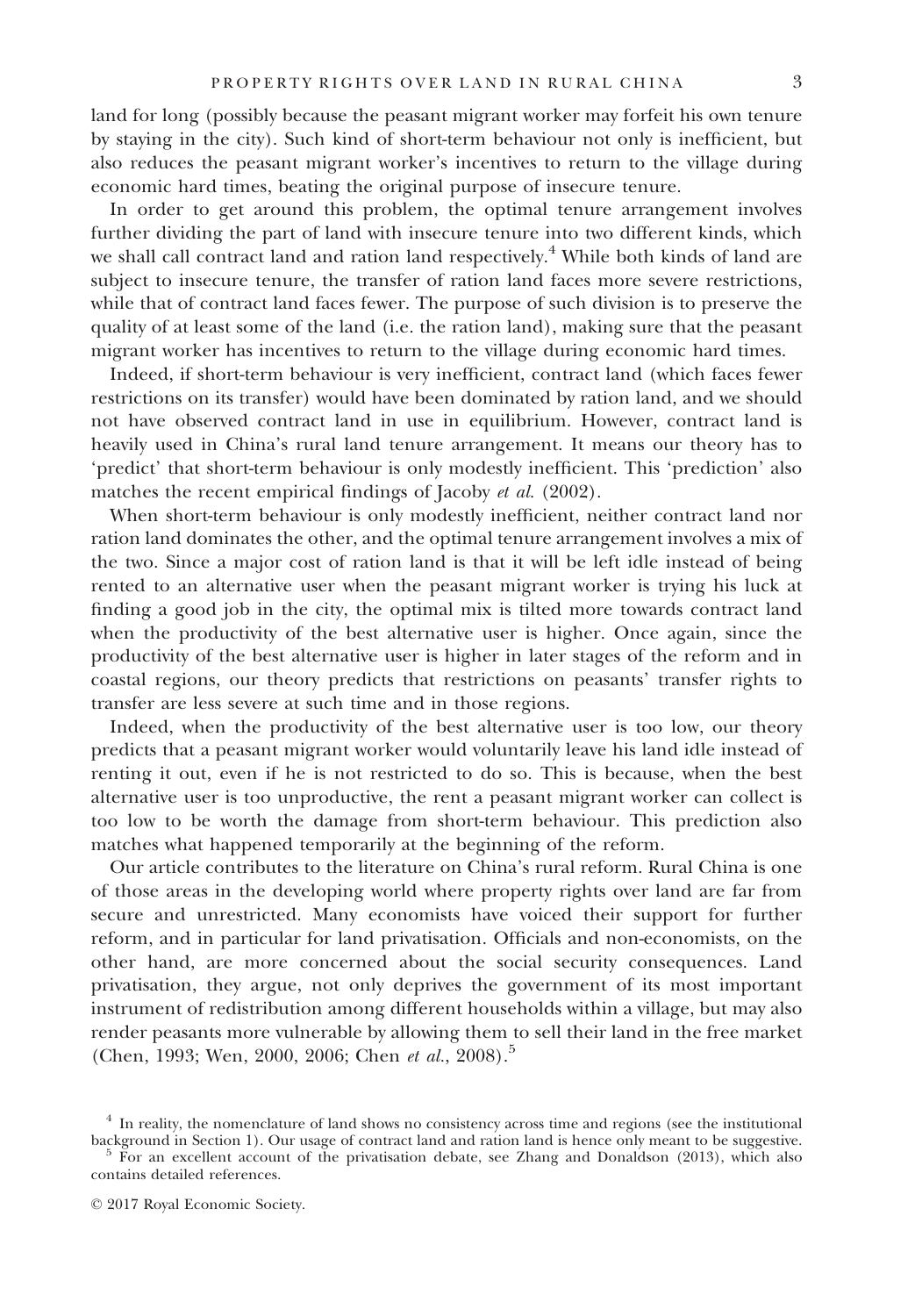Formalising the social security arguments against land privatisation proves difficult due to two noticeable missing pieces. First, the social-security arguments never explain why land, instead of cash, is the preferred instrument of redistribution among different households within a village. Consider, for example, the co-op system, which has been experimented in many isolated instances (see Section 1). Under an idealised version of the co-op system, instead of reallocation of land, redistribution takes the form of reallocation of the shares of a co-op. The co-op, in turn, owns all land in the village. With land privatisation, the co-op can sell the land and invest the proceeds in other assets. Even without land privatisation, the co-op can still sign long-term leases with the best users. Either way, allocative inefficiency and investment inefficiency (in the form of short-term behaviour) are not necessary evils that must accompany redistribution among different households within a village. To formalise the social security arguments, one must first explain why the co-op system did not thrive in rural China.

Second, implicit in the social-security arguments is that peasants are not fully rational, and may not always use their privately owned land in the way that is to their best interest. While a formal theory built on irrational agents is possible, such a theory may not be very conducive to the discussion of possible reforms – it is difficult to agree on how supposedly irrational agents may behave under different proposed reforms.

One possible way to formalise the social security arguments without running into the above two difficulties is to follow the approach of Andolfatto (2002). However, as we explained at the beginning of this section, the resulting formal theory will be at odds with the kind of temporal and regional variations observed in the data. Our theory takes a different route. Although it is not a loyal formalisation of the social security arguments (in particular it does not postulate irrational peasants), it explains why land is a more preferred form of social security payments than cash is, and it matches the kind of temporal and regional variations observed in the data.

Besides the social security argument, another informal theory that rationalises China's existing rural land tenure arrangement is that it is instrumental for the state to guarantee stable food supply (Yang and He, 2011; Jian, 2013). Note that China already has in place stringent zoning laws that prohibit the use of certain lands for purposes other than agricultural production, so the supposed purpose of insecure tenure and restrictions on transfer rights is to minimise the underutilisation of these lands. This begs the question of why these lands are underutilised in the first place. Our theory fills this gap. Instead of viewing underutilisation as the reason behind China's existing rural land tenure arrangement, we view the former as the result of the latter, and the latter in turn is driven by some other factors.

An important precursor to this article is Liu et al. (1998, hereafter LCY), which offers an informal theory for the kind of regional variation in China's rural land tenure arrangements observed in the data. LCY argues that much of this variation can be explained as different bargaining results between the state (who wants more control) and the peasants (who wants more privatisation). Specifically, the state wants more control because it wants to be able to redistribute, and it wants to guarantee stable food supply. Regional characteristics such as land scarcity, abundance of non-agricultural economic opportunities, and the importance of the region in national food supply affect the costs and benefits of control for the state, and the costs and benefits of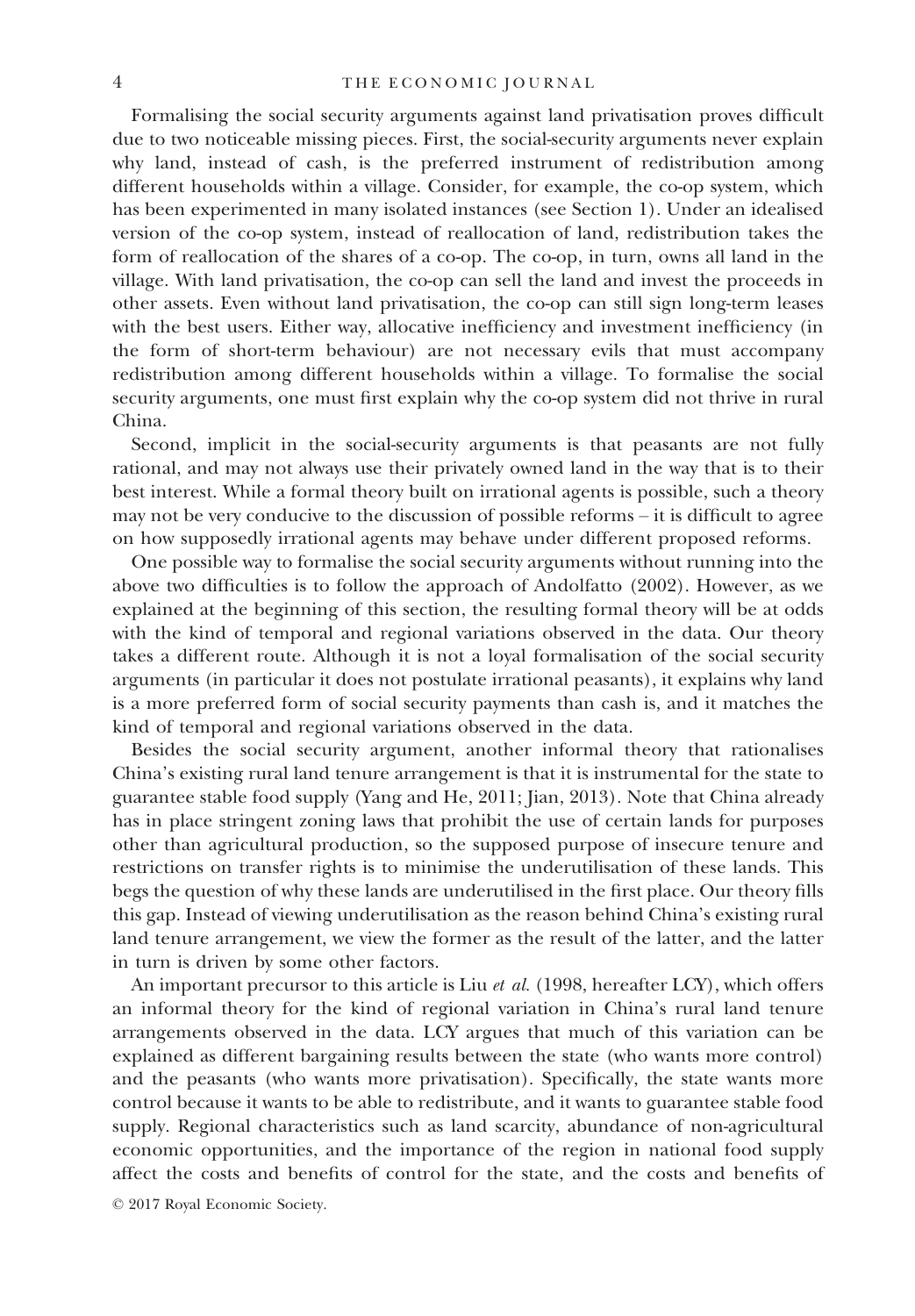privatisation for the peasants. These in turn affect the bargaining result, which explains why tenure security and restrictions on transfer rights vary across regions. LCY, however, takes for granted that insecure tenure and restrictions on transfer rights are the appropriate policy instruments to achieve the two goals of the state, and hence are also what the state and the peasants bargain over. Other policy instruments such as monetary social security payments are precluded by assumption. Our theory, in contrast, is a formal policy design exercise where the appropriateness of insecure tenure and restrictions on transfer rights as policy instruments is derived rather than assumed $6$ 

Our article also offers a different perspective when it comes to predicting where China's rural reform is headed. We regard China's rural land tenure arrangement as approximately a product of conscious design, and hence predicting how it will evolve requires monitoring how certain constraints and parameters evolve. The received view among economists, in contrast, is that China's rural land tenure arrangement is the legacy of the pre-reform era of surplus extraction (Lin, 2012), is slow to change due to ideological baggage (Zhang, 2011) and inadequate state capacity (Li, 2012). Given this received view, convergence towards secure and unrestricted property rights is a matter of time, and land privatisation is an inevitable eventuality. Time will tell which of these two perspectives is more helpful.

Finally, our article contributes to the literature on property rights.<sup>7</sup> Secure and unrestricted property rights are widely seen as necessary conditions for economic efficiency. When property rights are insecure and restricted, they are usually the results of imperfect law enforcement, $\frac{8}{3}$  misguided policies,  $\frac{9}{3}$  or politics.<sup>10</sup> This article, however, takes the position that the insecure and restricted property rights over land in rural China are constrained efficient. An important precursor to this article is Banerjee et al.

<sup>6</sup> Due to the informal nature of LCY's theory, many of its predictions by and large remain unclear. For example, in regions where land is scarcer, the fear of losing land looms larger, and hence high-risk peasants would resist insecure tenure more, but low-risk peasants would prefer more tenure insecurity in the hope of gaining more land at the expense of their high-risk peers. How land scarcity affects peasants' overall demand for privatisation is unclear. Similarly, in regions with abundant non-agricultural economic opportunities, to guarantee stable food supply the state needs more control, but the redistributive benefits of control are also smaller. How abundance of non-agricultural economic opportunities affects the state's overall demand for control is unclear. Finally, in regions that are important in national food supply, the benefits of control are higher, but the efficiency gain from privatisation is also more valuable. How the importance of a region in national food supply affects the state's overall demand for control is also unclear. These ambiguities make it easier for LCY's theory to explain the data. In contrast, our model has unambiguous predictions on how tenure insecurity and restrictions on transfer rights vary across time and regions.

 $^7$  Alchian's (2008) delineation of different components of property rights has inspired many as well as this article. See also Anderson and McChesney (2003) and Besley and Ghatak (2010) for excellent surveys of this

 $8$  Feder (1987) and Feder and Onchan (1987) showed that Thailand squatters' insecure property rights significantly reduced their investment incentives and financial resources. Squatters' property rights were insecure because they occupied their land illegally in the first place.<br><sup>9</sup> de Vany (1977) and de Vany and Sanchez (1979) showed that Mexico's Agrarian Reform Program, which

restricted peasants' rights to transfer their land, unintentionally resulted in less capital investment and larger families, de Janvry et al. (2015) further showed that the programme has led to inefficiency due to less migration of farm labour to high value-added non-farm works. of farm labour to high value-added non-farm works.<br><sup>10</sup> Under America's Indian reservation policy (except during the Allotment Era of 1887–1934), Indian

land is placed into trust, which individual Indians cannot sell off (Anderson and Lueck, 1992). Some authors (Royster, 1995) attributed this arrangement partly to the political need to 'ease hostilities and tensions between tribes and settlers by segregating the two groups from one another'.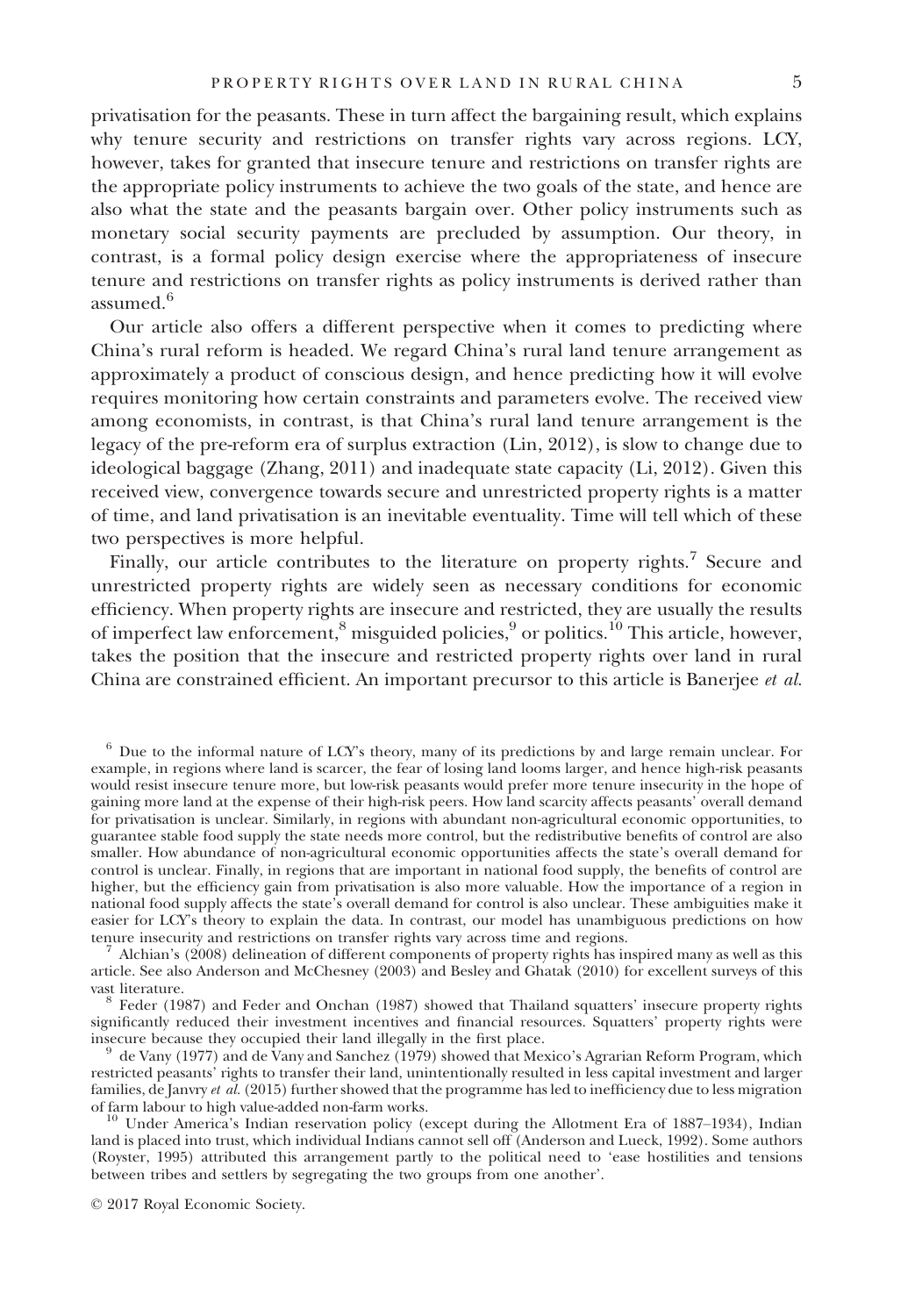(2002), which compares the equilibrium contracts and the accompanying efficiency implications when tenants' tenure is secure and insecure, respectively.

The rest of this article is organised as follows. Section 1 in broad strokes introduces the institutional background in rural China, with an emphasis on several key components that will later on play important roles in our model. In Section 2, we describe our model setup, and discuss some assumptions we make. In Section 3, we study a few benchmarks, including the benchmark with private ownership of land, and the benchmark without the corruption constraint. In Section 4, we solve for the efficient rural land tenure arrangement under the corruption constraint. In Section 5, we discuss how our model generates predictions that match a wide array of empirical patterns. Finally, we offer some concluding remarks on the prospect of land privatisation in rural China (Section 6).

## 1. Institutional Background

China started its economic reform in 1978. Rural reform, which among other things dramatically changed the tenure arrangement for rural land, came first. Although the economic reform soon spread to other areas, in a pace so breathtaking that one doubts whether the Chinese government still holds much ideological baggage, there have not been further big changes in China's rural land tenure arrangement ever since the early 1980s. There has been fine tuning at different times and in different regions, and new varieties have been experimented with locally, but the rural land tenure arrangement by and large remains as it was defined in the early 1980s, which is referred to as the household responsibility system (Kueh, 1984; Lin, 1992; Wen, 1993).<sup>11</sup>

At the core of the household responsibility system is that land within a village is owned collectively by all members of the village. The village government, known as the collective, managed and represented by village officials, then contracts out different parcels of land to different households, with the size of each parcel roughly matching the size of the corresponding household (Zhang and Makeham, 1992; Judd, 1992; Wen, 2000).

## 1.1. Restrictions on Transfer Rights

Village membership hence confers certain kinds of inalienable entitlement – here the rights to contract land from the collective (Kung, 1995; Kung and Liu, 1997). The rights to transfer the contracted land are restricted (Zhu and Jiang, 1993), although the exact restriction is ambiguous (which gives rise to variation across time and regions). Mortgaging the contracted land is clearly forbidden (Dong, 1996; Zhu and Prosterman, 2007). Transferring it to a city dweller with a business plan in mind is also discouraged (Chen et al., 2008; Han, 2008). On the other extreme, transferring it to another household in the same village is almost always tolerated. Transferring it to another household from a different village is somewhere in between these two extremes (Zhang and Makeham, 1992; Brandt et al., 2002).

 $11$  The word 'responsibility' refers to the households' duty in early stages of reform to sell agricultural products to the government at below-market prices (Sicular, 1988; Cheng and Tsang, 1994; Cheng, 1996).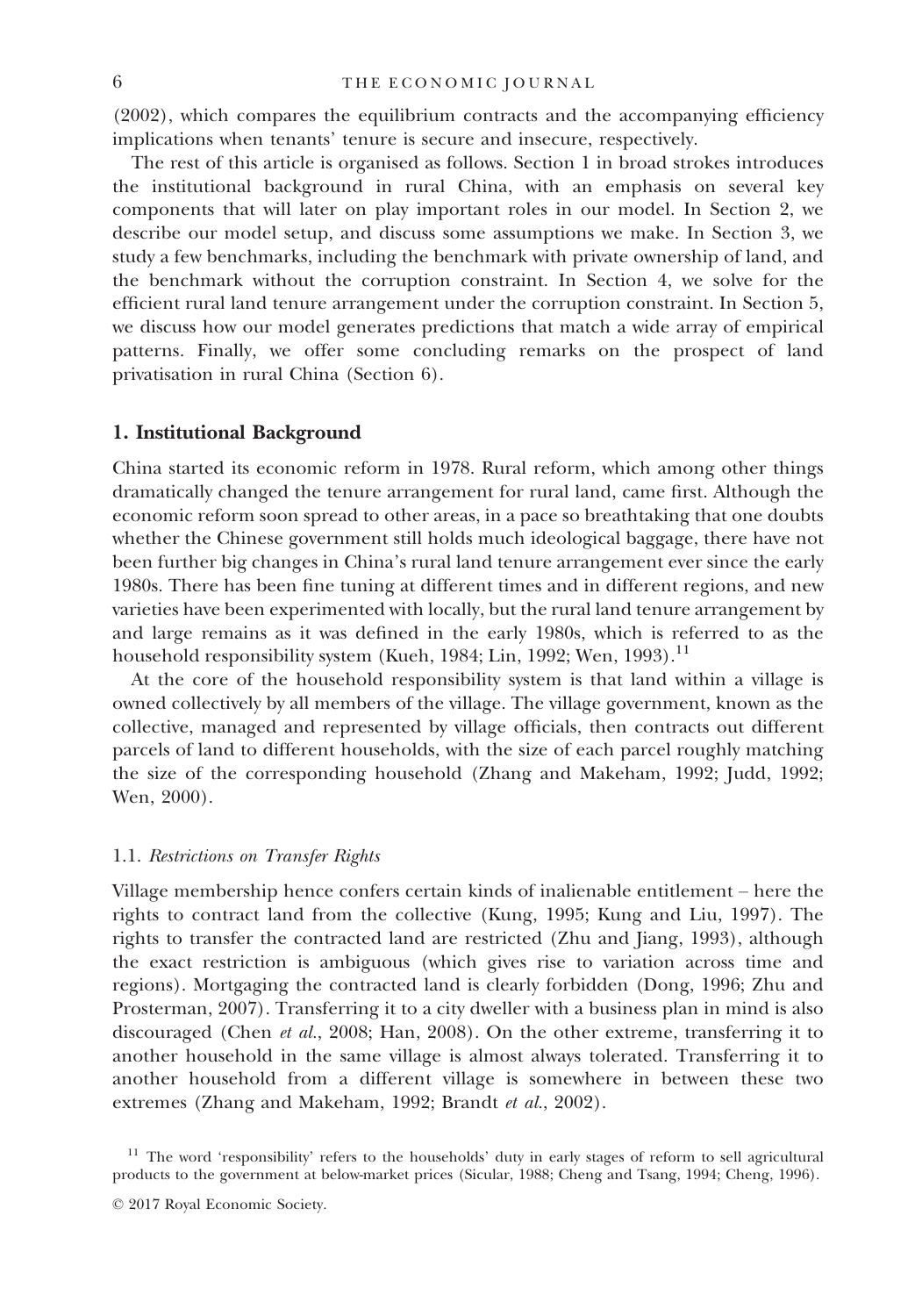The parcel of land a household contracts from the collective is often further divided into several sub-parcels, with the restrictions on the rights to transfer vary across these sub-parcels. To signify these different restrictions, different names are used to refer to these different sub-parcels: contract land (chengbao tian), ration land (kouliang tian), responsibility land (zeren tian), commodity land (shangpin tian), private plots (ziliu di), etc. But the mapping between each name and its corresponding restrictions on the rights to transfer varies across time and regions (Judd, 1992; Cheng and Tsang, 1995; Brandt et al., 2002; Lohmar and Somwaru, 2002).

## 1.2. Tenure Insecurity

Ambiguity also arises in actual implementation when it comes to defining membership, which leads to variation across time and regions. For example, when a household adds a new member (either by birth or by marriage), it may or may not entitle it to contract a larger parcel of land from the collective. In the case where it does, then some other households would see their responsibility contracts unexpectedly amended (because total land supply within a village is fixed). Similarly, when a household is found to have a member who has left the village and worked in the city for a long time, it may or may not lose some of its entitlement. Even renting out a household's contracted land may be perceived as a signal that it no longer needs the land, and may put its entitlement at risk as well (Brandt et al., 2004; Deininger et al., 2014).

The central government has from time to time reiterated a 'two-noes principle' ('no land increase due to increased population, no land decrease due to reduced population'; i.e. *zengren bu zengdi, jianren bu jiandi*), demanding that demographic changes should not be a reason to amend households' responsibility contracts unexpectedly (Wen, 1995; Deininger and Jin, 2003; Chen et al., 2008). But it does not seem to be very sure of this principle, and often allows local officials to exercise their discretion (Benjamin and Brandt, 2002; Tao et al., 2010). Again, actual implementation varies across time and regions. The problem of tenure insecurity is said to arise when local officials decide to accommodate demographic changes and unexpectedly amend households' responsibility contracts.

## 1.3. Variation across Time and Regions

Economists lament the efficiency loss due to both tenure insecurity and restrictions on the rights to transfer. Tenure insecurity is said to encourage short-term behaviour<sup>12</sup> (Li et al., 1998; Jacoby et al., 2002), while restrictions on the rights to transfer are said to hinder peasants' ability to leverage their endowments to raise capital (Besley, 1995; Zhu and Prosterman, 2007). Both problems are more severe at earlier stages of the reform and in inland regions.

Tenure insecurity can be proxied by the number of land reallocations due to demographic changes. A survey of Anhui villages conducted by Kong and Unger

 $12$  For example, a household which is not sure whether it can keep the land it is farming today may use excessive chemical fertilisers to boost the yields immediately, without worrying too much about the damage that brings to its land (Zhu and Jiang, 1993; Dong, 1996).

<sup>©</sup> 2017 Royal Economic Society.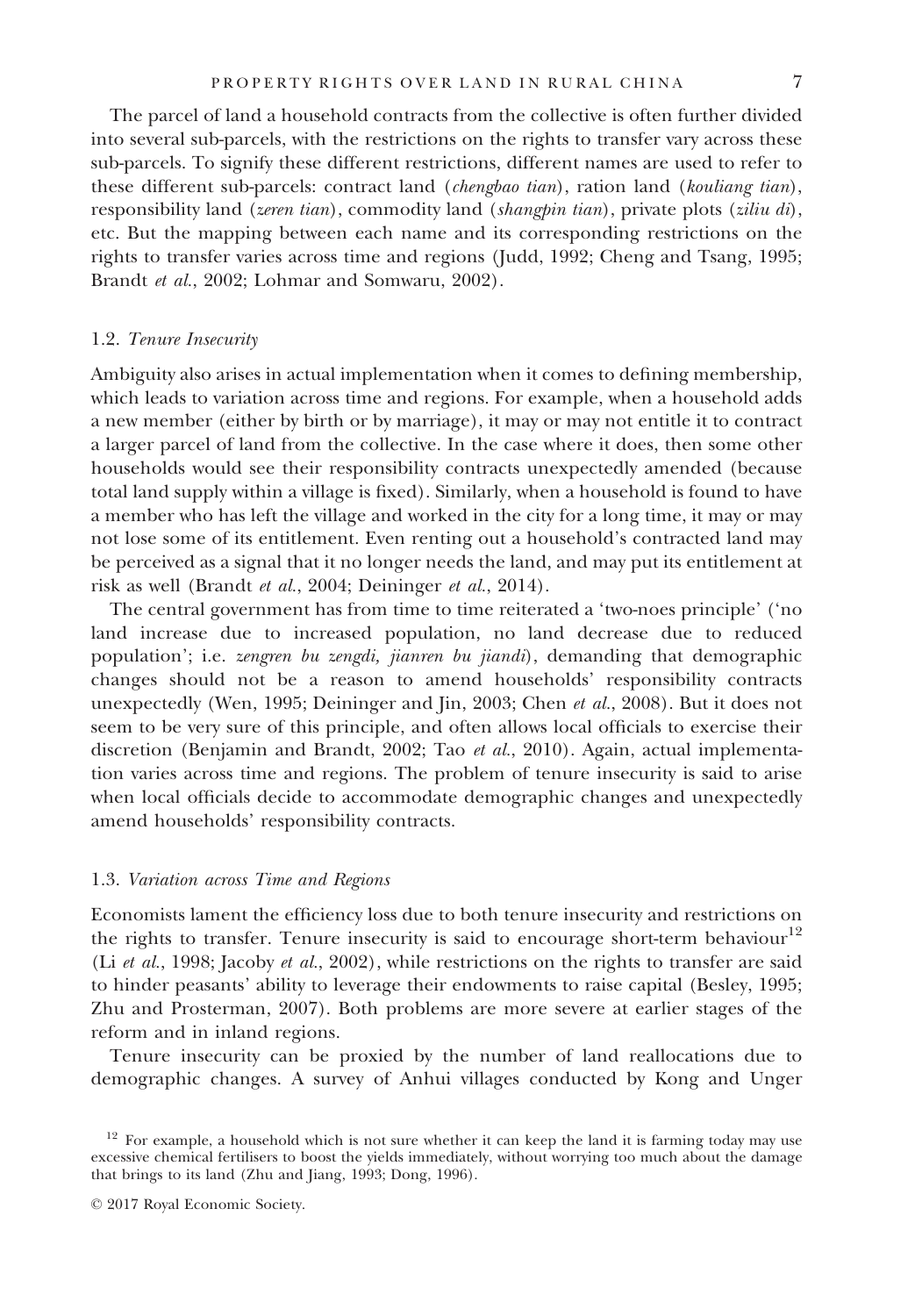(2013) indicates a clear declining trend of these numbers over time. Similarly, in a survey of villages in six provinces conducted by Tao *et al.*  $(2010)$ , the average numbers of land reallocations (averaged across villages) decreased over time: over the 14-year period of 1984–98, there were on average 2.58 land reallocations in each village; whereas over the 10-year period of 1998–2008, there were only 1.03. In both periods, the average number of land reallocations is much lower in coastal provinces (Jiangsu, Hebei and Fujian) than in inland provinces (Sichuan, Shaanxi and Jilin).

Measurements of restrictions on the rights to transfer usually rely on peasants' self reports. In a survey reported in Huang et al. (2012), the share of peasants reporting minimal restrictions on their rights to transfer to another household within the same village increased from 75% to 97% during the period of 1995–2008. During this same period, the corresponding share for transferring to another household from a different village also increased from 65% to 79%. In a 1994 survey conducted by Liu et al. (1998), restrictions on the rights to transfer were weaker in the coastal province of Zhejiang than in the inland provinces of Henan, Jilin and Jiangxi.

## 1.4. Corruption Concerns

There have been many experiments of alternative tenure arrangements, some were initiated by the central government, some by local governments, while all were conducted locally (Cheng and Tsang, 1995; Han, 2008; Meng et al., 2009). At the risk of oversimplification, one can lump many of them into a category called the co-op system.<sup>13</sup> Under this tenure arrangement, peasants in the same village pool their land and form a co-op to manage it, and rent out the pooled land with long-term leases to avoid short-term behaviour (Liu, 2010). The co-op then manages the rental income, distributes part of it to the villagers as dividends (with the distribution adjusted to demographic changes), and retains the other part for provision of local public goods, which villagers cannot enjoy unless they stay in the village. Shares of co-ops are typically not transferable, and the control of the co-ops stays in the hands of local officials.

The central government stopped some of the experiments in this category, citing corruption as a major concern (Dang, 2007; Ji, 2008; Yin, 2008), and was at best lukewarm to the others.<sup>14</sup> Among the problems cited by the central government, one of them was that the co-op management often diverted the resources it managed into risky investments, against the interests of the shareholder peasants, and took the money when these investments pay off, or ran away when those investments went bad. The corruption concern was reiterated by RGRCOE of the Ministry of Agriculture (1991), and was echoed by a survey conducted by Bledsoe and Prosterman (2000),

<sup>&</sup>lt;sup>13</sup> Experimental tenure arrangements that fall into this category include *gufen hezuo zhi*, tongyi jingying, gutian zhi, Nanhai model (a tenure arrangement experimented in Nanhai, Guangdong), Chongqing model (a tenure arrangement experimented in Chongqing), etc.

 $14$  For example, in one of the arguably most important official documents on rural policies, 'Decisions on some major issues regarding agricultural and rural policies' released by the 3rd Plenum of the Central Committee of the 15th Party Congress on 14 October 1998, the co-op system was not even mentioned at all. Only in the Land Contract Law enacted in 2003 was it mentioned as one of the many possible ways to manage rural land. The central government, however, has had a more positive attitude towards the co-op system lately, as reflected in Document No.1 of the Chinese Communist Party in 2015. This development is also consistent with our model (see Section 5).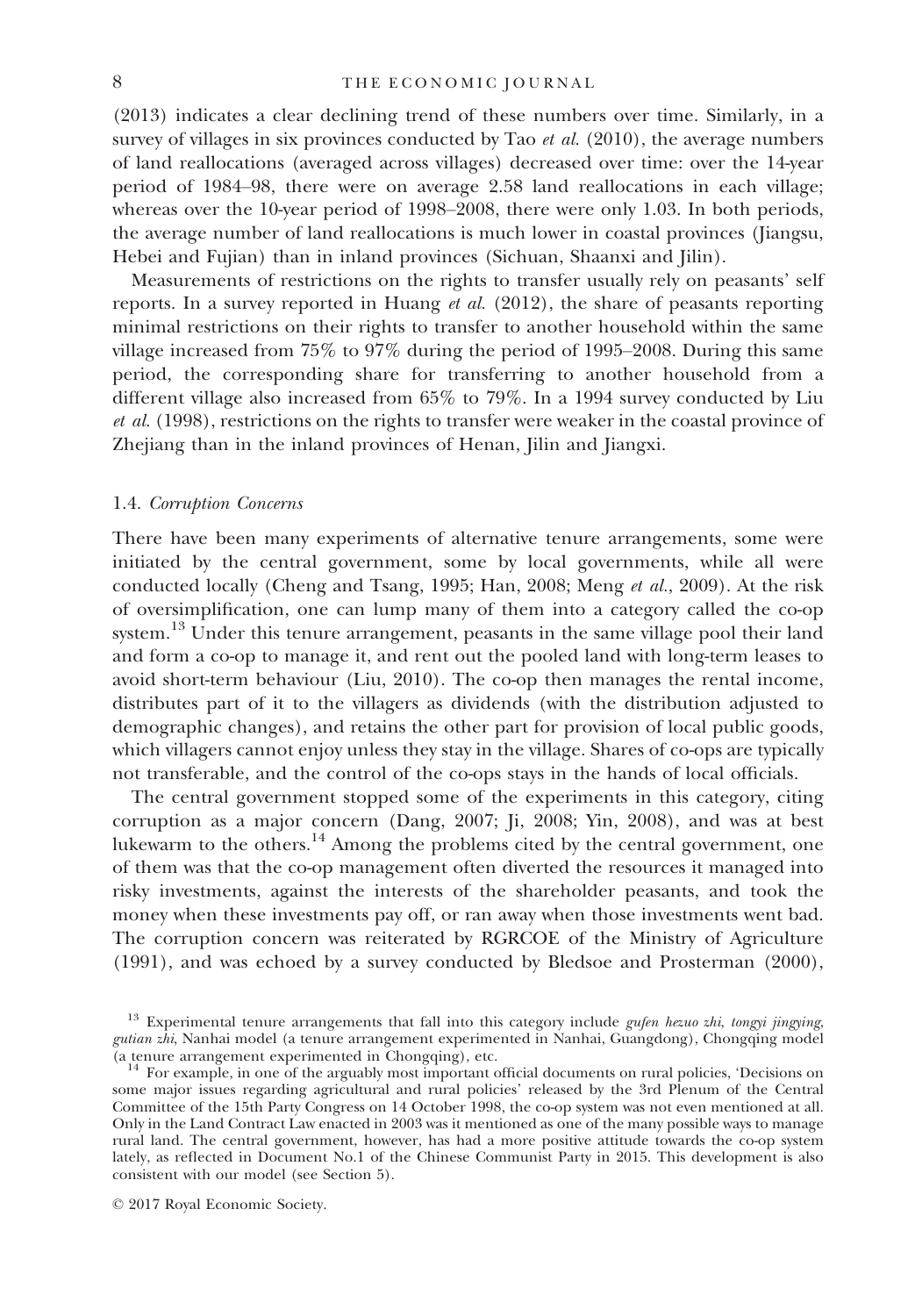which reports that peasants under the co-op system often do not receive the amount of dividends the local officials claimed to have distributed.<sup>15</sup> Chen (2006) points out that the problem is further accentuated by the non-transferability of the shares of the co-ops, because shareholder peasants cannot monitor the management by 'voting with their feet'.

## 1.5. Rural Versus Urban Areas

China adopts a hukou system that, among other things, divides its citizens into rural and urban residents. Rural residents are peasants attached to specific villages, and are entitled to contract land from the corresponding collectives. Urban residents, on the other hand, are attached to specific municipalities, and are entitled to various social services provided by the corresponding municipal governments (Chan, 2009, 2010). China is hence also geographically divided into rural and urban areas, where rural and urban residents reside, respectively. Peasants can work in the urban areas as migrant workers, but do not enjoy the same entitlements enjoyed by urban residents (Cheng and Selden, 1994; Song, 2014). While this avoids explicit costs on the part of municipal governments in accommodating these peasant migrant workers, implicit social costs exist due to the fact that a sizable population of temporary residents lack adequate social services (Bosker et al., 2012; Wang et al., 2013).

Geographically, urban areas are islands within the sea of rural areas. When peasants go to the urban areas for work, some 20% stay within the same county, while another  $40\%$  go beyond their counties but stay within the same province (Rozelle *et al.*, 1999). Under the policy of 'city administering county' (shi guan xian), which is widely adopted throughout much of the reform period, municipal governments ('cities') are also in charge of administering their nearby rural areas ('counties') (Yang and Wu, 2015).

As pointed out by Rozelle and Li (1998, p. 433), 'while central government policy allows for multiple tenure types, it does not clarify the level at which land-rights decisions are to be made'. Some scholars believe that the implementation of the policy of 'city administering county' empowers the municipal governments to become the major administrators of tenure arrangements in nearby rural areas (Meyer-Clement, 2016; Wang and Zhang, 2017). This belief finds some support in an episode during the 1990s, when the central government decreed that all rural land contracts (initially signed during the 1980s) should be extended. Numerous investigative studies on the implementation of this decree were conducted by Chinese officials/researchers at that time, which universally reported the heavy involvement of municipal governments, in activities ranging from formulating procedural guidelines, and experimenting implementation details, to training village officials.<sup>16</sup> This suggests that municipal governments may also be heavily involved in other matters related to tenure arrangements in nearby rural areas as well.

<sup>&</sup>lt;sup>15</sup> Similar stories have also been reported in, for example, 'What happened to Nanhai model', Discoveries in Chinese Villages, no. 2, 2008, and 'Four hurdles for new land reform', China Economic Weekly, no. 50, 2012. See also Liu (2008).<br><sup>16</sup> Such investigative studies are too numerous to survey here. A partial list includes Agricultural

Commission of Qinzhou, Guangxi (1996), Chen (1996), Zhang et al. (1997), Agricultural Office of Guangdong (1998), Cai and Liu (1998), Li et al. (1999) and Zhang (1999). A wide variety of regions were covered by these studies, including Guangdong, Guangxi, Hebei, Liaoning, Shandong, Shangxi, etc.

<sup>©</sup> 2017 Royal Economic Society.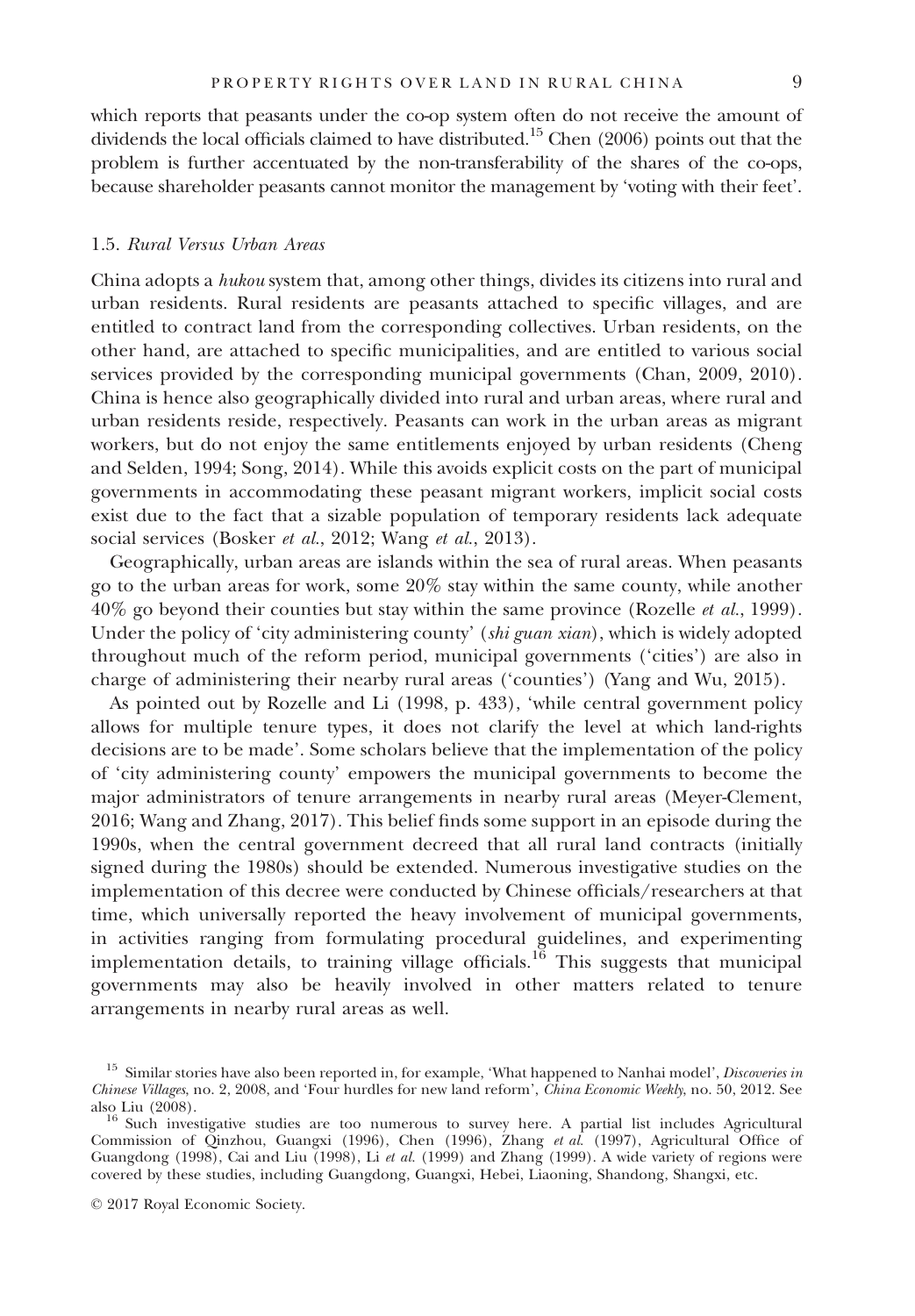Under China's centralised political system, policy missions are transmitted from the central to local governments through its vertical control system of cadres (Edin, 2003; Heimer, 2006). Among these policy missions, social stability has been considered as among the highest national priorities (Birney, 2014). The emphasis on social stability is translated into performance indicators such as social protests and petitions to superior administrative bodies, and these indicators permeate the cadre responsibility system all the way down to the county level and below. There are targets for these indicators, and these targets are sometimes under the 'one item veto rule' such that failure to meet them will lead to nullification of all other achievements and result in punishment (Heberer and Trappel, 2013). Against this backdrop, it is plausible that a municipal government's concerns about social stability would directly or indirectly affect the tenure arrangements within the rural areas it administers.

Below, we present a stylised model that relates all the key components mentioned in this Section, and explain why tenure insecurity and restrictions on the rights to transfer can arise as parts of a constrained efficient design of property rights.

## 2. The Model

There are three agents: G (the Government; 'it'),  $P$  (the Peasant; 'he'), and  $A$  (an Alternative user of the land; 'she'). Strictly speaking, G is not a well-defined agent in this game. It is the social planner, and designs the rural land tenure arrangement. Its choices are our subject of exploration. We also have in mind more than one alternative user, with A being a generic one. Competition among these identical alternative users leaves A with zero bargaining power in any transaction with P. All agents are assumed to be risk neutral. There are two locations: the village, and the city.

It is a two-period model without discounting:  $t = 1$ , 2. At the beginning of period 1, P has one unit of land located in the village. By farming his land, he can produce 1 unit of output at the end of each period.

There is also an inferior technology called 'short-term behaviour', which is available only in period 1. This technology can increase the period-1 output from 1 to  $Y$ , where  $Y > 1$ , with the consequence of damaging the land and reducing its period-2 output from 1 to y, where  $y < 1$ . We assume that  $Y + y < 2$ , which justifies the description of this technology as 'inferior'.

ASSUMPTION 1.  $Y < 2 - y$ .

How inefficient short-term behaviour is can be measured by how much Y falls short of  $2 - y$ , and is subject to debate in the empirical literature (see Section 5). It turns out that this magnitude also has important implications on the efficient design of the rural land tenure arrangement. We therefore distinguish two cases. We say that short-term behaviour is strongly inefficient if  $Y < 2 - 2y$ , and is weakly inefficient if  $2 - 2y < Y < 2 - y$ .

The alternative user A has productivity  $\lambda$  times that of P. Many factors can affect the size of  $\lambda$ : from soil quality to geographical location, and from zoning law to the macroeconomic environment. A piece of land strictly designated for agricultural use and located in the mountainous area (and hence in isolation and not easily accessible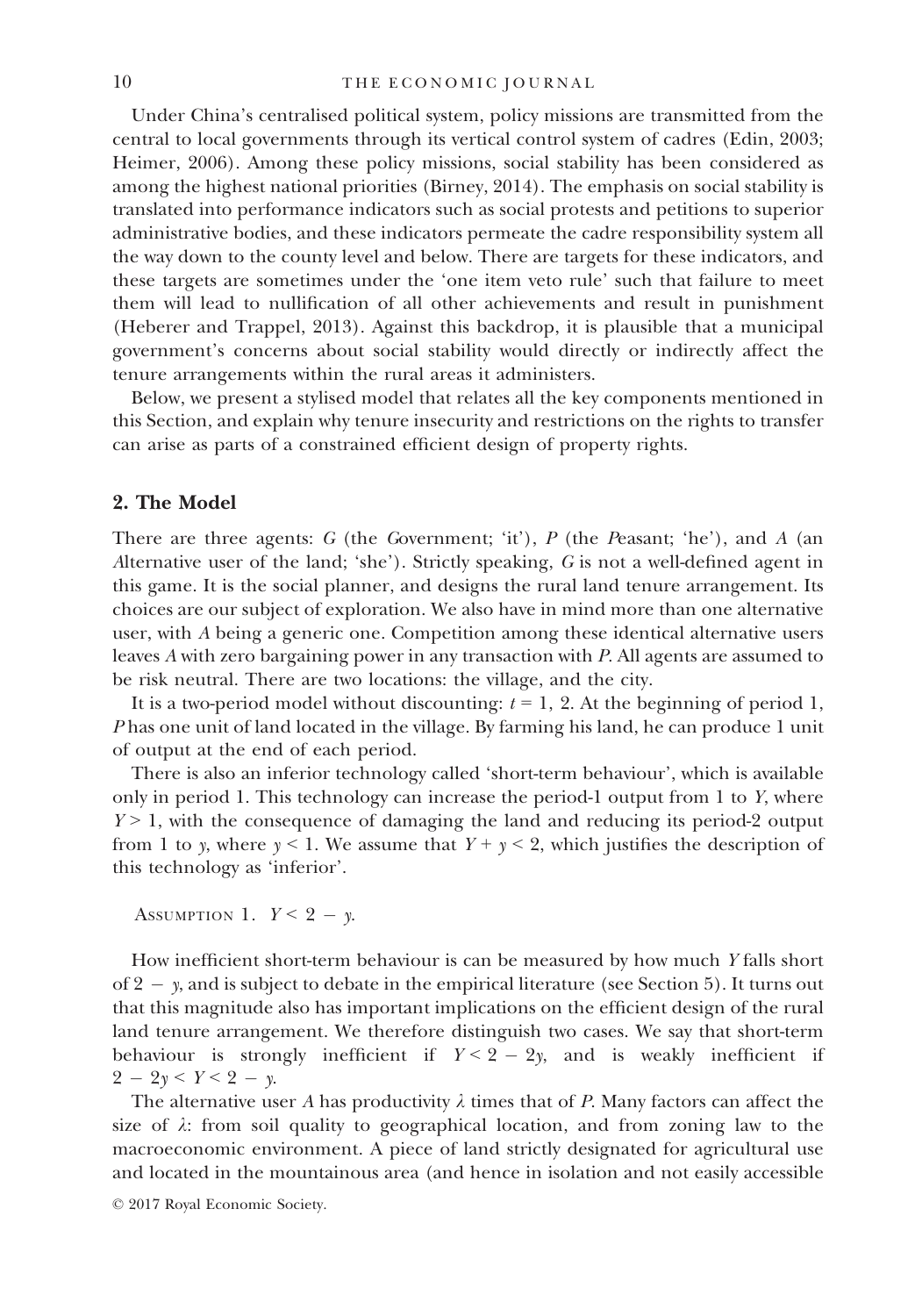to other households) may have  $\lambda$  far below 1, whereas a piece that is suitable for many different crops and contiguous to other farmland or even the urban area may have  $\lambda$ far above 1. However, we in general regard  $\lambda$  as increasing over time, and as being higher in coastal regions and lower in inland regions.<sup>17</sup> This in turn results in different rural land tenure arrangements being optimal at different points in time and in different regions. Possible outputs by  $P$  and  $A$  in each period are summarised in Tables 1 and 2.

A crucial assumption is that both outputs and technology choices are private information of the user of the land. They are unobservable to any other agent, and hence *a fortiori* also non-verifiable to courts. This creates a moral hazard problem when the period-1 user of the land cannot guarantee that she will also be the period-2 user – she may have perverse incentives to engage in short-term behaviour, and such perverse incentive cannot be corrected contractually.<sup>18</sup>

To make sure that this moral hazard problem has bite, we assume that  $Y + (1/2)$  $y > 1 + 1/2$ , and hence a period-1 user of the land will rationally engage in short-term behaviour if she believes that she will continue to be the user of the land in period 2 with probability at most 1/2.

ASSUMPTION 2.  $Y + (1/2)y > 1 + 1/2$ .

At the beginning of period 1, P has a one-time opportunity to choose whether or not to go to the city to look for a job.<sup>19</sup> Since this is a one-time opportunity, if he chooses to stay in the village, he stays for both periods. If he chooses to go to the city, he earns 0

| Outputs in Period 1; with $Y > 1$         |  |  |  |
|-------------------------------------------|--|--|--|
|                                           |  |  |  |
| Normal technology<br>Short-term behaviour |  |  |  |

Table 1 Outputs in Period 1; with  $Y > 1$ 

Table 2 Outputs in Period 2; with  $y < 2 - Y < 1$ 

| Land healthy<br>Land damaged | π<br>$\wedge$ |
|------------------------------|---------------|

<sup>17</sup> Among the many reasons why  $\lambda$  is increasing over time is that the identity of the best alternative user is changing over time. In earlier stages of the reform, the best alternative use remained mostly agricultural; whereas in later stages, it became increasingly often either industrial or commercial. Similar reasons explain

why  $\lambda$  is higher in coastal regions and lower in inland regions.<br><sup>18</sup> The assumption of unobservable output may seem extreme. However, a more complicated model with unobservable efforts and non-verifiable production ext

 $19$  We assume that such opportunity is not available to all alternative users, and hence there are always some alternative users left in the village to use  $P$ 's land if  $P$  goes to the city.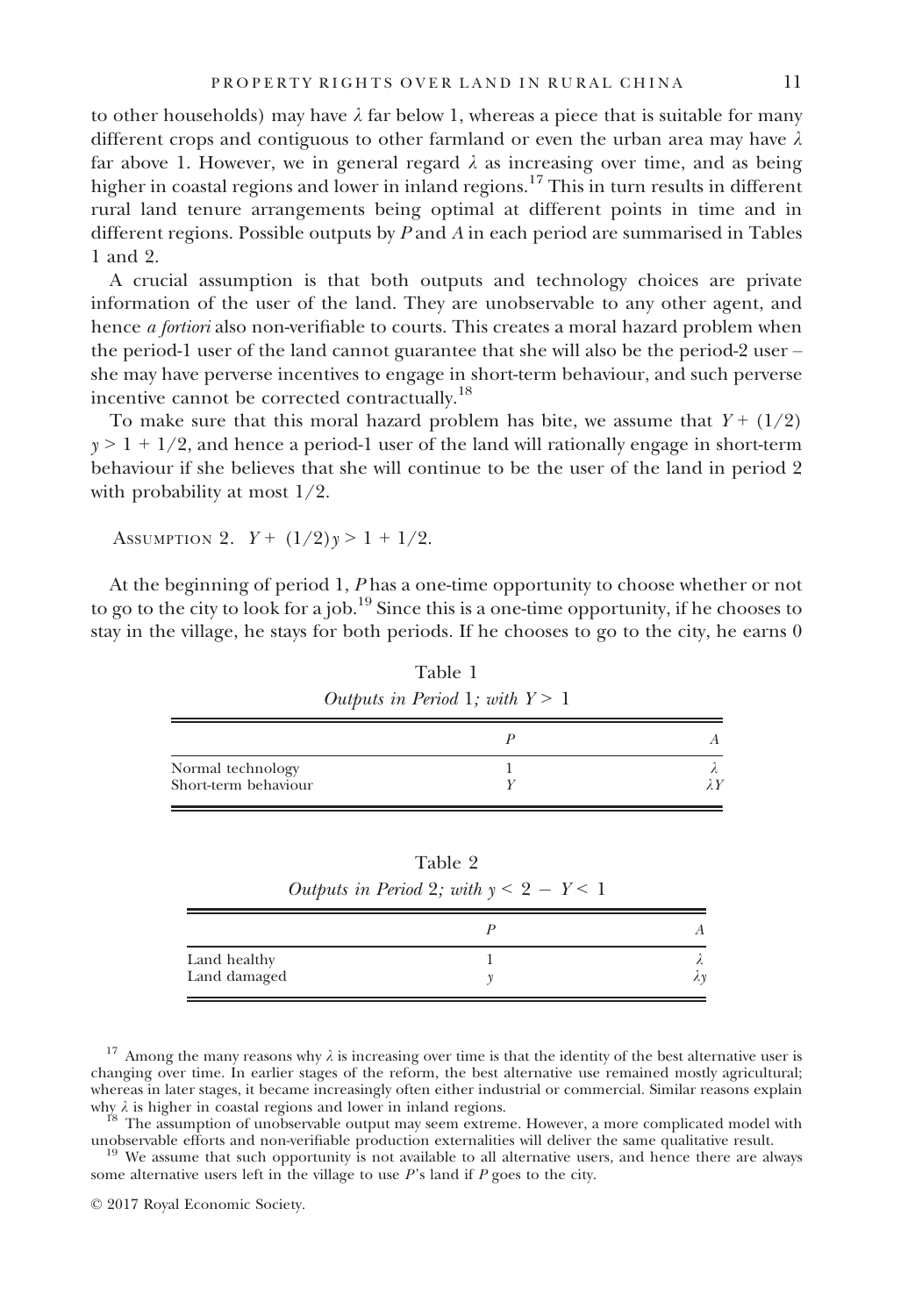wage in the first period.<sup>20</sup> In the second period, a bad job in the underground economy is always available, while P can find a good job in the formal sector with probability  $1/2$ . We refer to the event that a good job is available as 'the good time', and the complementary event as 'the hard time'. For simplicity we think of the availability of a good job as P's private information.

At the beginning of period 2, after he learns the availability of a good job, P can choose whether to stay in the city in period 2, or return to the village. If he stays in the city in period 2, a good job in the formal sector pays  $\overline{w}$ , and a bad job in the underground economy pays w, with  $\overline{w} > w > 0$ . Let Ew denote  $(1/2)\overline{w} + (1/2)w$ , the expected wage income in period 2. To conserve space we focus on the case where  $\overline{w}$  is arbitrarily large, and hence letting  $P$  go to the city in period 1 is socially desirable. We also assume that  $1 > w > y$ , and hence a bad job does not pay well but is still better than farming a piece of damaged land.

ASSUMPTION 3.  $1 > w > y$ .

A crucial assumption is that, a peasant working in the underground economy of the city will generate a disutility for the government, which is a form of negative externality that the peasant does not internalise. We assume that a peasant is 'invisible' once he goes underground, and hence it is infeasible for the government to locate him, arrest him, and bus him back to the village to avoid this negative externality. What the government can do, however, is to provide him with economic incentives to return to the village instead of going underground. Let  $c$  denote that negative externality.<sup>21</sup> We in general think of  $\overline{c}$  as very large, although not as large as  $\overline{w}$  (so that the draconian pre-reform policy of locking P up in the village remains socially undesirable). $22$ 

In the main part of our analysis, we rule out monetary payments from  $G$  to  $P$  on the ground of corruption concerns. However, in Section 3, we briefly consider the benchmark where corruption is not a concern, and hence such monetary payments are feasible. For the purpose of that benchmark analysis, it suffices to allow for two kinds of contingent monetary payments. The first is a tax on the action of staying in the city in period 2, which can be captured by a negative monetary payment from G to P at the end of period 2 contingent on P staying in the city in that period. The second is a subsidy to the action of returning to the village in period 2, which can be captured by a positive monetary payment from  $G$  to  $P$  at the end of period 2 contingent on  $P$  returning to the village in that period. Allowing for other kinds of contingent monetary payments would

 $20$  This is merely a normalisation, and is otherwise immaterial.<br><sup>21</sup> Technically it is not necessary to assume that the negative externality is associated only with the bad job in the underground economy. Suppose there is some negative externality  $\ell > 0$  even when  $P$  takes up a good job in the formal sector. As long as  $\overline{w}$  is sufficiently large relative to  $c'$ , it is still desirable for the government to encourage  $P$  to go to the city to look for a job in period 1, and to stay in the city in period 2 when  $P$  manages to find a good job. Although  $c > c'$  is not necessary for our results, it is nevertheless a very realistic assumption. For starter, examples of a bad job in the underground economy include criminal activities, which are especially costly to the society. Lower income may also result in more reliance on free government services and hence higher fiscal burden.

<sup>&</sup>lt;sup>22</sup> As we shall see in Proposition 2, our analysis will go through as long as  $3w < c < \overline{w}$ .

<sup>©</sup> 2017 Royal Economic Society.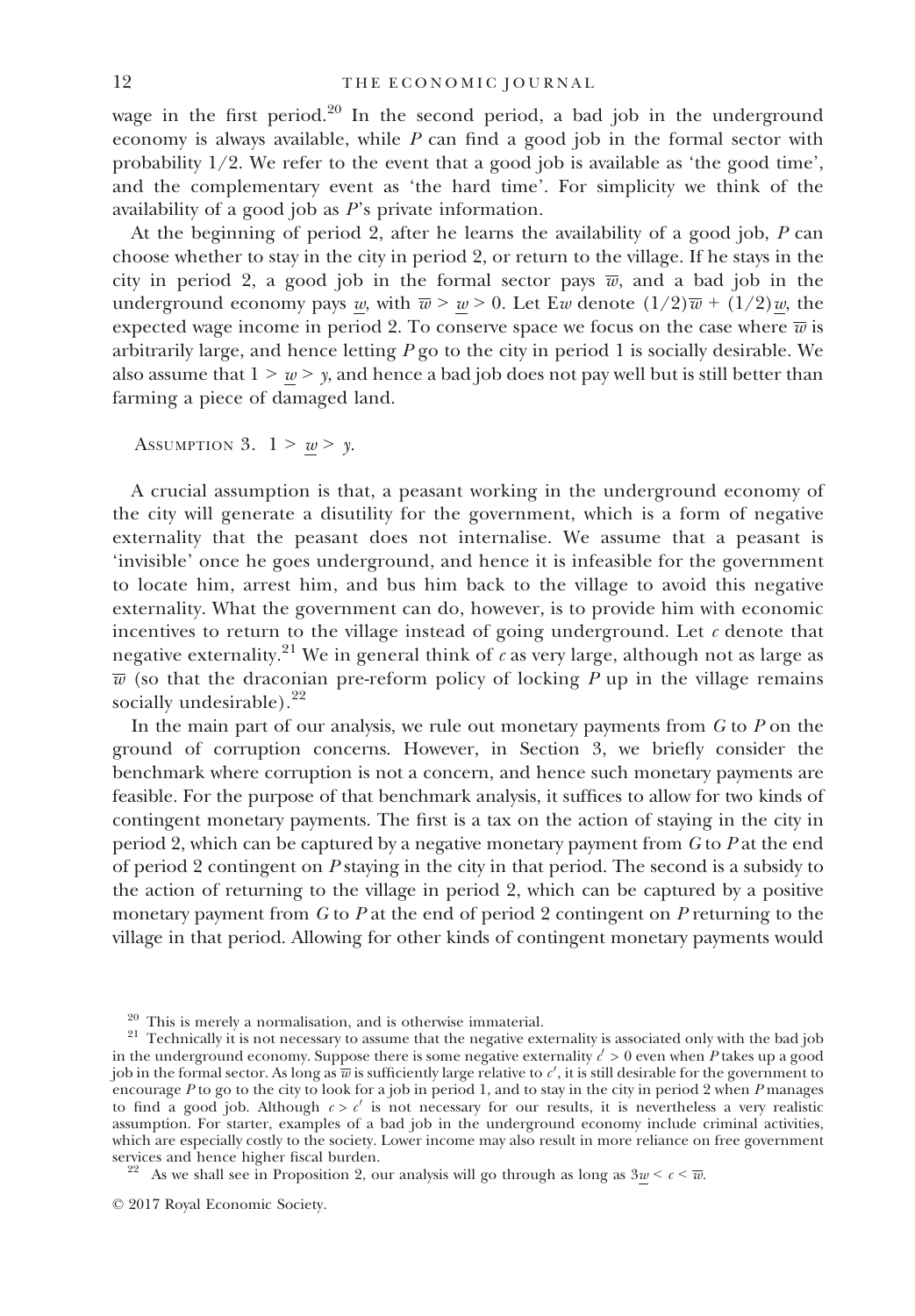not add to the government's instruments in incentivising  $P$  to return to the village during the hard time. $23$ 

However, in conformity with our crucial assumption that P becomes 'invisible' once he goes underground, we shall impose the restriction that  $G$  cannot tax  $P$  in period 2 if P chooses to stay in the city but go underground in that period. An immediate implication of this restriction is that the government cannot really tax the action of staying in the city in period  $2 - it$  can only tax the action of staying in the city during the good time, but not during the hard time. As we shall see in our benchmark analysis, such a restriction is not detrimental if corruption is not a concern, because the government can still incentivise  $P$  to return to the village during the hard time using subsidies. However, when corruption is a concern, even subsidies become infeasible, and we are led to a design problem if no monetary payment is feasible.

We assume that  $P$ 's payoff, denoted by  $U$ , is his total income (including his wage income in the city, his income from farming his own land, his income from either selling or renting out his land, plus monetary payments from the government). A's payoff is her income from using the land minus the price she pays P for the right to use the land. The government's payoff, denoted by W, is the same as social welfare, which equals to the total output of the society (the land's total output plus P's wage income in the city), minus possibly its own disutility  $c$  of seeing  $P$  go underground.

The focus of this study is the design of  $P$ 's property rights over his land. Should the government take away his tenure under certain circumstances? Should he be allowed to sell/rent his land to other users like A? If yes, should he be allowed to do so in period 1, or in period 2, or in both periods? Should he be allowed to do so when he is out of the village? And should he be allowed to do so if he leaves the village for a period but returns afterward? These are all design variables for the government. However, we postpone delineating the government's relevant design variables until Section 4, after studying a few benchmarks in Section 3, including in particular the benchmark without the corruption constraint. Without first studying these benchmarks, it may not be clear why there is any non-trivial design exercise to do at all; i.e. it may not be clear why secure and unrestricted property rights are not trivially the optimal design.

## 2.1. Discussion of the Model

In building a stylised model of how property rights over rural land are designed in China, we have made several simplifying assumptions for the sake of tractability. In order for the reader to evaluate these simplifying assumptions better, we briefly discuss the key ones here.

Our model features a single government who at the same time:

 $23$  Our simplifying assumption that P's job opportunity is his private information conveniently precludes taxes/subsidies that explicitly contingent on such job opportunity. However, our analysis does not rely on this simplifying assumption. Suppose P's job opportunity were publicly observable and verifiable, and hence that it is feasible for the government to tax the action of staying in the city only during the hard time. If such a targeted tax can incentivise P to stay in the city if only if he has a good job, an un-targeted tax on the action of staying in the city can achieve the same goal as well because, given our assumption that  $\overline{w}$  is arbitrarily large, P would rather pay the tax and stay in the city during the good time.

<sup>©</sup> 2017 Royal Economic Society.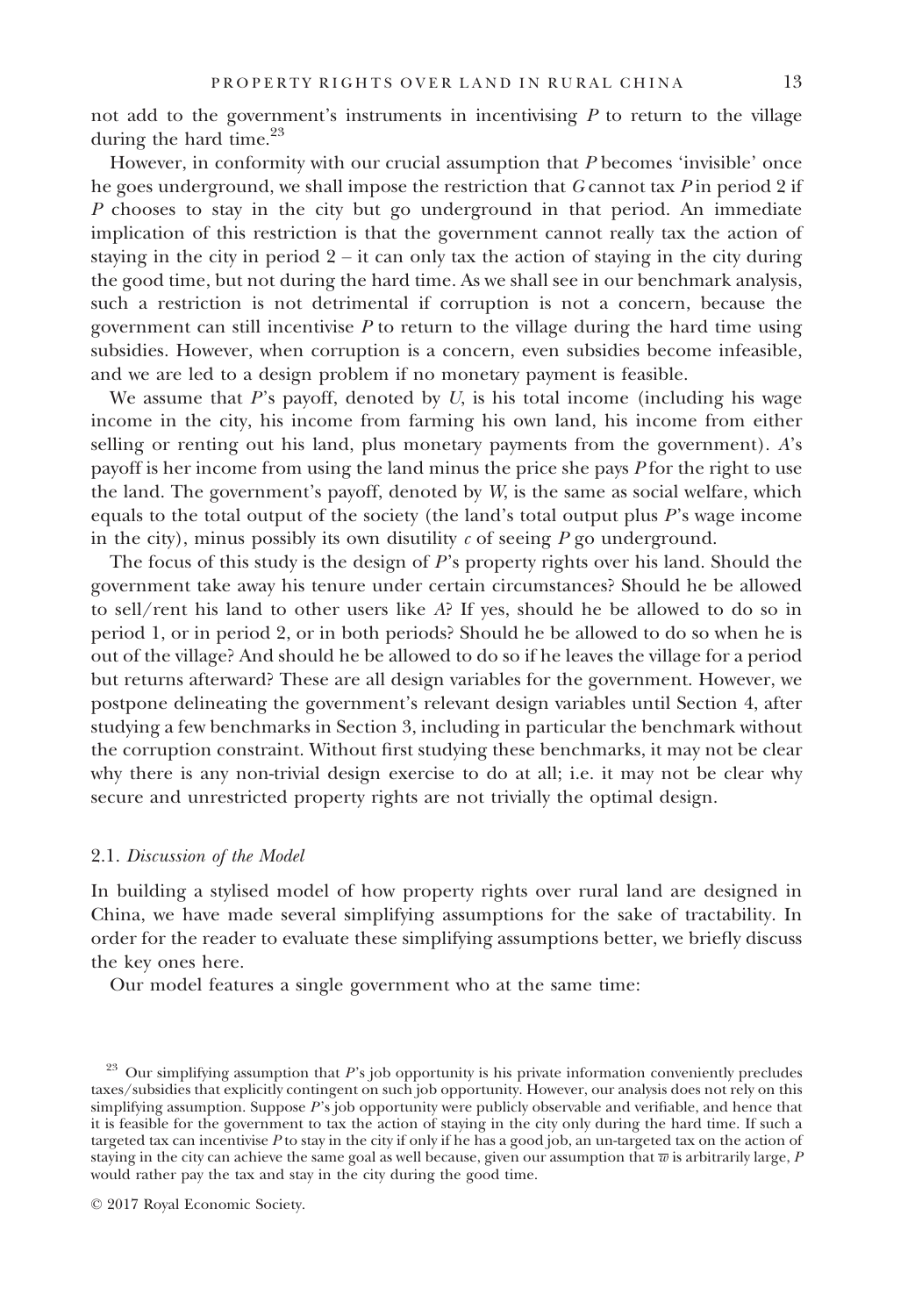- (i) designs the rural land tenure arrangement; and
- (ii) internalises the negative externality a peasant migrant worker generates by going underground in the city.

Such an assumption would not be plausible if we interpret 'the city' and 'the village' in our model as a mega-city like Shanghai and an agricultural province like Sichuan, respectively, because one doubts whether Shanghai can influence the tenure arrangements in Sichuan, and whether it can talk Sichuan into internalising its social costs.

The assumption, however, would be more plausible if we interpret 'the city' as a municipal government, and 'the village' as its nearby rural areas. Moreover, the assumption is more plausible if the municipal government has more authority over these rural areas, and if a larger portion of peasants from these rural areas stay within their respective prefecture even when they go to the urban areas for work. Recall from Section 1 that, an average municipal government wields reasonable authority over nearby rural areas under the policy of 'city administering county', and on average somewhere between 20% and 60% of peasants stay within their respective prefecture when they go to the urban areas for work. Therefore, we believe that our assumption applies well on average, while also expecting exceptions in regions where municipal governments are administratively removed from nearby rural areas, and where most peasants go beyond their respective prefectures when they go to the urban areas for work.

We also abstract from the fact that, when peasants leave their farm work, they do not always go to work in the urban areas in the strictest sense. During the 1980s, many peasants left their land to work in township and village enterprises (TVEs), which did not locate in urban areas. When the economy contracted in the late 1980s, many of these TVEs closed down, creating pressure for villages to absorb these newly-jobless peasants, lest they flow into the nearby urban areas and generate social unrest. We hence intend to interpret the formal sector in our model more broadly to include TVEs, and the period-2 decision of P between staying in the city or returning to the village during the hard time more broadly to include the decision of a previous TVEworker between staying in the village or going to the nearby urban areas (with the unintended consequence of contributing to social unrest) when his TVE closes down.

## 3. A Few Benchmarks

#### 3.1. The First-best Benchmark

In this article, the first best refers to what the government can achieve if P and A would obediently follow whatever behavioural rules it recommends (i.e. if P's and A's incentive compatibility constraints can be ignored). According to this definition, the first best is achieved if  $P$  transfers his land to  $A$  and goes to the city at the beginning of period  $1$ , but stays in the city in period 2 only if a good job in the formal sector is available, and moves back to the village during the hard time. When using the land in period  $1, A$  should employ the normal technology instead of engaging in short-term behaviour. In period 2, A should continue to use the land when the economy is good, and if  $\lambda > 1$  then during the hard time as well. If  $\lambda$  < 1 instead, then P should be the one to farm the land during the hard time.

The first-best behavioural rule is incentive compatible for neither P nor A. Consider  $\lambda > 1$  first. Since P will not be the one farming the land during the hard time, he has no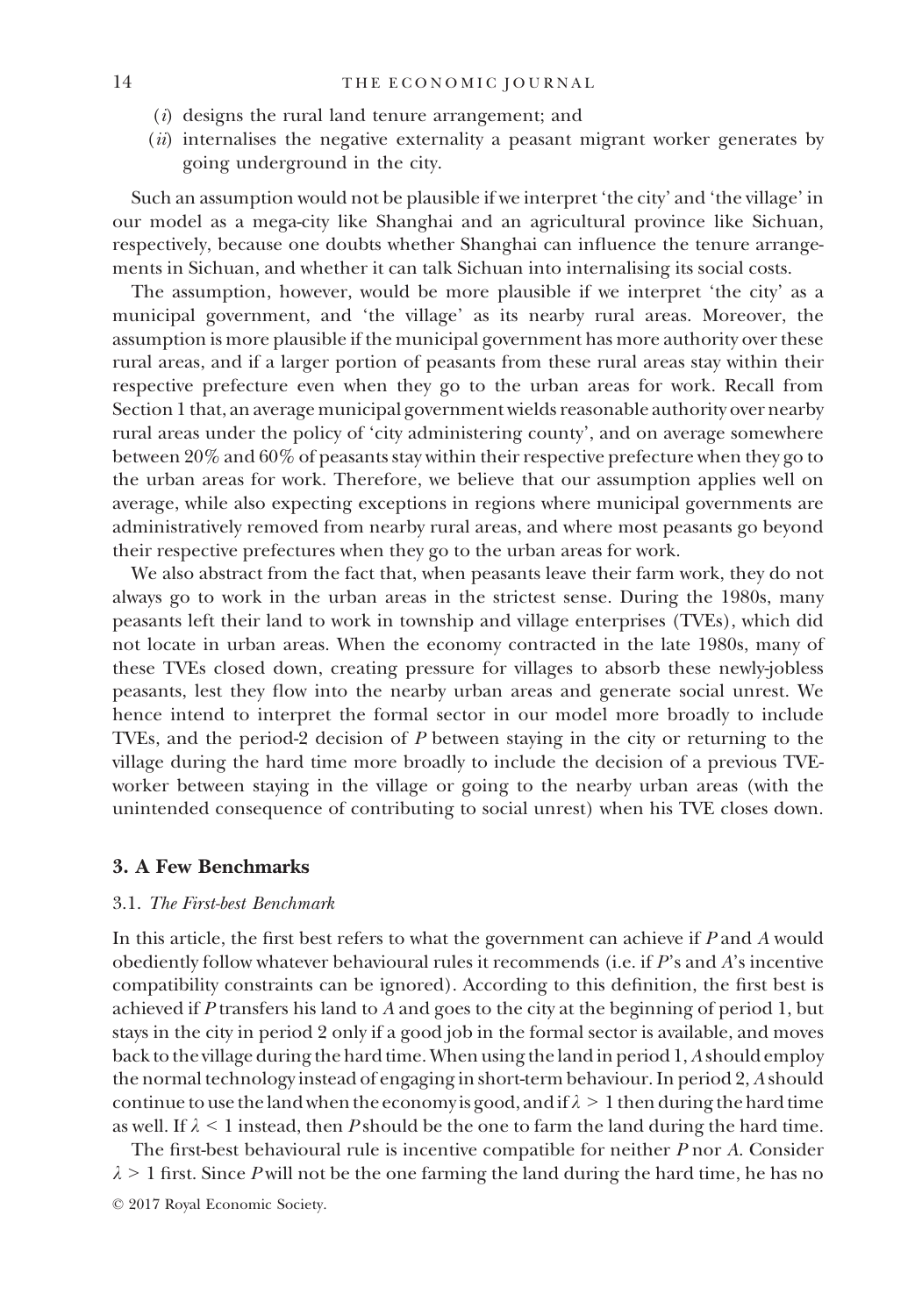reason to abandon his bad job in the underground economy and move back to the village only to sit idly. Next consider  $\lambda$  < 1. Once A realises that she will be the period-2 user with probability at most 1/2, given our maintained assumption of  $Y + (1/2)$  $y > 1 + 1/2$ , she has no reason to stick with the normal technology. And, if P anticipates that A will engage in short-term behaviour and leave a damaged land for him to farm during the hard time, given our maintained assumption of  $w > y$ , he has no reason to abandon his bad job in the underground economy and move back to the village only to farm a piece of damaged land either.

### 3.2. The Second-best Benchmark

We can also consider the second-best benchmark, which corresponds to the behavioural rule that maximises social welfare if P's, but not A's, incentive compatibility constraint can be ignored. A's incentive compatibility constraint is that she will choose the technology that maximises her payoff (specifically, she will engage in short-term behaviour in period 1 if she anticipates that with probability of at least  $1/2$  she will not be the period-2 user, but will employ the normal technology if she will for sure be the period-2 user).

In the second best, the behavioural rule for  $P$  is the same as in the first best: he should go to the city and look for a job at the beginning of period 1, but stays in the city in period 2 only during the good time, and should return to the village during the hard time. The second best differs from the first best in who should farm/use the land in different situations.

The land apparently should be used by A during the good time in period 2. So it remains to specify who should farm/use the land in period 1 and during the hard time in period 2, respectively. It can be shown that only three options can possibly be optimal: <sup>24,25</sup>

- I: leaving the land idle in period 1, and having it farmed by  $P$  during the hard time in period 2; this option yields an expected social welfare of  $W = (1/2)\overline{w} + 1/2 + (1/2)\lambda$ ;
- **R:** letting A use the land in period 1, and having the land farmed by  $P$  during the hard time in period 2; since A necessarily engages in short-term behaviour in period 1, this option yields an expected social welfare of  $W = (1/2)\overline{w} + \lambda Y + (1/2)\gamma + (1/2)\lambda$ ;
- **S:** letting  $A$  use the land both in period 1 and during the hard time in period 2; since A will then employ the normal technology in period 1, this option yields an expected social welfare of  $W = (1/2)\overline{w} + 2\lambda$ .

The second best depends on whether short-term behaviour is strongly or weakly inefficient, and also on the size of  $\lambda$ . Intuitively, when  $\lambda$  is low, it makes sense to have P instead of A farm the land in period 2 during the hard time. But this would invite shortterm behaviour if A is to use the land in period 1. When  $\lambda$  is sufficiently low, the extra output obtained from letting A use the land in period 1 is not worth the damage from her short-term behaviour, so it is optimal to leave the land idle instead in period 1 (option I). On the hand, if  $\lambda$  is sufficiently high, A should always be the user of the

<sup>&</sup>lt;sup>24</sup> The notations **I, R**, and **S** are meant to remind us that these three options correspond to 'leaving the land idle (in period 1)', 'renting the land out', and 'selling the land', respectively.

 $\frac{1}{2}$ . There are other, but dominated, options. For example, leaving the land idle during the hard time in period 2 is a dominated option. Another option is to leave the land idle in period 1, and to let A use it during the hard time in period  $\hat{2}$ . But this option is dominated by option S.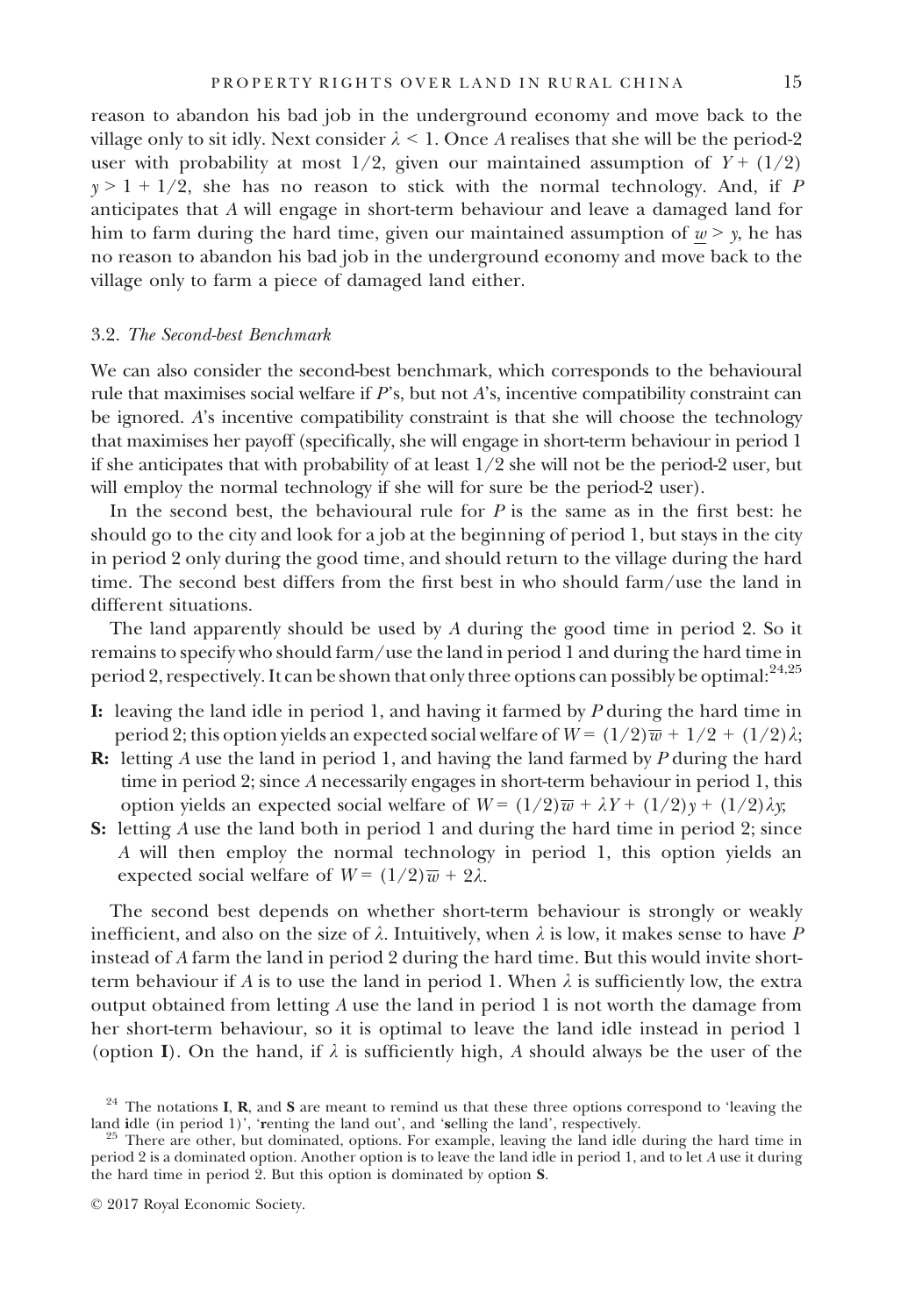land, and hence it is optimal to simply sell the land to her (option S). Renting the land to  $A$  with the possibility of taking it back and letting  $P$  farm it during the hard time (option **R**) can be optimal only when  $\lambda$  is neither too low nor too high, and only when A's short-term behaviour is not too inefficient.

LEMMA<sub>1</sub>.

- 1. If short-term behaviour is strongly inefficient, the second best is option I when  $\lambda < 1/3$ , and is option S when  $\lambda > 1/3$ . Option R will never be the second best.
- 2. If short-term behaviour is weakly inefficient, the second best is option I when  $\lambda < \lambda^* := (1 - y)/(2Y + y - 1)$ , option **R** when  $\lambda^* < \lambda < y/(4 - 2Y - y)$ , and option **S** when  $\lambda > y/(4 - 2Y - y)$ option S when  $\lambda > \gamma/(4 - 2Y - \gamma)$ .

## 3.3. The Privatisation Benchmark

Under privatisation, P has full property rights over his land, and can sign any long term state contingent contract with A.

We assume that  $P$  can commit not to renegotiate these long-term contracts. Among the implications of this no-renegotiation assumption is that, if  $P$  sells his land to  $A$  at the beginning of period 1, accompanying with the sales contract is a commitment of not buying it back after A has made her (private) technology choice. This assumption of commitment power simplifies our analysis. Indeed, after A has made her (private) technology choice and P observes his (private) job opportunity, any renegotiation between them will be an asymmetric-information bargaining game, which will unnecessarily complicate our analysis. If  $P$  can commit not to renegotiate, then it is without loss of generality to assume that  $P$  will always commit not to renegotiate any contract he offers.  $26$  We simplify our analysis by making use of this observation.

Incidentally, this assumption of commitment power also stacks the deck in favour of free market and makes our task of making sense of China's aversion towards privatisation more difficult. If privatisation proves inefficient, we can be assured that the inefficiency is not due to contractual friction.

To see how  $P$  will behave under privatisation, we first observe that  $P$ , being the residual-claimant of his own land under privatisation, possessing full bargaining power  $vis-\hat{a}-vis$  A thanks to competition among alternative users, and, being able to commit

 $26$  It is a general principle that, in a principal-agent problem, the principal should without loss of generality commit not to renegotiate his contract if he can make such a commitment. To see how this principle works in our specific application, suppose P expects that he can sell the land to A at price \$a in period 1, and that he can buy back the land at price \$b during the hard time in period 2. The period-2 transaction outcome (including the transaction price of \$b) must be part of the equilibrium in the continuation game (including A's private technological choice in period 1, and the subsequent asymmetric information bargaining game during the hard time in period 2) that immediately follows the sales of the land in period 1. By definition, both P and A know the equilibrium they are playing, and hence A anticipates this period-2 transaction outcome as well. A's willingness to accept the sales contract in period 1 at the price of \$a must have reflected her anticipation of this period-2 transaction outcome as well as her corresponding technological choice. Suppose P instead offers the following long-term conditional lease contract: 'A shall pay  $P$  \$ a in period 1 and shall have the right to use  $P$ 's land in both periods. However, P reserves the right to reclaim the land in period 2 as long as he compensates A the amount of  $$b'$ . If P can commit not to renegotiate this long-term conditional lease contract, A will also accept it, and will make exactly the same technological choice subsequently. As a result,  $P$  replicates his equilibrium payoff under the original sales contract.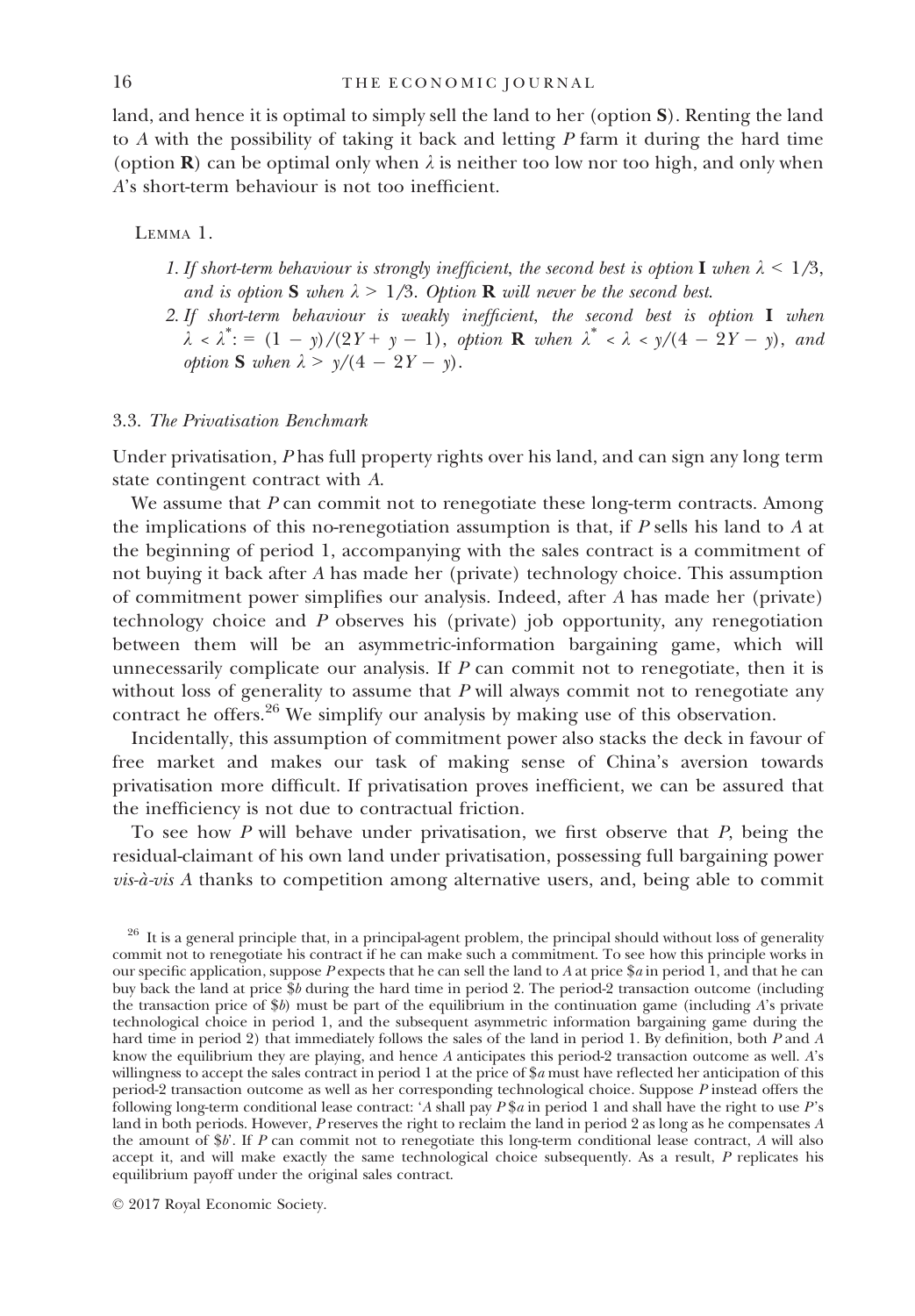not to renegotiate any contract he offers, will simply maximise the sum of output from his land and wage income from the city, subject to A's incentive compatibility constraint, by directly specifying in the contract:

- $(i)$  who is to farm/use the land under different situations; and
- (*ii*) his own migration plan.

Before we enumerate P's possible option, let us simplify things by observing that as long as P is in the city in period 2, it is optimal to let A use his land instead of leaving it idle – once we arrive at period 2, whatever damage done to the land is already sunk, and letting A use his land can cause no further damage. In particular, given our assumption that  $\overline{w}$  is arbitrarily large, it is optimal for P to stay in the city during the good time in period 2, and hence P should let A use his land during the good time in period 2.

With this simplification, it remains to determine how  $P$  should handle his land in period 1, and also during the hard time in period 2. In period 1, P has two options: either to leave his land idle, or to let  $A$  use it. During the hard time in period 2,  $P$  has three options: either to stay in the city (and go underground) and let A use his land, or to return to the village and farm his land himself, or to return to the village but let A use his land. Here, we can further simplify things by observing that, no matter what  $P$ has done to his land in period 1, it is never optimal for him to return to the village during the hard time in period 2 only to sit idly and to let A use his land – if he were to sit idly, he could have done better by staying in the city (and going underground) while still letting A use his land. So we are left with only four combinations.

We can eliminate one more combination: letting A use his land in period 1 and returning to the village to farm his land himself during the hard time in period 2 is a dominated combination. It is dominated by letting  $A$  use his land in period 1 but staying in the city (and going underground) during the hard time in period 2. The reason is that, under the former combination, A will engage in short-term behaviour in period 1, anticipating that with probability 1/2 she will not be the user in period 2. As a result, the land will be damaged in period 2. During the hard time in period 2, by farming his land himself  $P$  earns only  $\gamma$ , whereas he can earn more by staying in the city (and going underground) because  $w > y$ . In summary, if P is to return to the village to farm his land himself during the hard time in period 2, it only makes sense for him to also leave his land idle in period  $1.$  Let us call this combination 'option  $\mathbf{I}^{\prime}$ '.

Finally, if  $P$  is to stay in the city (and go underground) during the hard time in period 2, he is in effect letting A use his land in all circumstances in period 2. In this case, there is no more reason to leave his land idle in period  $1 - he$  can let A use his land in period 1 without worrying that A would engage in short-term behaviour. Anticipating that she will use the land in all circumstances in period 2, A will employ the normal technology in period 1, resulting in total output of  $2\lambda$  from the land. Let us call this combination 'option  $\mathbf{S}'$ ', meaning that P sells his land to A at the price of 2 $\lambda$ and migrates to the city permanently at the beginning of period 1.

In summary, only two options can possibly be optimal for  $P$ :

 ${\bf I}'$ : leaving the land idle in period 1, renting it to  $A$  at the price of  $\lambda$  during the good time in period 2, and returning to the village to farm the land during the hard time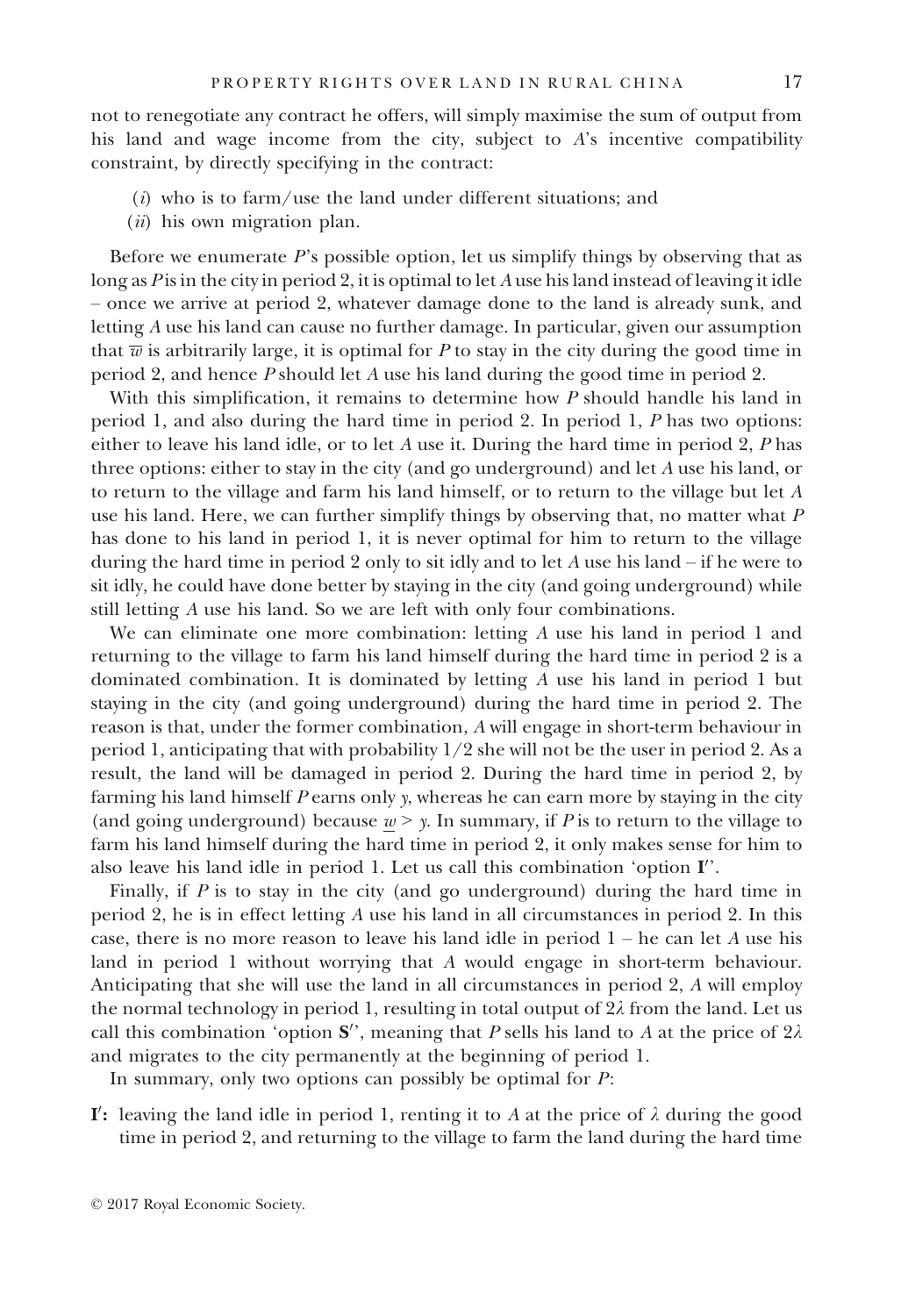in period 2; this option yields P an expected payoff of  $U = (1/2)(\overline{w} + \lambda) + 1/2$ , and yields an expected social welfare of  $W = (1/2)(\overline{w} + \lambda) + 1/2$ ;

 ${\bf S}'$ : selling the land to  $A$  at the price of 2 $\lambda$ , and migrating to the city permanently; this option yields P an expected payoff of  $U = 2\lambda + E w$ , and yields an expected social welfare of  $W = 2\lambda + Ew - (1/2)c$ .

P's optimal option depends on the size of  $\lambda$ . Similar to the intuition in the second-best benchmark, option  $\mathbf{I}'$  is optimal when  $\lambda$  is low, and option  $\mathbf{S}'$  is optimal when  $\lambda$  is high.

## LEMMA 2. Under privatisation:

- 1. if  $\lambda \leq (1 w)/3$ , P will leave his land idle in period 1, rent it to A during the good time in period 2, and return to the village to farm it himself during the hard time in period 2, resulting in an expected social welfare of  $W = 1/2(\overline{w} + \lambda) + 1/2$ ;
- 2. if  $\lambda > (1 w)/3$ , P will sell his land and migrate to the city permanently, resulting in an expected social welfare of  $W = 2\lambda + Ew - (1/2)c$ .

Comparing Lemmas 1 and 2, we find that privatisation achieves the second best only when  $\lambda$  is sufficiently small; more precisely, when  $\lambda < (1 - w)/3$ .<sup>27</sup> When  $\lambda > (1 - w)/3$ , privatisation results in P migrating permanently to the city, inflicting a negative externality of  $1/2c$  to the government.

## 3.4. Efficient Design without Corruption Constraint

Basic economics suggests that the most direct way to make P internalise the negative externality going underground would inflict on the government is to tax such an action. However, by assumption, P would become 'invisible' when he goes underground, and hence cannot be taxed. Alternatively, the government can subsidise P for returning to the village. For example, the government can give  $P$  a monetary payment of  $w$ conditional on P returning to the village in period 2. Such a subsidy can be financed by a tax on a good job in the formal sector of  $w$ . Note that such a tax would not deter P from taking a good job when such a good job is available, because his wage income from a good job,  $\overline{w}$ , is assumed to be arbitrarily large, and hence his post-tax income,  $\overline{w} - w$ , is higher than the monetary payment,  $w$ , he will receive upon returning to the village.

Under such a tax/subsidy scheme,  $\overline{P}$  will return to the village during the hard time in period 2. If land is also privatised, P will be the residual claimant of his land. Possessing full bargaining power  $vis\cdot\hat{a}-visA$  thanks to competition among alternative users, and being able to commit not to renegotiate any contract he offers, P will simply maximise the output from the land, subject to A's incentive compatibility constraint, and his own migration plan. P's problem hence will be exactly the same as the social planner's in Section 2, and the second best will be achieved.

LEMMA 3. The second best can be achieved by privatisation of land plus a monetary payment of w to P conditional on P returning to the village in period 2. Such a transfer can, for example, be self-financed by a tax of w on a good job in the formal sector.

<sup>27</sup> To see this, it will be helpful to observe that  $(1 - w)/3 < (1 - y)/(2Y + y - 1) < 1/3$ .

<sup>©</sup> 2017 Royal Economic Society.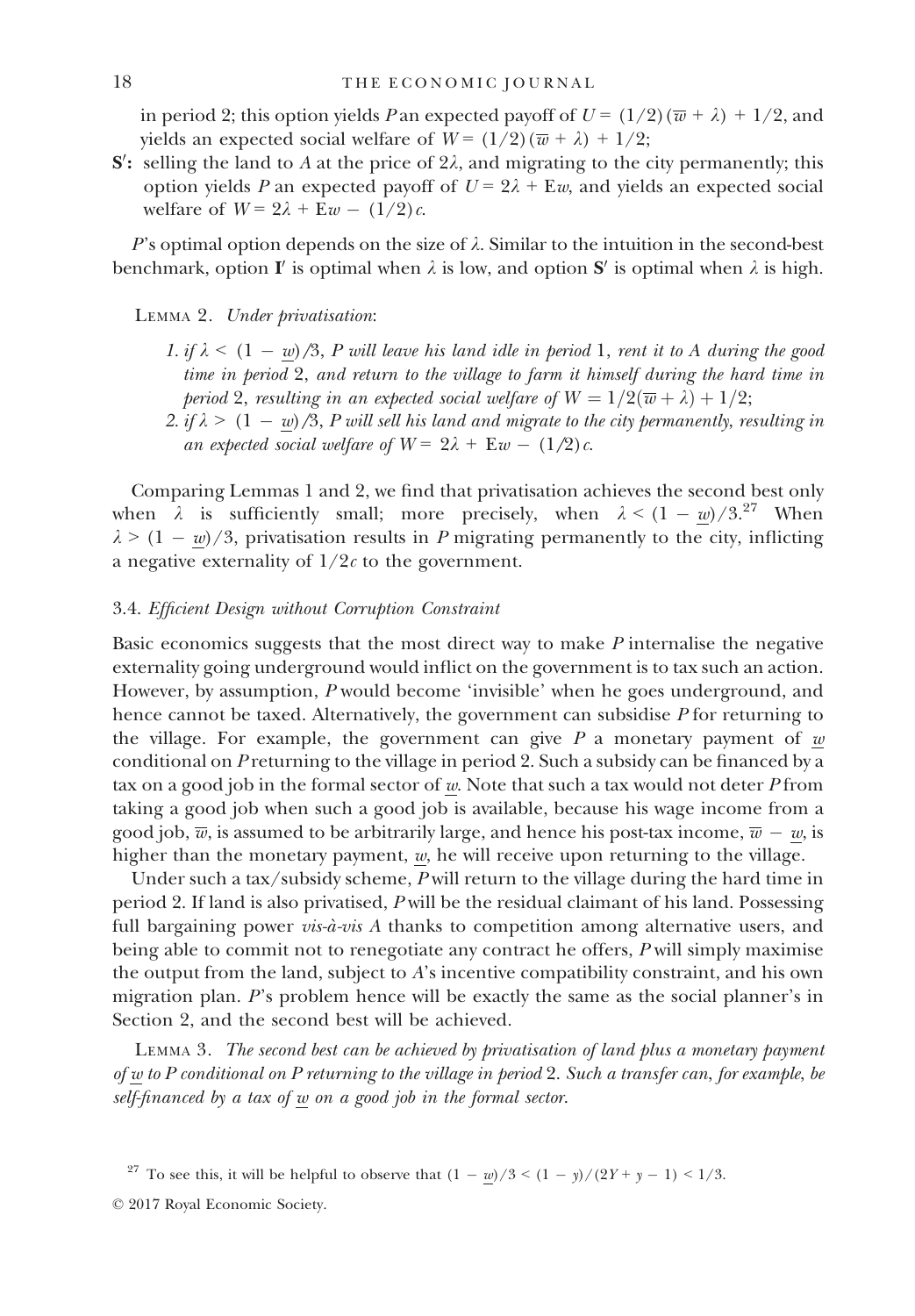The tax/subsidy scheme described above may not be feasible if disbursement of monetary transfers relies on local officials, while local officials are corrupt and would run away with any cash they are to disburse. If the government overlooks the existence of corruption and implements the scheme described in Lemma 3 nevertheless, P would not expect any monetary payment conditional upon returning to the village in period 2. P's behaviour would instead be exactly the same as described in Lemma 2. In particular, when  $\lambda > (1 - w)/3$ , he will sell his land to A and migrate to the city permanently, inflicting negative externality  $(1/2)c$  on the government.

We close this Section by noting that the tax/subsidy scheme described in Lemma 3 resembles the co-op system discussed in Section 1. There are several features of the coop system that suggest that it is meant to play the same role as the scheme described in Lemma 3. First, part of the co-op's income is retained for provision of local public goods, effectively making the distribution of dividends (a form of monetary payment) contingent on shareholder peasants' migration decisions. Second, the control of the co-ops stays in the hands of local officials, effectively guaranteeing that such a distribution policy will not be overruled by a 'shareholder vote'.<sup>28</sup> The central government's concerns over experiments of the co-op system also points to the very weakness of cash as a form of social security payment: it is too mobile and hence too easy for corrupt officials to run away with.

## 4. Efficient Design with Corruption Constraint

To capture the corruption concerns, we introduce the following assumption:

ASSUMPTION 4. The government faces the following corruption constraint: any monetary payment from G to P must be non-positive.

The idea is that disbursement of any monetary payment relies on local officials, who are corrupt and would run away with any cash they are to disburse. Therefore, the government can only tax  $P$ , but cannot subsidise him, rendering any monetary payment from  $G$  to  $P$ non-positive. This assumption, together with our earlier assumption that  $G$  cannot tax  $P$ when P goes underground (because P becomes 'invisible' once he goes underground), effectively render cash useless as an instrument to discourage P from going underground.

With cash out of the picture, one option for the government is simply to give up on discouraging P from going underground, and accept the accompanying negative externality of  $(1/2)c$ . Another option is to use land instead as an instrument to discourage P from going underground. Note that land, unlike cash, is immobile. A corrupt official may try to sell the land illegally and run away with the cash receipts, but the land necessarily stays behind and can be recovered from the illegal buyer.We take the extreme assumption thatland allocation is hence completely immune from corruption, and explore in subsection 4.1 how the rural land tenure arrangement should optimally be designed if the government is to discourage P from going underground. In subsection 4.2 we compare the government's two options and

<sup>&</sup>lt;sup>28</sup> If the shareholder-peasants can, they may have incentives to vote for a distribution policy that does not depend on their migration decisions. Under such an alternative distribution policy, when  $\lambda$  is modestly large, shareholder peasants will not have incentives to return to the village.

<sup>©</sup> 2017 Royal Economic Society.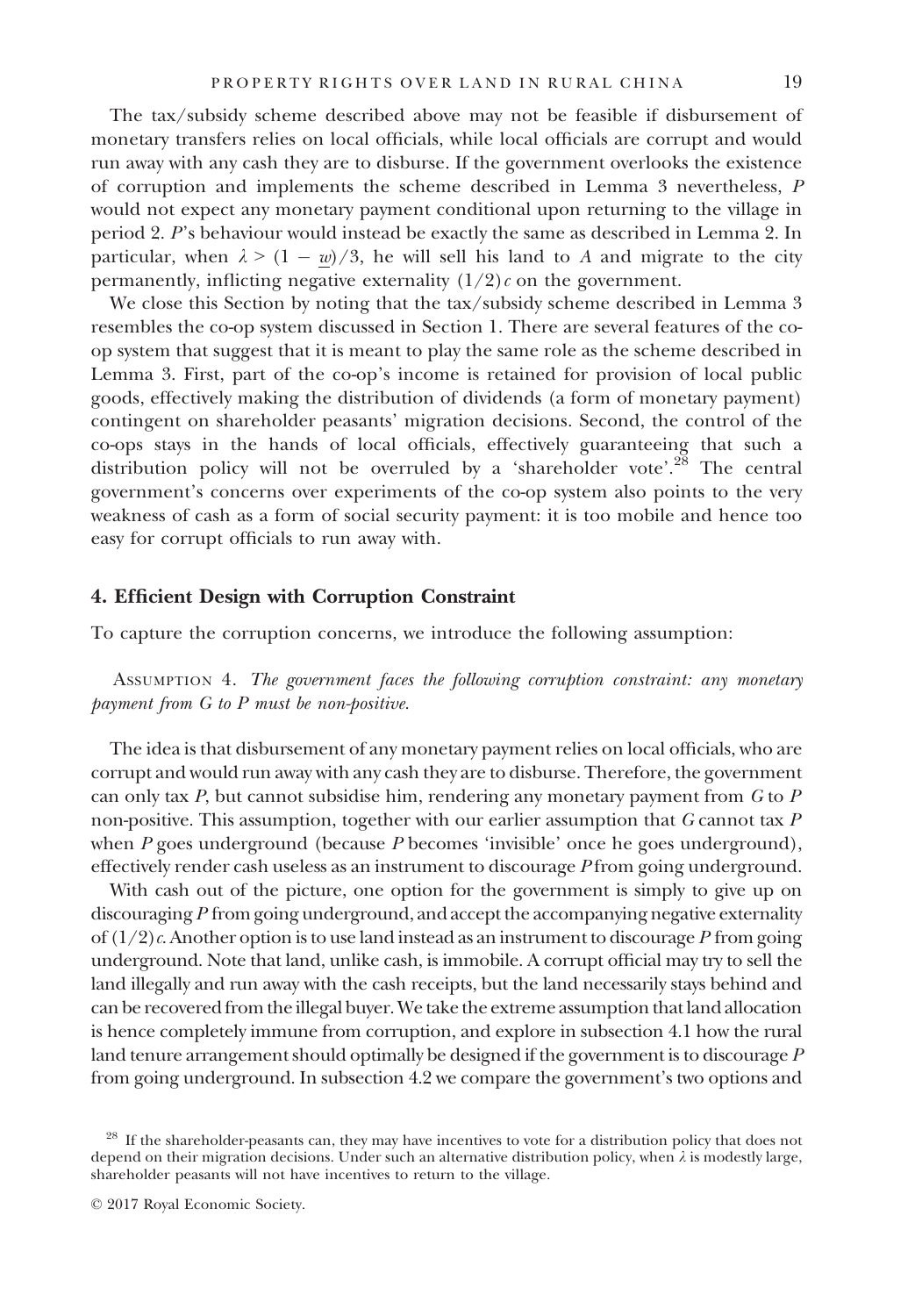determine when should the government tolerate permanent migration and when should it discourage  $P$  from going underground.<sup>29</sup>

## 4.1. To Discourage P from Going Underground

We consider a class of tenure arrangement where  $P$ 's land is divided into three different parcels, each with different tenure security and restrictions on the rights to transfer. The design variables are the relative sizes of these three different parcels.

The first parcel is called private plot, which P possesses as a secure and unrestricted property right. Privatisation is equivalent to designating 100% of P's land as a private plot.

The second parcel is called contract land, of which  $P$  can be an absentee-landlord only in period 1. If  $P$  does not live in the village in period 2, it will be expropriated by the government, who we assume then reassigns it to a new alternative user.<sup>30</sup> Despite the insecurity of  $P$ 's tenure over his contract land, there is no restriction on his rights to transfer. In particular, as long as he possesses its ownership, he can sign leases with alternative users and rent out his contract land.

The third parcel is called ration land, which is the same as contract land, except that it is absolutely non-transferable. P has to leave it idle if he does not farm it, and he will lose its ownership if he does not live in the village in period 2.

The taxonomy of these different parcels of land is summarised in Table 3.

Let  $z \in [0, 1]$  denote the size of private plot,  $x \in [0, 1 - z]$  the size of contract land, and  $1 - x - z$  the size of ration land. The government's problem is to choose  $(x, z)$  to maximise social welfare subject to:

(i) any alternative user who may use any parcel of the land chooses the technology that maximises her payoff; and

<sup>29</sup> Our assumption that monetary payments are completely infeasible, while in-kind payments, especially those in the form of immobile factors such as land, are completely immune from corruption, is of course extreme and is made purely for simplicity. In reality, both kinds of payments involve 'leakage' due to corruption, with the 'leakage' involved in monetary payments more severe. For example, in the 'sloping land conversion programme' (SLCP), the government employs a combination of monetary and in-kind payments (the latter takes the form of grains and seedlings) to compensate peasants for sloping land conversion. Surveys conducted in various provinces found 'serious diversion of funds slated for farmer compensation', with undelivered payments ranging from 24% to 77%, while shortfalls in monetary payments often much more than shortfalls in in-kind payments (Bennett, 2008). However, when in-kind substitutes, especially those in the form of immobile factors, are hard to

 $50$  In order for contract land to play any distinctive role in discouraging P from going underground, it is important that an expropriated piece of contract land will be reassigned to a different user from its period-1 user. This may be counter-intuitive, as one may conjecture that re-assigning an expropriated piece of contract land to its period-1 user, say A, would encourage the latter to employ the normal technology instead of engaging in short-term behaviour, which in turn improves efficiency. However, under this alternative policy, A's opportunity to rent P's contract land will be worth as much as her opportunity to buy P's private plot. Due to competition among alternative users, P can extract from his contract land as much as he can from his private plot. Specifically, P would tell A at the beginning of period 1 the following: 'Pay me  $2x\lambda$  (where x is the size my contract land) now, and I shall let you use my contract land for as long as I legally own it. Of course, I may not own it forever. In particular, if I do not return to the village in period 2, I will forfeit my ownership. But you should not be worried about such an unfortunate event, because even when the government expropriates my contract land, they will still reassign it back to you. So rest assured that you will be able to use my contract land no matter what happens in period 2. In particular, you should employ the normal technology, and generate total output of 2x $\lambda$ .' This offer would be accepted by  $A$ , and  $P$ 's contract land would contribute as little as his private plot in discouraging him from going underground. In short, under the alternative policy described above, contract land would be indistinguishable from a private plot.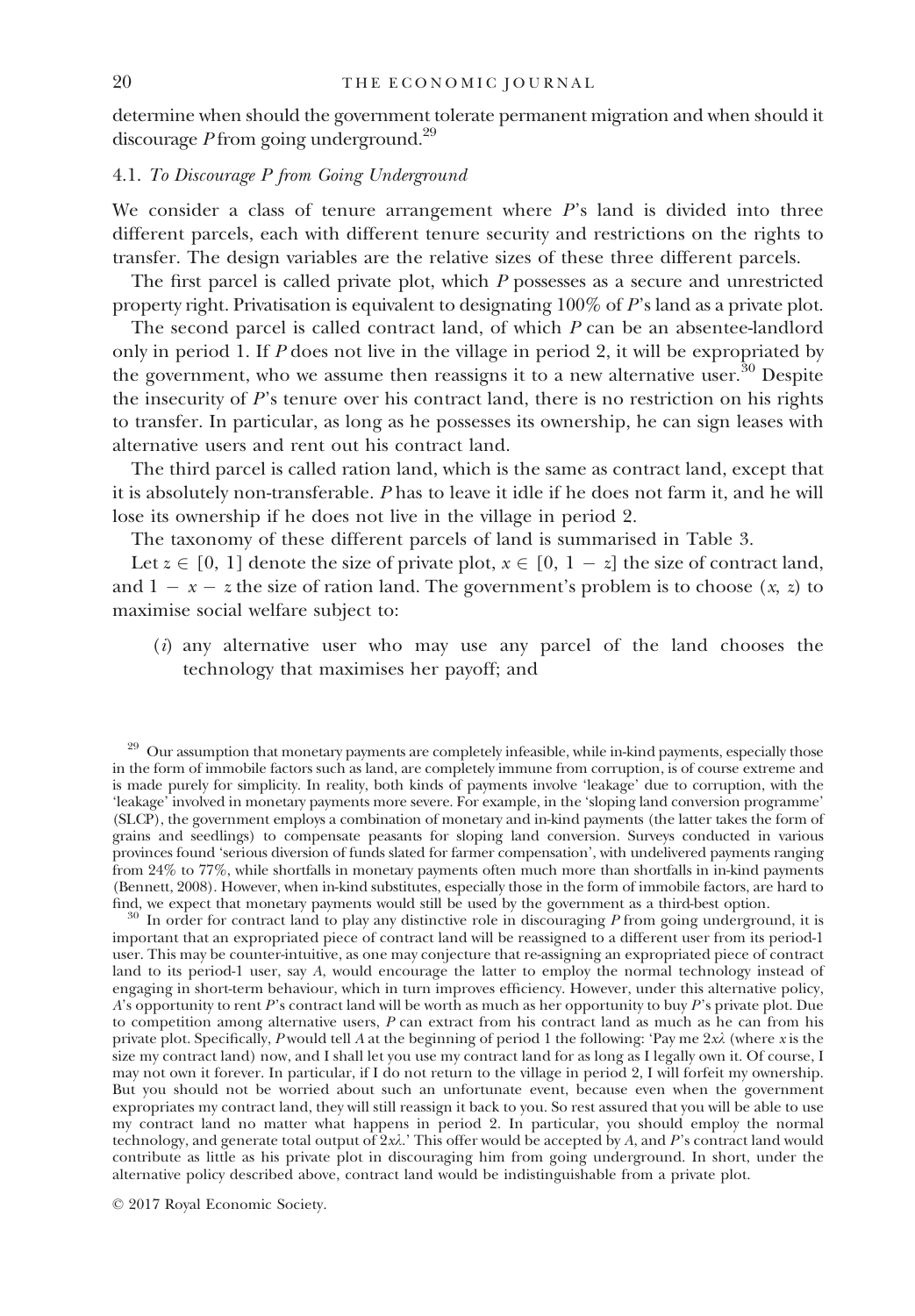|                                                          | Tenure secure | Tenure insecure              |
|----------------------------------------------------------|---------------|------------------------------|
| Transferable in period 1<br>Non-transferable in period 1 | Private plot  | Contract land<br>Ration land |

Table 3 Taxonomy of Different Parcels of Land

 $(ii)$  P is willing to return to the village instead of going underground during the hard time in period 2.

In this section, to the extent there is no confusion, we shall refer to  $(ii)$  above simply as the IC constraint, and to the solution of this problem simply as the *optimal tenure arrangement*.

Note that we do not introduce any parcel of land whose tenure is secure but is nontransferrable in period 1. Such a parcel is dominated by ration land, because it tightens the IC constraint and, conditional on the IC constraint being satisfied, does not generate any higher social welfare. Similarly, we do not introduce any parcel of land whose transferability in period 2 is restricted. Conditional on P possessing ownership of such a parcel in period 2, restricting his freedom to rent it out would only reduce social welfare without relaxing the IC constraint.

To see which  $(x, z)$  satisfies the IC constraint, we need to compare P's payoffs if he migrates permanently and if he returns to the village during the hard time in period 2. If  $P$  migrates permanently, he will let  $A$  use his lands to the extent that is allowed, resulting in an expected payoff of:

$$
U(x, z|perm\text{-}migrate) = z(2\lambda + Ew) + x(\lambda Y + Ew) + (1 - x - z)Ew
$$

$$
= z(2\lambda) + x(\lambda Y) + Ew,
$$

where  $z(2\lambda)$  is P's income from selling his private plot, and  $x(\lambda Y)$  is his rental income from renting out his contract land in period 1.

If  $P$  is to return to the village during the hard time in period 2, his expected payoff  $U(x,z|\text{return})$  will depend on how he handles each of his three parcels of land. Note that P is the residual claimant of his private plot, and hence, conditional on his plan to return to the village during the hard time in period 2, his handling of his private plot conforms with the second best as described in Lemma 1. As for his ration land, it can only be optimal for P to farm it himself if  $\lambda \leq 1$ , and to rent to A if  $\lambda > 1$ , during the hard time in period 2. As for his contract land, only two options can possibly be optimal for  $P^{31}$ .

- $I''$ : leaving the contract land idle in period 1, and farming it by P himself during the hard time in period 2; this option yields P an expected payoff of  $U = (1/2)\overline{w} + 1/2$ per unit of contract land;
- $\mathbb{R}^n$ : renting the contract land to A in period 1, and during the hard time in period 2, farming it by P himself if  $\lambda \leq 1$ , and renting it to A if  $\lambda > 1$ ; since A necessarily engages in short-term behaviour in period 1, this option yields  $P$  an expected payoff of  $U = \lambda Y + (1/2)\overline{w} + (1/2) \max{\lambda, 1}$  per unit of contract land.

 $31$  Another option is to leave the contract land idle in period 1 and to let A use it during the hard time in period 2. But this option is dominated by option  $\mathbb{R}^{\prime\prime}$ .

<sup>©</sup> 2017 Royal Economic Society.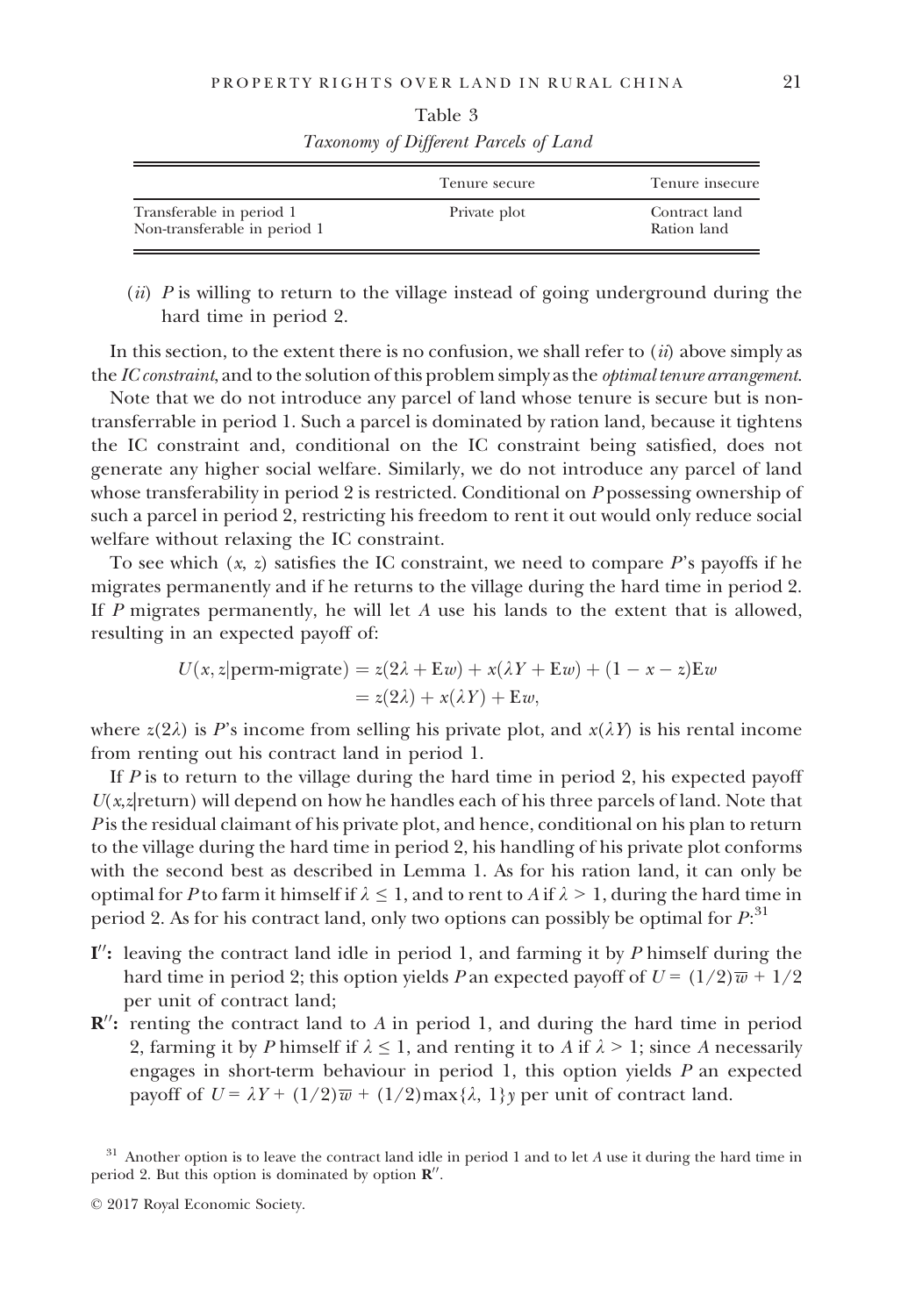We summarise these in Table 4. Table 4 also contains the corresponding expected social welfare per unit of land. Social welfare differs from P's payoff in two aspects:

- (i) if P is to migrate permanently, he reduces social welfare by  $(1/2)c$ ; and
- $(ii)$  when a piece of expropriated (contract or ration) land is reassigned to a new alternative user in period 2, the output generated will count into social welfare but not into  $P$ 's payoff.

Neither of these discrepancies arises for private plot when  $P$  is to return to the village during the hard time in period 2.

P's expected payoff conditional on his plan to return to the village during the hard time in period 2 is hence:

$$
U(x, z | \text{return}) = z \left(\frac{1}{2}\overline{w} + M\right) + x \left(\frac{1}{2}\overline{w} + N\right) + (1 - x - z) \left(\frac{1}{2}\overline{w} + \frac{1}{2}\max\{\lambda, 1\}\right)
$$

$$
= zM + xN + \frac{1}{2}(1 - x - z) \max\{\lambda, 1\} + \frac{1}{2}\overline{w},
$$
where
$$
M = \max\left\{\frac{1}{2}\lambda + \frac{1}{2}, \lambda Y + \frac{1}{2}\lambda y + \frac{1}{2}y, 2\lambda\right\},
$$
and
$$
N = \max\left\{\frac{1}{2}, \lambda Y + \frac{1}{2}\max\{\lambda, 1\}y\right\}.
$$

Table 4 Per Unit Land Expected Payoff, U, for P and Expected Social Welfare, W

|                           | Permanent migration                                      |           | Returning during the hard time                                                                                                                                               |  |
|---------------------------|----------------------------------------------------------|-----------|------------------------------------------------------------------------------------------------------------------------------------------------------------------------------|--|
| Private plot $(z)$        |                                                          | <b>I:</b> | $U = \frac{1}{9}\overline{w} + \frac{1}{9} + \frac{1}{9}\lambda$                                                                                                             |  |
|                           |                                                          |           | $W = \frac{1}{9}\overline{w} + \frac{1}{9} + \frac{1}{9}\lambda$                                                                                                             |  |
|                           | $U = Ew + 2\lambda$                                      |           |                                                                                                                                                                              |  |
|                           | $W = \mathbf{E}w + 2\lambda - \frac{1}{2}c$              |           | <b>R:</b> $U = \frac{1}{2}\overline{w} + \lambda Y + \frac{1}{2}y + \frac{1}{2}\lambda y$<br>$W = \frac{1}{2}\overline{w} + \lambda Y + \frac{1}{2}y + \frac{1}{2}\lambda y$ |  |
|                           |                                                          |           | S: $U = \frac{1}{2}\overline{w} + 2\lambda$                                                                                                                                  |  |
|                           |                                                          |           | $W = \frac{1}{9}\overline{w} + 2\lambda$                                                                                                                                     |  |
| Contract land $(x)$       |                                                          |           | $\mathbf{I}''$ : $U = \frac{1}{2}\overline{w} + \frac{1}{2}$                                                                                                                 |  |
|                           | $U = Ew + \lambda Y$                                     |           | $W = \frac{1}{2}\overline{w} + \frac{1}{2} + \frac{1}{2}\lambda$                                                                                                             |  |
|                           | $W = \mathbf{E}w + \lambda Y + \lambda y - \frac{1}{2}c$ |           | $\mathbf{R}^{\prime\prime}\mathbf{:}\qquad U=\frac{1}{2}\overline{w}+\lambda Y+\frac{1}{2}\text{max}\{\lambda,1\}\mathbf{y}$                                                 |  |
|                           |                                                          |           | $W = \frac{1}{2}\overline{w} + \lambda Y + \frac{1}{2}\max\{\lambda, 1\}y + \frac{1}{2}\lambda y$                                                                            |  |
| Ration land $(1 - x - z)$ | $U = E \omega$                                           |           | $U = \frac{1}{2}\overline{w} + \frac{1}{2}\max\{\lambda, 1\}$                                                                                                                |  |
|                           | $W = \mathbf{E}w + \lambda - \frac{1}{2}c$               |           | $W = \frac{1}{2}\overline{w} + \frac{1}{2}\text{max}\{\lambda, 1\} + \frac{1}{2}\lambda$                                                                                     |  |
|                           |                                                          |           |                                                                                                                                                                              |  |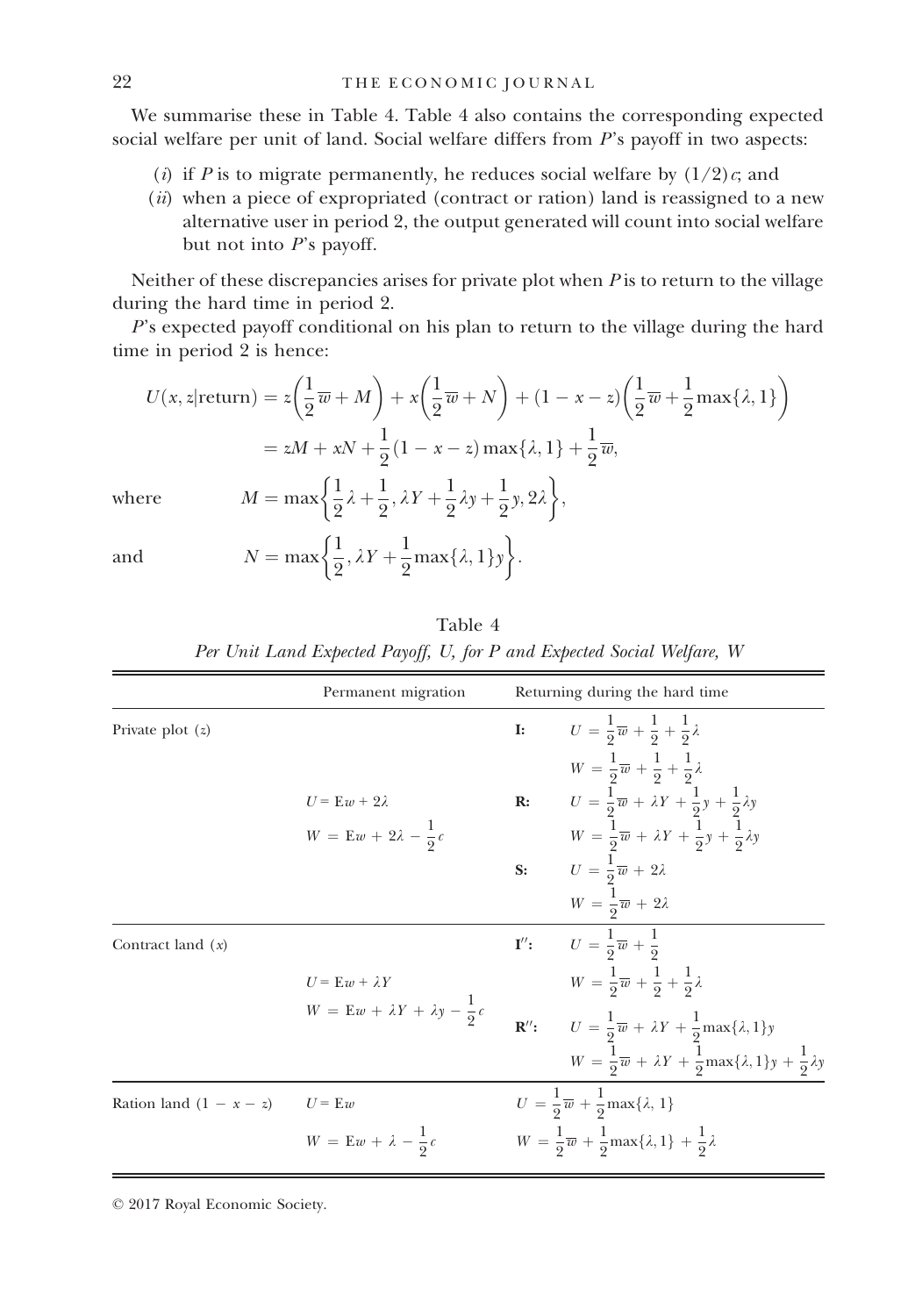## PROPERTY RIGHTS OVER LAND IN RURAL CHINA 23

A tenure arrangement  $(x, z)$  satisfies the IC constraint if:

$$
\Delta U(x, z) := U(x, z | \text{return}) - U(x, z | \text{perm-migrate}) \ge 0.
$$
 (1)

The government's problem is to maximise the expected social welfare, denoted by W  $(x, z)$ , by choosing tenure arrangement  $(x, z)$  subject to the IC constraint (1).

Recall from Lemma 2 that, when  $\lambda < (1 - w)/3$ , privatisation (i.e.  $(x, z) = (0, 1)$ ) not only satisfies the IC constraint, but also achieves the second best. However, as can be easily verified using Table 4, when  $\lambda$  is that small, both privatisation and  $(x, z) = (0, 0)$ (i.e. pure ration land) would satisfy the IC constraint and can achieve the second best, yet the latter is more robust in the sense that, if the true  $\lambda$  is ever slightly above  $(1 - w)/3$ , privatisation would violate the IC constraint, while pure ration land would not. In what follows, when  $\lambda$  is sufficiently small so that  $(x, z) = (0, 0)$  is an optimal tenure arrangement but not a unique one, we always for robustness reason break ties by speaking of  $(x, z) = (0, 0)$  as the optimal tenure arrangement. For other ranges of  $\lambda$ , optimal tenure arrangement is generically unique.<sup>32</sup>

It turns out that the optimal tenure arrangement depends on whether short-term behaviour is strongly or weakly inefficient. We hence plot the optimal tenure arrangement separately for these two cases in Figure 1. The formal description of the optimal tenure arrangement is presented in Proposition 1, while the proof can be found in the Appendix.

PROPOSITION 1.

- 1. When short-term behaviour is strongly inefficient (i.e. when  $Y \leq 2 2y$ ), it is optimal to designate all land as ration land when  $\lambda$  is small (i.e. when  $\lambda \leq 1/3$ ), and to designate w/max $\{\lambda, 1\}$  of land as ration land and the rest as a private plot when  $\lambda$  is big (i.e. when  $\lambda > 1/3$ ).
- 2. When short-term behaviour is weakly inefficient (i.e. when  $2 2y \le Y \le 2 y$ ), it is optimal to designate all land as ration land when  $\lambda$  is small (i.e. when  $\lambda \leq \lambda^* := (1 - y)/(2Y + y - 1)$ , to designate  $(\underline{w}/\text{max}\{\lambda, 1\} - y)/(1 - y)$  of land as ration land and the rest as contrast land when  $\lambda$  is intermediate (i.e. when land as ration land and the rest as contract land when  $\lambda$  is intermediate (i.e. when  $\lambda^* < \lambda < w(y)$ , and to designate  $w/\lambda y$  of land as contract land and the rest as a private plot when  $\lambda$  is large (i.e. when  $\lambda > w(y)$ .

In both cases, as  $\lambda$  increases, restrictions on the rights to transfer are relaxed (i.e.  $x + z$  weakly increases), and tenure becomes more secure (i.e. z weakly increases).

The proof of Proposition 1 is in the Appendix. Here we sketch the intuition. When alternative users are very unproductive, even the second best requires that P leaves the

<sup>&</sup>lt;sup>32</sup> Whenever  $\lambda < \min\{1/3, \lambda^*\}$  (where  $\lambda^*$  is defined in Lemma 1), expected welfare is invariant in z. If, furthermore,  $\lambda > (1 - y)/2Y$ , then P prefers option I'' to option R'' when it comes to handling his contract land, and hence expected welfare is invariant in x as well. In this case, any  $(x, z)$  such that  $\Delta U(x, z) \ge 0$  is optimal. If, instead,  $(1 - y)/2Y < \lambda < \min\{1/3, \lambda^*\}$ , then expected welfare is decreasing in x, and any optimal tenure arrangement must have  $x = 0$ . In this case, any  $(x, z)$  such that  $x = 0$  and  $\Delta U/(0, z) > 0$  is optimal tenure arrangement must have  $x = 0$ . In this case, any  $(x, z)$  such that  $x = 0$  and  $\Delta U(0, z) \ge 0$  is optimal. In both cases, since  $\Delta U(0, 0) = (1/2)(1 - w) > 0$ , with  $\Delta U(x, z)$  decreasing in x and z, pure ration land is always one of (and also the most robust one of) the optimal tenure arrangements.

<sup>©</sup> 2017 Royal Economic Society.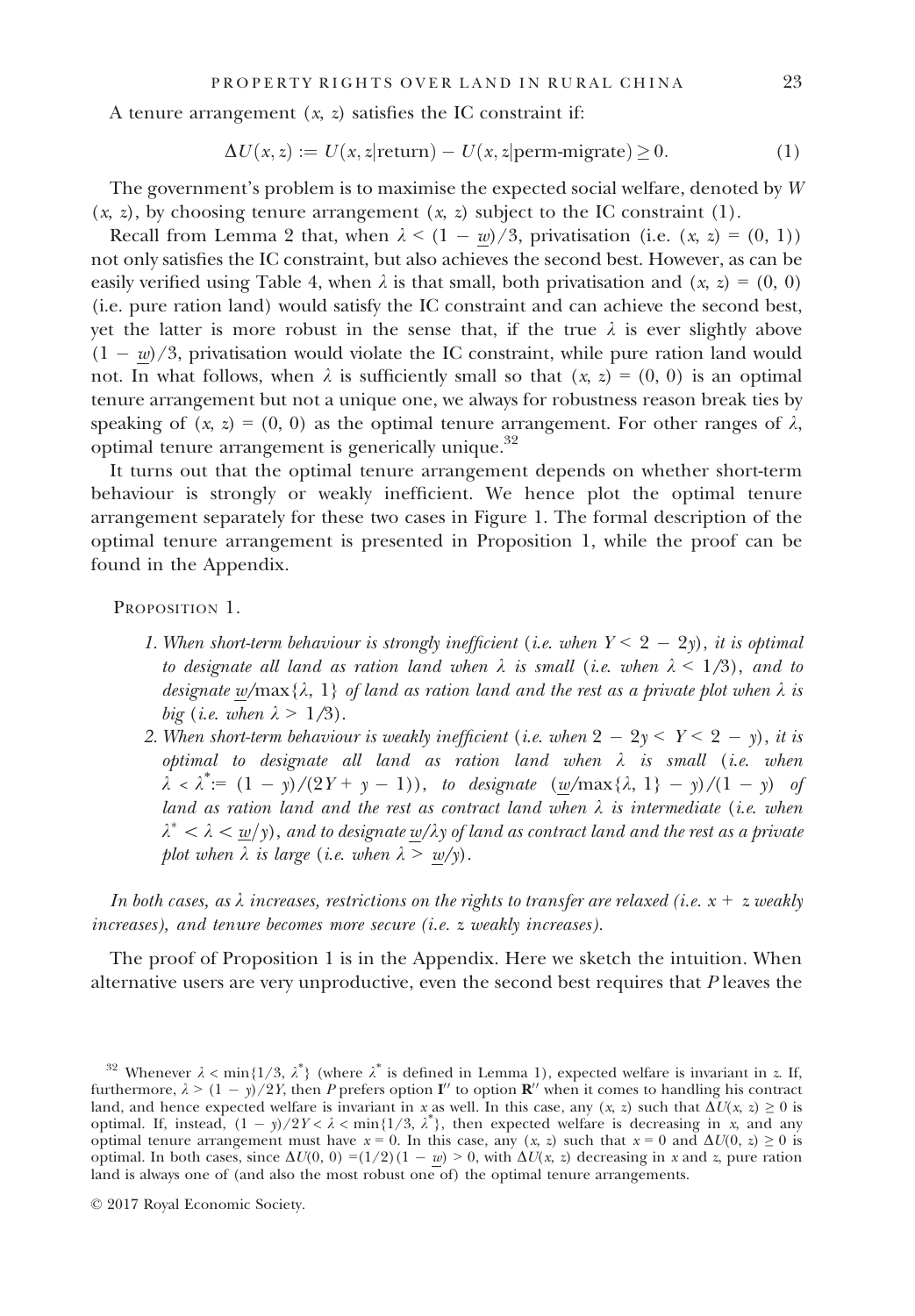

Fig. 1. Optimal Division of Land (Optimal if the Government is to Discourage P from Going Underground (Proposition 1), and also Optimal Overall if c is Sufficiently Large (Proposition 2)). Note. Colour figure can be viewed at wileyonlinelibrary.com.

land idle in period 1 (lest damaging the land for no good reason). Pure ration land achieves exactly that, and hence is optimal in such situations.

So let us assume alternative users are not too unproductive, and hence leaving the land idle in period 1 is socially undesirable. To understand why the optimal tenure arrangement then takes the form as described in the Proposition, it is important to understand the different roles played by different parcels of land. Conditional on the IC constraint is satisfied, a private plot always generates the highest expected welfare. However, when it comes to relaxing the IC constraint, ration land is always the best. Therefore, the only chance that contract land is useful is when it generates higher expected welfare than ration land does, which is possible only if P prefers option  $\mathbb{R}^n$  to option  $I''$  when it comes to handling his contract land. When  $P$  rents out his contract land in period 1, there is efficiency loss due to  $A$ 's short-term behaviour. If short-term behaviour is strongly inefficient, contract land is never useful, and the optimal tenure arrangement is just a mixture of a private plot and ration land. The government increases the size of a private plot as much as possible, and keeps barely enough ration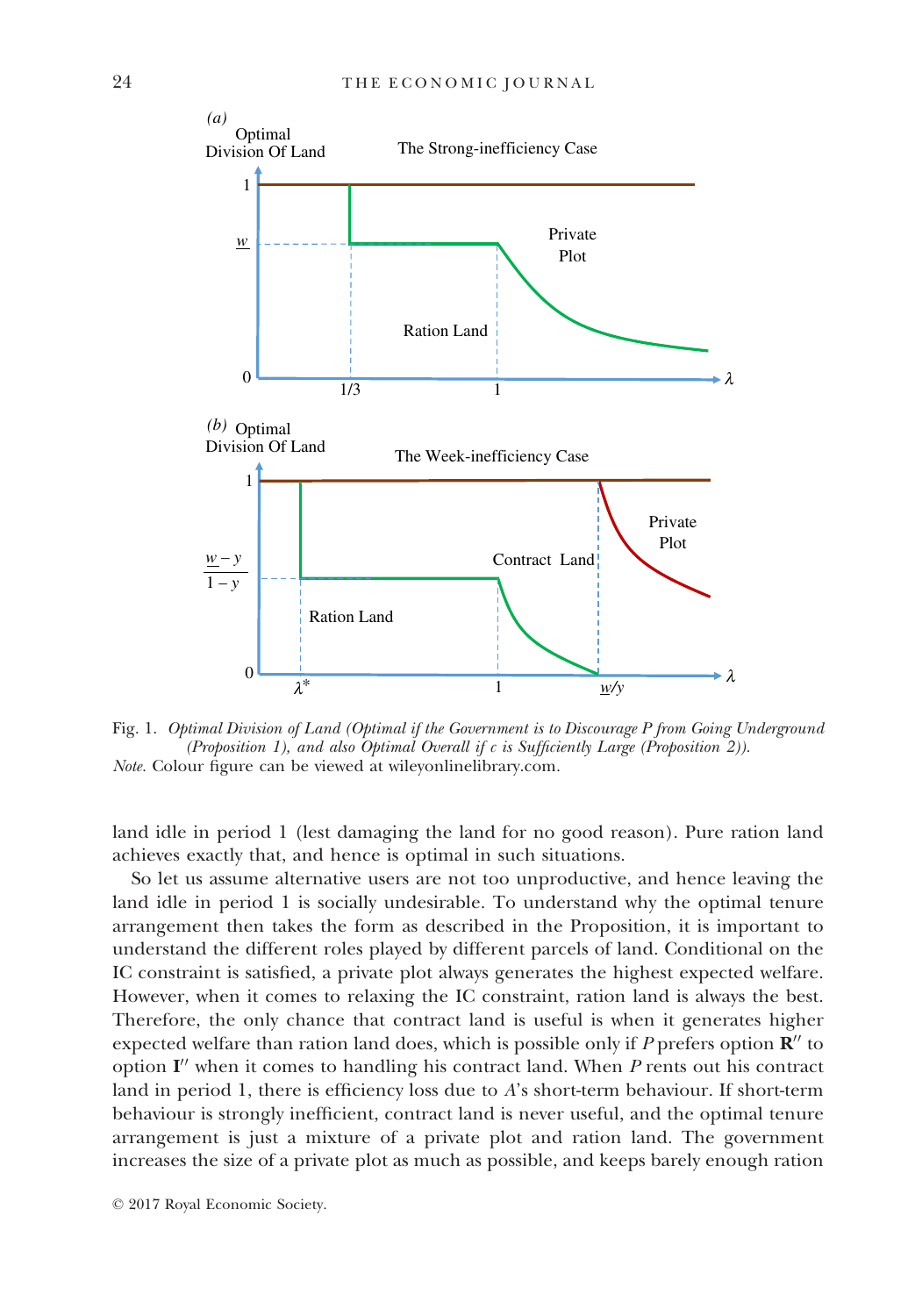land to generate a period-2 rental income of  $w$  (that P would risk losing if he does not return to the village) to discourage  $P$  from going underground. As the alternative users' productivity increases, the minimal size of ration land necessary to generate a period-2 rental income of w decreases.

If short-term behaviour is only weakly inefficient, contract land can be more useful than a private plot. Let us continue to assume that alternative users are sufficiently productive so that leaving the land idle in period  $1$  is socially undesirable, and that  $P$ prefers option  $\mathbf{R}^{\prime\prime}$  to option  $\mathbf{I}^{\prime\prime}$  when it comes to handling his contract land. Since the tenure of contract land is insecure, contract land is more powerful than a private plot in discouraging P from going underground. Therefore, by replacing a parcel of private plots with a same size parcel of contract land, the government can reduce the size of ration land necessary to satisfy the IC constraint. The part of ration land thus saved can further be turned into more contract land. As the efficiency loss due to  $A$ 's short-term behaviour on contract land is small, such a transformation increases efficiency. As the government replaces more and more private plots with contract land through such a transformation, either all private plots are replaced, in which case the optimal tenure arrangement is just a mixture of contract land and ration land, or all ration land is gone and hence no more ration land can be saved by such a transformation. The latter case is more likely to happen when alternative users are more productive, because then the size of ration land necessary to satisfy the IC constraint is small to begin with.

### 4.2. The Overall Optimal Rural Land System

Recall that if the government is to tolerate permanent migration, it is optimal to privatise the land, with the accompanying expected welfare described in Lemma 2. If the government instead is to discourage  $P$  from going underground, the optimal tenure arrangement is as described in Proposition 1, with the accompanying expected welfare being:

$$
W = \begin{cases} \frac{1}{2}\overline{w} + \frac{1}{2} + \frac{1}{2}\lambda & \text{if } \lambda < 1/3\\ \frac{1}{2}\overline{w} + \frac{1}{2}\underline{w} + \lambda\left(2 - \frac{3}{2}\underline{w}\right) & \text{if } 1/3 < \lambda < 1\\ \frac{1}{2}\overline{w} + 2\lambda - \underline{w} & \text{if } \lambda > 1 \end{cases}
$$

if short-term behaviour is strongly inefficient, and being:

$$
W = \begin{cases} \frac{1}{2}\overline{w} + \frac{1}{2} + \frac{1}{2}\lambda & \text{if } \lambda < \lambda^* \\ \frac{1}{2}\overline{w} + \frac{1}{2}\underline{w} + \lambda \left(Y\frac{1-\underline{w}}{1-y} + \frac{\underline{w}}{2}\right) & \text{if } \lambda^* < \lambda < 1 \\ \frac{1}{2}\overline{w} + \frac{Y}{1-y}\lambda - \underline{w}\frac{Y+y-1}{1-y} & \text{if } 1 < \lambda < \underline{w}/y \\ \frac{1}{2}\overline{w} + 2\lambda - \underline{w}\frac{2-Y-y}{y} & \text{if } \underline{w}/y < \lambda \end{cases}
$$

:

if short-term behaviour is weakly inefficient (both calculated using Table 4).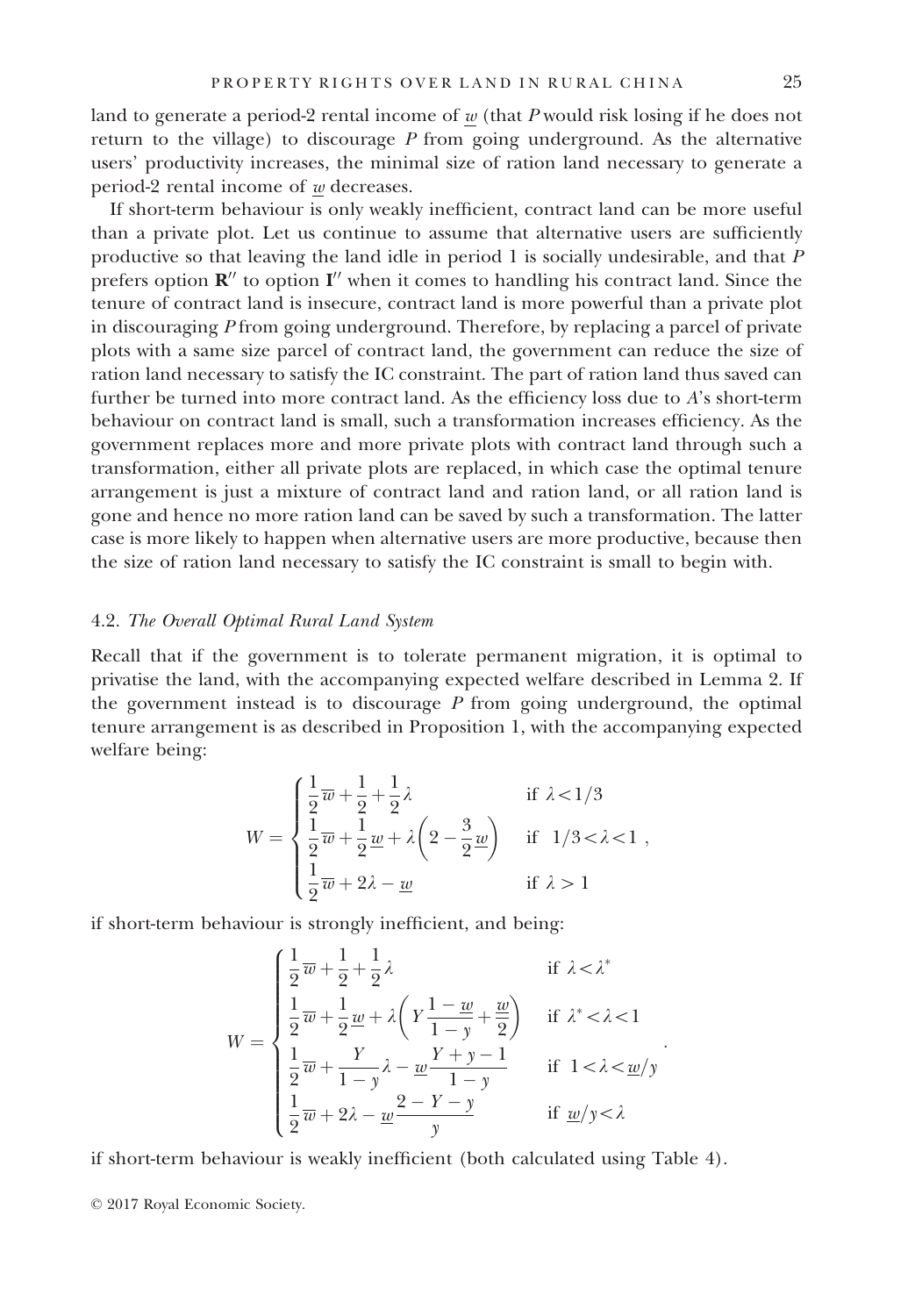In Figures 2 and 3, we plot these different expected welfares for easy comparison. For  $\lambda$  sufficiently large (i.e. for  $\lambda > (1 - w)/3$ ), expected welfare under privatisation is  $W = Ew + 2\lambda$  –(1/2)c (see Lemma 2), which grows with  $\lambda$  at the rate of 2. Suppose short-term behaviour is strongly inefficient. Then, when  $\lambda$  is sufficiently large (i.e. when  $\lambda$  > 1), expected social welfare under the optimal tenure arrangement described in Proposition 1 is  $W = (1/2)\overline{w} + 2\lambda - w$ , which also grows with  $\lambda$  at the rate of 2. Therefore, if c is sufficiently large (i.e. if  $c > 3w$ ), it is never optimal for the government to tolerate permanent migration no matter how large  $\lambda$  grows. The optimal tenure arrangement described in Proposition 1 is hence also the overall optimal tenure arrangement.

Next suppose short-term behaviour is weakly inefficient. Then, when  $\lambda$  is sufficiently large (i.e. when  $\lambda > w/y$ ), expected social welfare under the optimal tenure arrangement described in Proposition 1 is  $W = (1/2)\overline{w} + 2\lambda - w(2 - Y - y)/y$ , which also grows with  $\lambda$  at the rate of 2. Therefore, if c is sufficiently large (i.e. if  $c > 4 - w - 2Y(1 - w)/(1 - y)$ ,<sup>33</sup> it is never optimal for the government to tolerate permanent migration no matter how large  $\lambda$  grows. The optimal tenure arrangemet



Fig. 2. Welfare under the Second Best (Upper Dashed Line), the Optimal Tenure Arrangement Described in Proposition 1 (Middle Solid Line), and Privatisation (Lower Dashed Line): The Strong-inefficiency Case. Note. Colour figure can be viewed at wileyonlinelibrary.com.

<sup>33</sup> The minimum c for this statement to be true is determined by the points J and K in Figure 3.

<sup>©</sup> 2017 Royal Economic Society.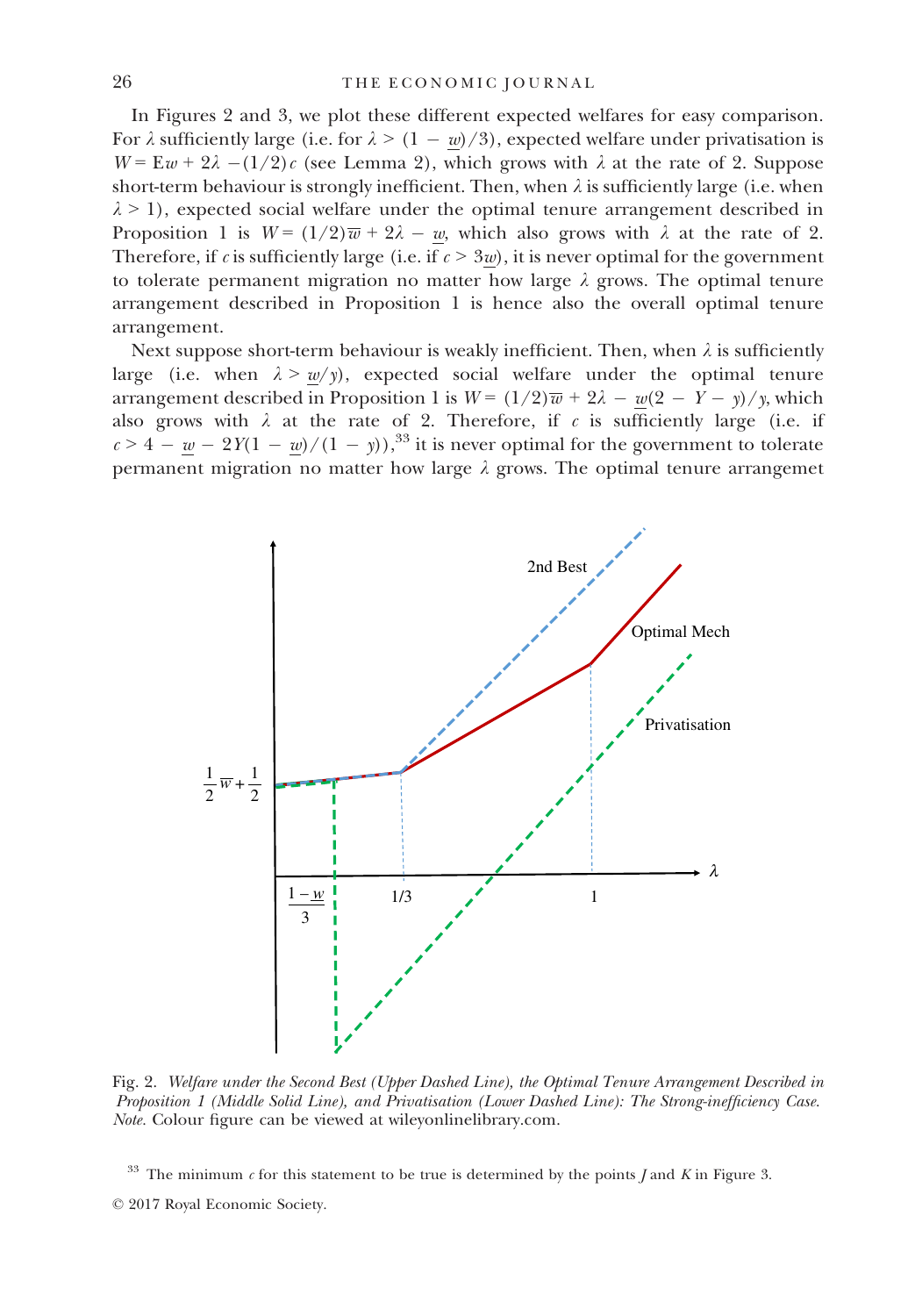

Fig. 3. Welfare under the Second Best (Upper Dashed Line), the Optimal Tenure Arrangement Described in Proposition 1 (Middle Solid Line), and Privatisation (Lower Dashed Line): The Weak-inefficiency Case Note. Colour figure can be viewed at wileyonlinelibrary.com.

described in Proposition 1 is hence, again, also the overall optimal tenure arrangement.

Since  $3w > 4 - w - 2Y(1 - w)/(1 - y)$  when short-term behaviour is weakly inefficient (i.e. when  $Y > 2 - 2y$ ), a sufficient condition for privatisation of land never to be optimal (or, equivalently, for the tenure arrangement described in Proposition 1 to always be the overall optimal tenure arrangement) is hence  $c > 3w$ .

PROPOSITION 2. Suppose by going underground P would inflict a sufficiently large negative externality on the government (i.e. suppose  $c > 3w$ ). Then the tenure arrangement described in Proposition 1 is also the overall optimal tenure arrangement. In particular, as  $\lambda$  grows, a larger and larger portion of the land should optimally be designated as private plot. However, complete privatisation of all land is never optimal.

## 5. From Theory to Reality

In this Section, we discuss how our model generates predictions that match a wide array of empirical patterns, some are obvious, while others are more subtle.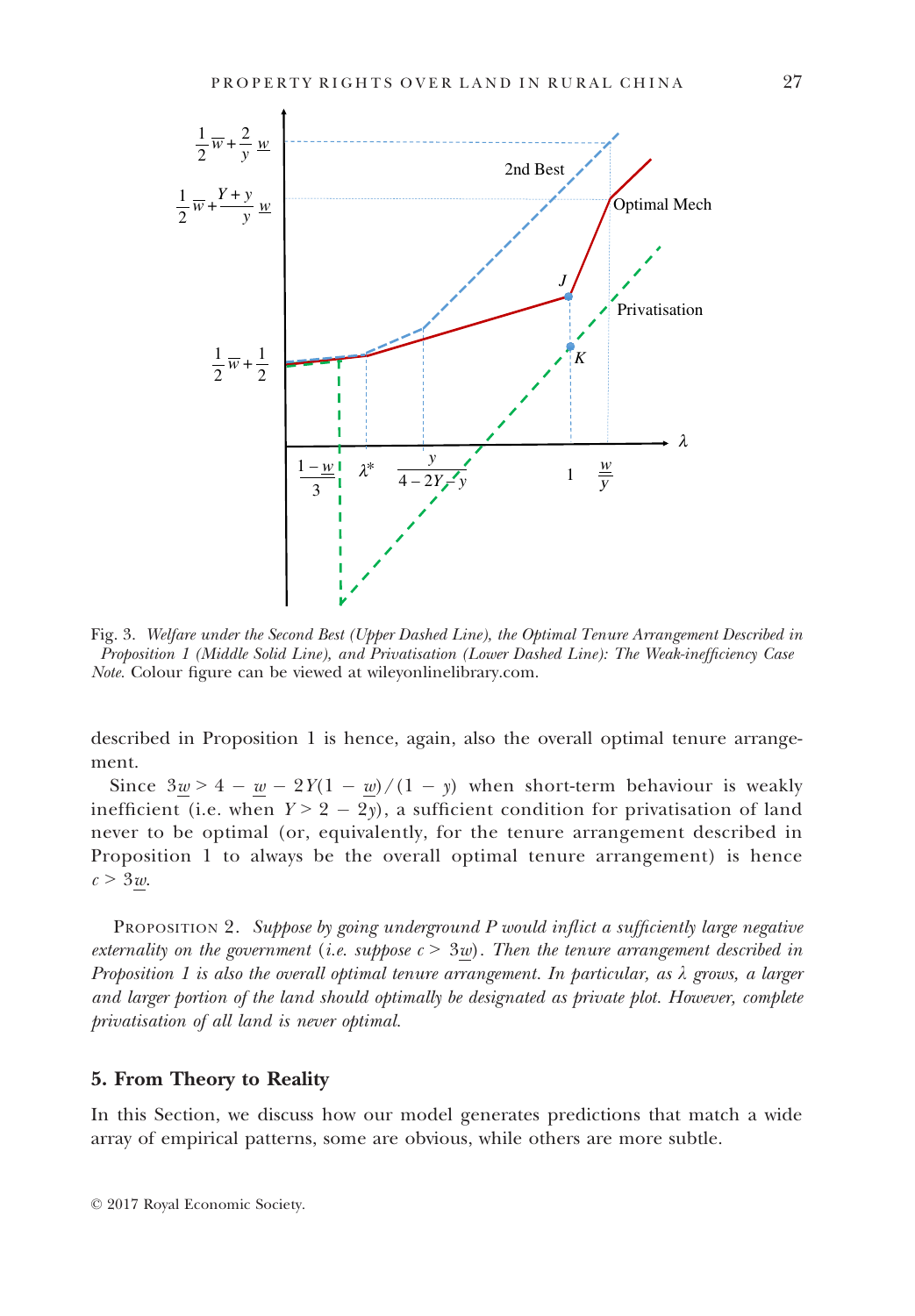## 5.1. Variation Across Time and Regions

The most obvious empirical success of our model is that it predicts a kind of variation across time and regions that matches the observed pattern. As mentioned in Section 1, the common basic structure underlying China's rural land tenure arrangements masks much variation across time and regions, with tenure more insecure, and restrictions on the rights to transfer more severe, in earlier stages of the reform and in inland regions. This variation can be explained by a single parameter in our model, namely the productivity of the best alternative users,  $\lambda$ . It is plausible that the productivity of the best alternative users is higher in later stages of the reform, because economic reform lifted restrictions on more and more alternative uses, pushing up the productivity of the best one among those allowed. It is also plausible that the productivity of the best alternative users is higher in coastal regions, because a piece of land in coastal regions is more likely to be contiguous to other farmland or even the urban area, and less likely to be located in the mountainous area (and hence in isolation and not easily accessible to other households). According to Proposition 1, tenure will therefore be more secure, and restrictions on the rights to transfer less severe, in later stages of the reform and in coastal regions.

## 5.2. Widespread Under-utilisation of Land in the 1980s

Widespread underutilisation of farmland was once considered a problem of China's rural reform, especially in the 1980s. A lot of peasants moved away from farming activities, leaving only women, children and the elderly behind to do the farming.<sup>34</sup> Some went into the city to look for jobs, many more worked in township and village enterprises (Guo, 1995; Liu, 2009). This was considered a problem because of the apparent waste of resources. Our model suggests that such phenomenon can be explained by peasants' concerns over short-term behaviour of alternative users. Indeed, we can see from Table 4 that, when  $\lambda$  is sufficiently small (i.e. when  $\lambda \lt \min\{(1 - \gamma)/(2Y + \gamma - 1), 1/3\}$ ), P would rather leave his private plot idle instead of renting it out or selling it in period 1 (conditional on his plan of returning to the village during the hard time in period 2). Similarly, when  $\lambda$  is sufficiently small (i.e. when  $\lambda < (1 - \gamma)/2Y$ ), P would rather leave his contract land idle instead of renting it out in period 1 (again, conditional on his plan of returning to the village during the hard time in period 2). Since  $\lambda$  was small in early stages of the reform, widespread underutilisation of farmland hence appeared. Instead of being a problem, leaving private plot and contract land idle is P's way to preserve the health of his land in preparation for his return to the village during the hard time in period 2. Indeed, the second best is achieved notwithstanding the widespread underutilisation of farmland when  $\lambda < \min\{(1 - \gamma)/(2Y + \gamma - 1), 1/3\}.$ 

## 5.3. Relative Prevalence of Contract Land vis-à-vis Private Plot

According to Proposition 1, contract land appears in the optimal tenure arrangement only if short-term behaviour is weakly inefficient but not strongly inefficient. Since

<sup>&</sup>lt;sup>34</sup> The women, children and the elderly left behind to do the farming had been nicknamed the 386199 brigade, where 38 stands for women, 61 for children, and 99 for the elderly.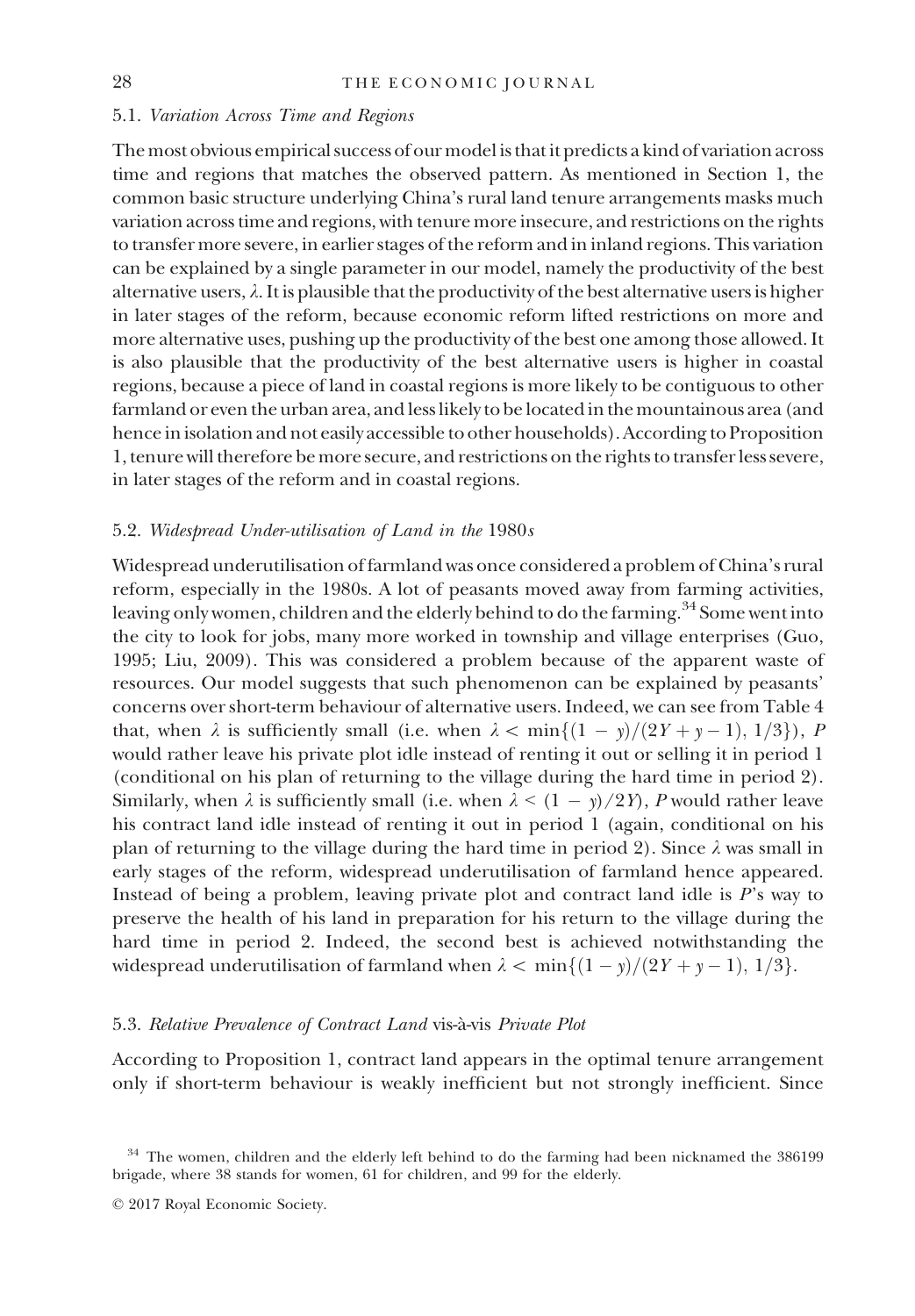contract land indeed plays a heavy role in China's rural land tenure arrangement (Li et al., 1998), our model 'predicts' that short-term behaviour is at most weakly inefficient. Since whether short-term behaviour is actually strongly or weakly inefficient is an empirical question, this 'prediction' of our model can be readily verified empirically.

Given the vast number of Chinese agricultural experts who openly expressed concerns of underinvestment in land (a form of short-term behaviour), one generally has an impression that short-term behaviour is strongly inefficient in real life. However, while there are many studies documenting that insecure tenure has significant effects on investment behaviour (Zhu et al., 2006), we are not aware of any study suggesting that such investment behaviour has significant effects on efficiency. On the contrary, there are careful studies suggesting that its overall effects on efficiency are small. For example, Jacoby et al. (2002) empirically showed that tenure insecurity (measured by hazard of expropriation) significantly affects farmers' application of organic fertiliser in China, confirming previous studies. However, the associated cost is small, because the yield elasticity of organic fertiliser is small.<sup>35</sup>

### 5.4. Why Tenant Identity Matters

In our model, since all alternative users are identical, restrictions on the rights to transfer take two extreme forms – either there is no restriction at all, as in the case of contract land, or there is a complete ban, as in the case of ration land. In a richer model, alternative users can be heterogenous, and can differ in how severely their respective short-term behaviour may damage the land. In that case, the optimal restriction on the rights to transfer can take some intermediate forms, with less-damaging tenants being allowed, and more damaging ones disallowed. For example, if the potential tenant is another household of the same village, she may be less motivated to engage in the most severe forms of short-term behaviour due to her involvement in other long-term relationships with  $P^{36}$  The contrary will be true if the potential tenant is another household from a different village, or a city dweller with a business plan in mind. Therefore, with judicious modifications, our model can also match the variation in restrictions on the rights to transfer across different potential tenants.

## 6. Concluding Remarks: Prospect of Privatisation

In this article, we suggest the constraints against which China's rural land tenure arrangement may be constrained efficient, and show how our stylised model generates predictions that match a wide array of empirical patterns. We close this article by using this stylised model to ponder the prospect of privatisation of rural land in China.

Proposition 2 suggests that we should not expect any constitutional change that fundamentally redefines the property rights of all rural land. Instead, we should expect to see gradual changes at the margin, with a larger and larger portion of rural land

<sup>&</sup>lt;sup>35</sup> They estimated that the social gain from better tenure security (and hence less short-term behaviour) will be less than 1% when evaluated by median percentage change in plot value (i.e. discounted stream of profits from a plot).

 $\frac{36}{100}$  Or, more realistically, due to her sheer love of the village.

<sup>©</sup> 2017 Royal Economic Society.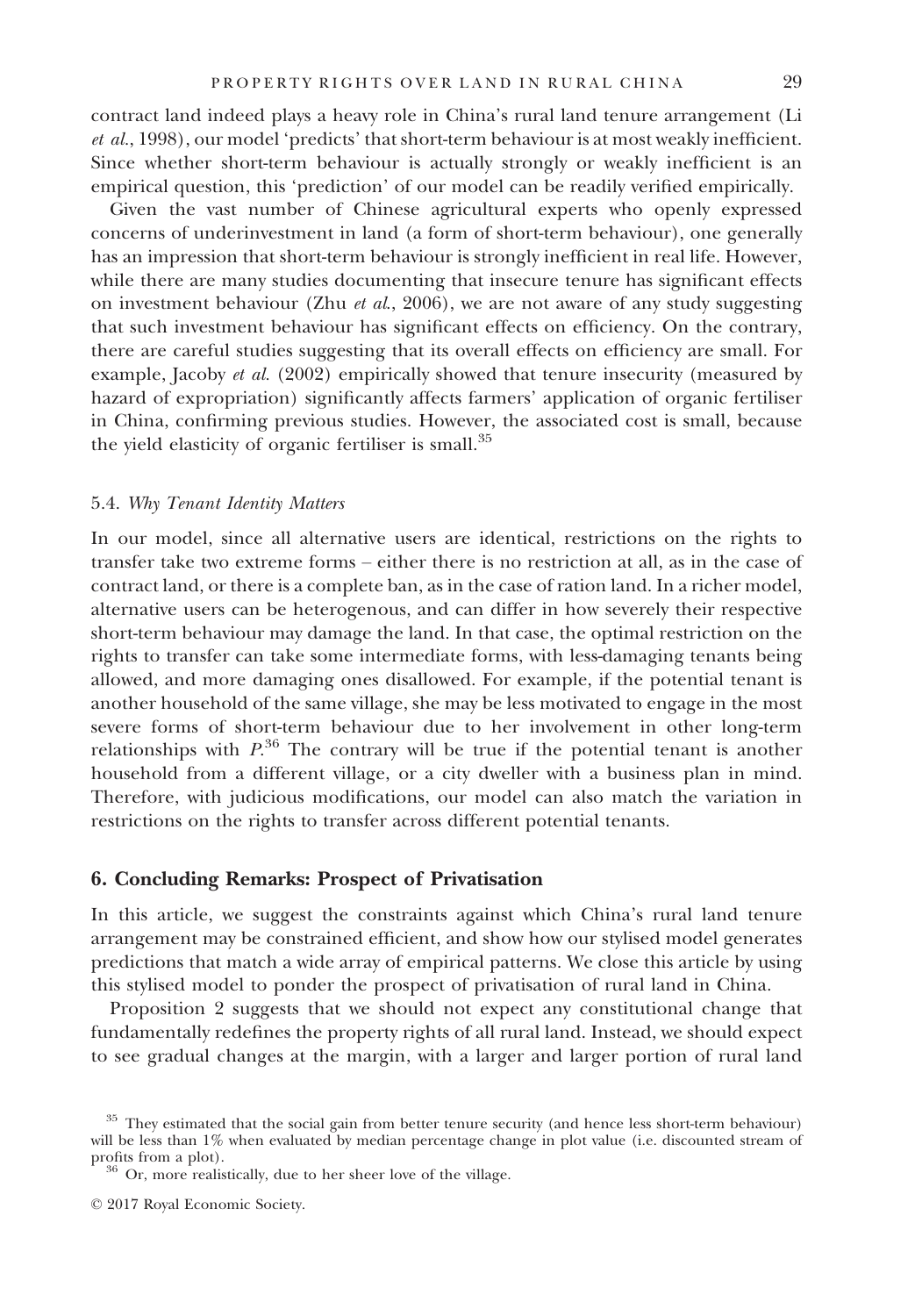being designated as private plots, while the rest continues to feature insecure tenure. Such kinds of gradual change would be most conveniently implemented within the current household responsibility system. This prediction stands in sharp contrast with the previous literature, which tends to portray China's current rural land system as transitional, with the reason why the transition towards eventual privatisation cannot be faster being either ideological (Zhang, 2011) or technical (Li, 2012).

However, one may argue that such a prediction is too rosy to be warranted even if we take our model literally. This is because, in our model, social welfare is measured by aggregate output, and is unaffected by how the corresponding surplus is distributed among different parties. Therefore, the same social welfare can be generated no matter whether it is the peasants or some unmodelled ruling elites who capture the surplus generated from the peasants' private plots. Our model hence may as well predict that, as  $\lambda$  grows over time, the government will increasingly tolerate illegal and inadequately compensated land grab by the (unmodelled) ruling elites. As long as the scale of such land grab is within the bound set in Proposition 2 for private plot, such land grab will not generate the negative externality  $c$  and hence is acceptable. Such a prediction, incidentally, is also consistent with the escalating number of incidences of illegal land grab bing in rural China (Lin, 2009; Ong, 2014).

Without a richer model where the government also cares about how surplus is distributed, our article is hence inadequate in distinguishing these two (one rosy and one gloomy) predictions, and in giving sharp prediction on how peasants will fare as  $\lambda$ grows over time.

## Appendix A. Proof of Proposition 1

Recall that there are three potentially optimal options  $(I, R \text{ and } S)$  for P to handle his private plot, and two  $(I''$  and  $R''$ ) for him to handle his contract land, totalling at most six combinations, as tabulated in Table A1. These six combinations can also be regarded as partitioning the relevant parameter space (of parameters  $\lambda$ ,  $Y$ , and  $y$ ) into six regions.

Among these, the parameter region of  $(R, I'')$  is impossible. Indeed, since P is not a residual claimant of his contract land, he does not internalise the full damage A's short-term behaviour inflicts on his contract land. He is hence more eager to rent it out his contract land than his private plot.<sup>37</sup>

|          |                                                      | $\mathbf{R}^{\prime\prime}$          |
|----------|------------------------------------------------------|--------------------------------------|
|          | $x^* = 0 = z^*$                                      | $x^* = 0 = z^*$                      |
| R        | impossible                                           | $x^* = \frac{1 - w}{1 - y}; x^* = 0$ |
| <b>S</b> | $x^* = 0$ ; $z^* = 1 - \frac{w}{\max\{\lambda, 1\}}$ |                                      |

Table A1 Partitioning the Relevant Space of Parameters  $\lambda$ , Y, and y

<sup>37</sup> Formally, P prefers option **R** to option I when  $\lambda > \lambda^* = (1 - \gamma)/(2Y + \gamma - 1)$ , and prefers option **R**<sup>*n*</sup> to option I'' when  $\lambda > (1 - \gamma)/2Y$ . The impossibility of  $(R, I'')$  follows from the fact that  $\lambda^* > (1 - \gamma)/2Y$ .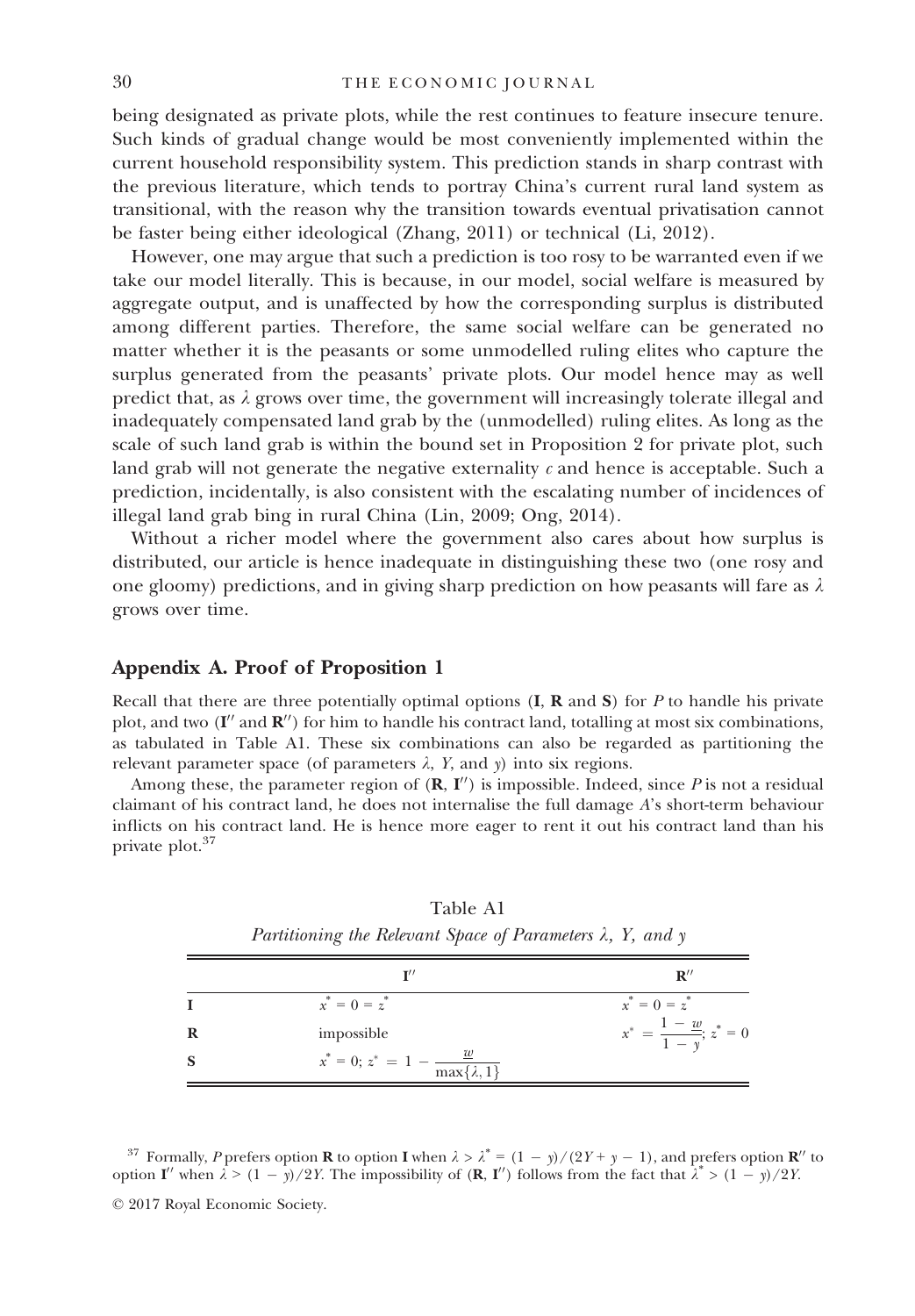Option I is P's optimal option for handling private plot if and only if option I is the second best option for handling all land (see Lemma 1).<sup>38</sup> The corresponding second-best expected welfare of  $W = (1/2)\overline{w} + 1/2 + (1/2)\lambda$  can be achieved by pure ration land. Therefore, in the parameter regions of  $(I, I'')$  and  $(I, R'')$ , it is optimal to set  $(x, z) = (0, 0)$ .<sup>39</sup>

In the parameter region of  $(R, R'')$ , P prefers option R to option S when it comes to handling his private plot. This requires  $\lambda \le \gamma/(4 - 2Y - \gamma) \le 1$ , and hence we have max $\{\lambda, 1\} = 1$ . Therefore, both the private plot and contract land generate the same expected welfare of  $W = (1/2)\overline{w} + \lambda Y + (1/2)\gamma + (1/2)\lambda\gamma$ , where as ration land generates an expected welfare of  $W = (1/2)\overline{w} + 1/2 + (1/2)\lambda$ . Since P prefers option **R** to option **S** when it comes to handling his private plot, the former is larger than the latter. Therefore, expected welfare is increasing in  $x + z$ but is invariant in how the sum is divided between x and z. However, the private plot tightens the IC constraint more than contract land does.<sup>40</sup> Therefore, it is optimal to set  $z = 0$  and increase x as much as possible until the IC constraint binds. This results in  $x^* = (1 - w)/(1 - y)$ .

In the parameter region of  $(S, I'')$ , P prefers option  $I''$  to option  $R''$  when it comes to handling his contract land. This requires  $\lambda < (1 - y)/2Y < 1$ , and hence we have max $\{\lambda, 1\} = 1$ . Since contract land generates the same expected welfare as ration land does, but tightens the IC constraint, x should optimally be set to  $0<sup>41</sup>$  On the other hand, P prefers option S to option I when it comes to handling his private plot, implying that the private plot generates a higher expected welfare than ration land does, and hence it is optimal to increase z as much as possible until the IC constraint binds.<sup>42</sup> This results in  $z^* = 1 - w = 1 - w / max{\lambda, 1}$ .

In the parameter region of  $(S, R'')$ , the IC constraint can be simplified as  $x(1 - y)$  +  $z \leq 1 - w / \max{\{\lambda, 1\}}$ . When  $\lambda \leq w / \lambda$ , the constrained set is a triangle (in the x-z space) with vertices  $\overline{\mathbf{0}} = (0, 0)$ ,  $\mathbf{a} = (0, 1 - w/\max{\lambda}, 1)$ , and  $\mathbf{b} = \frac{(1 - w/\max{\lambda}, 1)}{(1 - v)}$ , 0]. When  $\lambda > w/\gamma$ , the constrained set is a quadrangle with vertices **0**, **a**, **c** =  $(w/\lambda \gamma, 1 - w/\lambda \gamma)$ , and  $\mathbf{d} = (1, 0)$ . Since expected welfare  $W(x, z)$  is linear in x and z, it suffices (for generic parameter values) to consider only these vertices as candidate optimal tenure arrangements. We first observe that private plot generates a higher expected welfare than ration land does. Indeed, if  $\lambda$  < 1, this follows from exactly the same argument in the above paragraph; and if  $\lambda$  > 1, this also follows from a direct comparison. Therefore, 0 is never optimal, as it is dominated by a. A second observation is that  $d$  is dominated by  $c$ , because:

$$
W(\mathbf{c}) = \frac{1}{2}\overline{w} + 2\lambda - (2 - Y - y)\frac{w}{y}
$$
  
>  $\frac{1}{2}\overline{w} + 2\lambda - (2 - Y - y)\lambda$   
=  $\frac{1}{2}\overline{w} + (Y + y)\lambda$   
=  $W(\mathbf{d}),$  (A.1)

where we have made use of  $\lambda > w/y > 1$ , which is the case when the comparison between **c** and **d** is relevant. Therefore, it remains to compare **a** against **b** when  $\lambda \leq w/\gamma$ , and to compare **a** against **c** when  $\lambda > w/\gamma$ .

<sup>38</sup> The corresponding parameter regions are  $\lambda < 1/3$  if  $Y < 2 - 2y$ , and  $\lambda < \lambda^*$  if  $2 - 2y < Y < 2 - y$ .<br><sup>39</sup> However,  $(x, z) = (0, 0)$  is not the unique optimal tenure arrangement in these parameter regions. See

Footnote 1 for more discussion on the multiplicity issue.<br>
<sup>40</sup> Formally,  $\partial \Delta U(x, z)/\partial z = -1/2(1 - y) - \lambda(2 - Y - 1/2y) < -1/2(1 - y) = \partial \Delta U(x, z)/\partial x$ .<br>
<sup>41</sup> Formally, they both generate  $W = (1/2)\overline{w} + 1/2 + (1/2)\lambda$ , but  $\partial \Delta U(x, z)/\partial x = 1/$ 

<sup>42</sup> Formally, private plot and ration land generate expected welfare of  $W = (1/2)\overline{w} + 2\lambda$  and  $W = (1/2)\overline{w} + 1/2 + (1/2)\lambda$ , respectively. The former is larger than the latter because P prefers option S to option I when it comes to handling his private plot.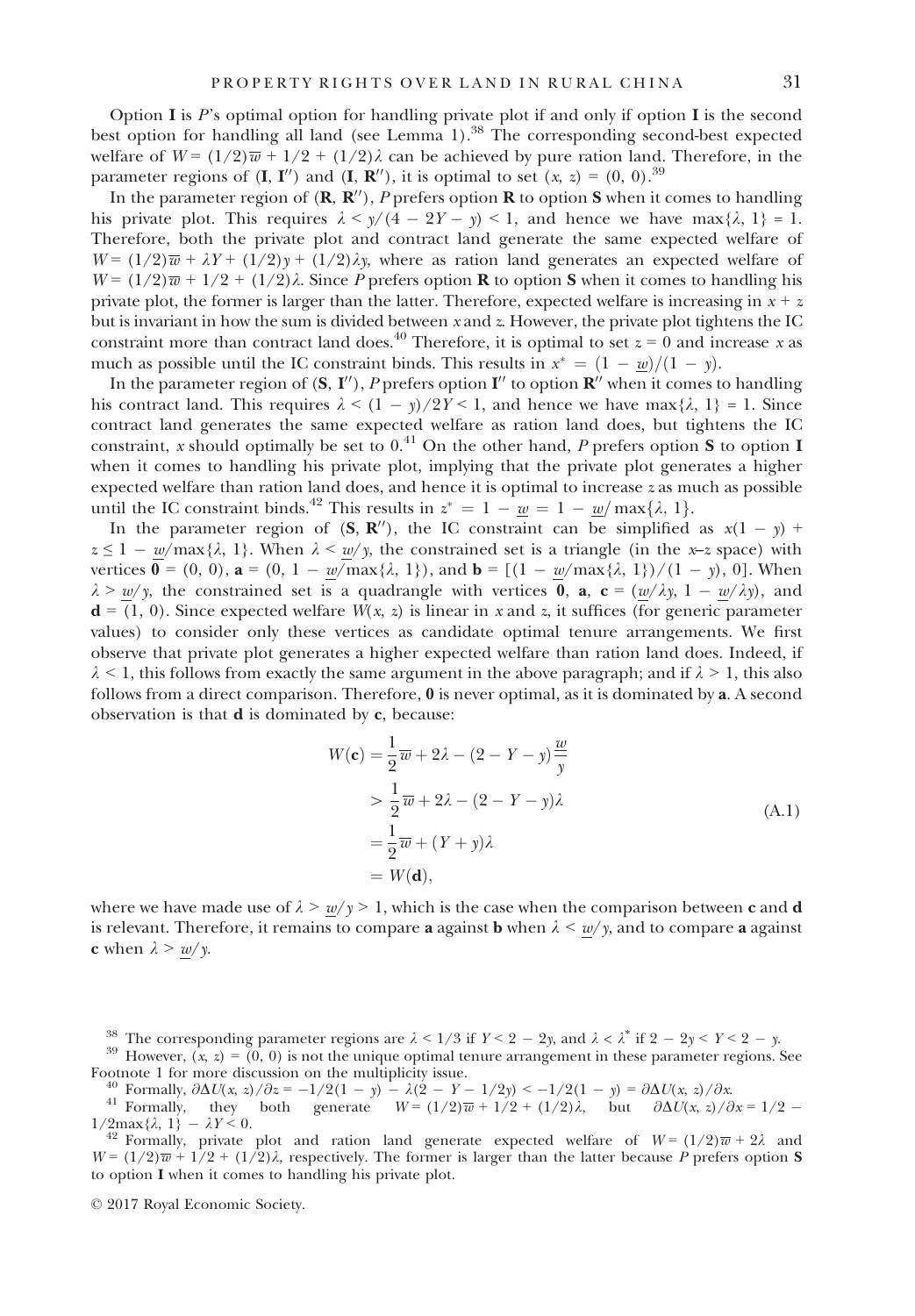After some algebraic manipulation, it can be shown that:

$$
W(\mathbf{a}) = \frac{1}{2}\overline{w} + \frac{1}{2}\left(1 + \frac{\lambda}{\max\{\lambda, 1\}}\right)\underline{w} + 2\lambda\left(1 - \frac{\underline{w}}{\max\{\lambda, 1\}}\right)
$$
  
and 
$$
W(\mathbf{b}) = \frac{1}{2}\overline{w} + \frac{1}{2}\left(1 + \frac{\lambda}{\max\{\lambda, 1\}}\right)\underline{w} + \frac{\lambda Y}{1 - y}\left(1 - \frac{\underline{w}}{\max\{\lambda, 1\}}\right).
$$

Therefore, we have:

$$
W(\mathbf{a})\geqslant W(\mathbf{b}) \quad \text{iff} \quad 2-2y\geqslant Y.
$$

When  $\lambda > w/\gamma$ , we can simplify  $W(\mathbf{a})$  as:

$$
W(\mathbf{a}) = \frac{1}{2}\overline{w} + 2\lambda - \underline{w}.
$$

Using (A.1), we have:

$$
W(\mathbf{a})\geqslant W(\mathbf{c}) \quad \text{iff} \quad 2-2y\geqslant Y.
$$

To summarise, in the parameter region of  $(S, R'')$ , we have:

$$
(x^*, z^*) = \begin{cases} \left(0, 1 - \frac{w}{\max\{\lambda, 1\}}\right) & \text{if } Y < 2 - 2y \\ \left(\frac{1 - w}{1 - y}, 0\right) & \text{if } 2 - 2y < Y < 2 - y \text{ and } \lambda < w/y \\ \left(\frac{w}{\lambda y}, 1 - \frac{w}{\lambda y}\right) & \text{if } 2 - 2y < Y < 2 - y \text{ and } \lambda > w/y \end{cases}
$$

To prove Part 1 of Proposition 1, we observe that, when  $Y \le 2 - 2y$ , the parameter region of  $(R, R'')$  is impossible as well, because option R is never optimal for P in handling his private plot when short-term behaviour is strongly inefficient (see Lemma 1). Therefore, the optimal land system always has  $x^* = 0$ , and has  $z^* = 0$  when P prefers option I to option S (has  $z^* = 1 - w/\max\{\lambda, 1\}$  when P prefers option S to option I) when it comes to handling his private plot, which in turn happens when  $\lambda \leq 1/3$  (respectively, when  $\lambda \geq 1/3$ ).

To prove Part 2 of Proposition 1, we observe that, when  $2 - 2y < Y < 2 - y$ , the parameter region of  $(S, I'')$  is impossible as well, because option S is optimal for P in handling his private plot only when  $\lambda > \gamma/(4 - 2Y - \gamma) > (1 - \gamma)/(2Y + \gamma - 1)$  (see Lemma 1), in which case P would have preferred option  $\mathbb{R}^{\prime\prime}$  to option I<sup>t</sup> instead. Therefore, the optimal tenure arrangement has  $(x^*, z^*) = (0, 0)$  when option **I** is optimal for *P* in handling his private plot (i.e. when  $\lambda < \lambda^*$ ), has  $(x^*, z^*) = [(1 - \underline{w})/(1 - y), 0]$  when option **R** is optimal (i.e. when  $\lambda^* < \lambda < y/(4 - 2Y - y)$ ), and has:

$$
(x^*, z^*) = \begin{cases} \left(\frac{1-\underline{w}/\max\{\lambda, 1\}}{1-y}, 0\right) & \text{if } \lambda < \underline{w}/y\\ \left(\frac{\underline{w}}{\lambda y}, 1 - \frac{\underline{w}}{\lambda y}\right) & \text{if } \lambda > \underline{w}/y, \end{cases}
$$

when option S is optimal (i.e. when  $\lambda > y/(4 - 2Y - y)$ ). Part 2 of Proposition 1 is proved by observing that  $y/(4 - 2Y - y) < 1 < w/y$ .

Hong Kong Baptist University

## Accepted: 28 May 2017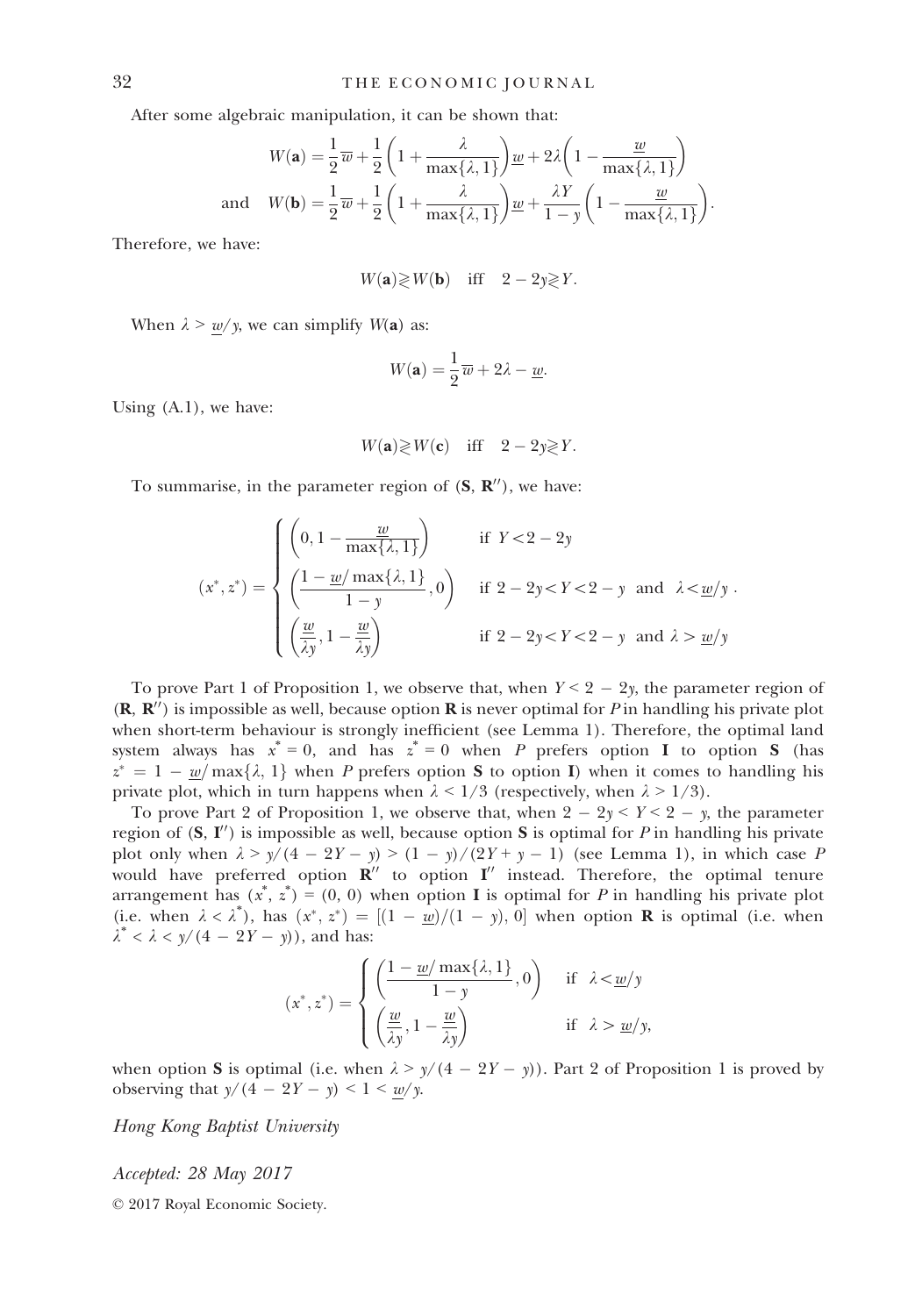## References

- Agricultural Commission of Qinzhou, Guangxi. (1996). 'Extending rural land contracts and promoting the steady development of the rural economy', Administration of Rural Cooperative Economy, vol. 4, pp. 22–3, in Chinese.
- Agricultural Office of Guangdong. (1998). 'An investigative analysis on the extension of rural land contracts', Southern Villages, vol. 3, pp. 19–22, in Chinese.
- Alchian, A.A. (2008). 'Property rights', in (D.R. Henderson, ed.), Concise Encyclopedia of Economics, 2nd edn, Indianapolis, IN: Library of Economics and Liberty, available at [http://www.econlib.org/library/Enc/](http://www.econlib.org/library/Enc/PropertyRights.html) [PropertyRights.html](http://www.econlib.org/library/Enc/PropertyRights.html) (last accessed: 29 October 2017).
- Anderson, T.L. and Lueck, D. (1992). 'Land tenure and agricultural productivity on Indian reservations', Journal of Law and Economics, vol. 35(2), pp. 427–54.
- Anderson, T.L. and McChesney, F.S. (eds) (2003). Property Rights: Cooperation, Conflict, and Law, Princeton, NJ: Princeton University Press.
- Andolfatto, D. (2002). 'A theory of inalienable property rights', *Journal of Political Economy*, vol. 110(2), pp. 382–93.
- Banerjee, A.V., Gertler, P.J. and Ghatak, M. (2002). 'Empowerment and efficiency: tenancy reform in West Bengal', Journal of Political Economy, vol. 110(2), pp. 239–80.
- Benjamin, D. and Brandt, L. (2002). 'Property rights, labour markets, and efficiency in a transition economy: the case of rural China', *Canadian Journal of Economics*, vol. 35(4), pp. 689-716.
- Bennett, M.T. (2008). 'China's sloping land conversion program: institutional innovation or business as usual?', Ecological Economics, vol. 65(4), pp. 699–711.
- Besley, T. (1995). 'Property rights and investment incentives: theory and evidence from Ghana', *Journal of* Political Economy, vol. 103(5), pp. 903–37.
- Besley, T. and Ghatak, M. (2010). 'Property rights and economic development', in (D. Rodrik and M. Rosenzweig, eds.), Handbook of Development Economics, vol. 5, pp. 4525–95, Amsterdam: Elsevier.
- Birney, M. (2014). 'Decentralization and veiled corruption under China's "rule of mandates"', World Development, vol. 53, pp. 55–67.
- Blackorby, C. and Donaldson, D. (1988). 'Cash versus kind, self-selection, and efficient transfers', American Economic Review, vol. 78(4), pp. 691–700.
- Bledsoe, D.J. and Prosterman, R.L. (2000). 'Joint stock share system in China's Nanhai County', Rural Development Institute Reports.
- Bosker, M., Brakman, S., Garretsen, H. and Schramm, M. (2012). 'Relaxing Hukou: increased labor mobility and China's economic geography', Journal of Urban Economics, vol. 72(2), pp. 252–66.
- Brandt, L., Huang, J., Li, G. and Rozelle, S. (2002). 'Land rights in rural China: facts, fictions and issues', China Journal, vol. 47, pp. 67–97.
- Brandt, L., Rozelle, S. and Turner, M.A. (2004). 'Local government behavior and property rights formation in rural China', Journal of Institutional and Theoretical Economics, vol. 160(4), pp. 627–62.
- Bruce, N. and Waldman, M. (1991). 'Transfers in kind: why they can be efficient and nonpaternalistic', American Economic Review, vol. 81(5), pp. 1345–51.
- Cai, J. and Liu, J. (1998). 'Extension of rural land contracts in Zhangjiakou, Hebei', Administration of Rural Cooperative Economy, vol. 6, pp. 25, in Chinese.
- Chan, K.W. (2009). 'The Chinese Hukou system at 50', Eurasian Geography and Economics, vol. 50(2), pp. 197–221.
- Chan, K.W. (2010). 'The household registration system and migrant labor in China: notes on a debate', Population and Development Review, vol. 36(2), pp. 357–64.
- Chen, F. (1996). 'An investigative analysis on the extension of rural land contracts', Rural Cooperative Economy and Business Administration, vol. 4, pp. 21–2, in Chinese.
- Chen, M. (2006). Institutional Innovation of the Property Rights System of Rural Land and the Protection of Land Property Rights of Farmers, Hubei: Hubei People's Press, in Chinese.
- Chen, X. (1993). China's Rural Reform: History and Prospects, Tianjin: Tianjin People's Press, in Chinese.
- Chen, X., Zhao, Y. and Luo, D. (2008). Thirty Years of Rural Reforms Review and Outlook, Beijing: People's Press, in Chinese.
- Cheng, T. and Selden, M. (1994). 'The origin and social consequences of China's Hukou system', China Quarterly, vol. 139, pp. 644–68.
- Cheng, Y.S. (1996). 'China's grain marketing system reform in 1994–1995: empirical evidence from a rural household survey', China Economic Review, vol. 7(2), pp. 135–53.
- Cheng, Y.S. and Tsang, S.K. (1994). 'The changing grain marketing system in China', China Quarterly, vol. 140, pp. 1080–124.
- Cheng, Y.S. and Tsang, S.K. (1995). 'Agricultural land reform in a mixed system: the Chinese experience of 1984–1994', China Information, vol. 10(3/4), pp. 44–74.
- Coate, S. (1995). 'Altruism, the Samaritan's dilemma, and government transfer policy', American Economic Review, vol. 85(1), pp. 46–57.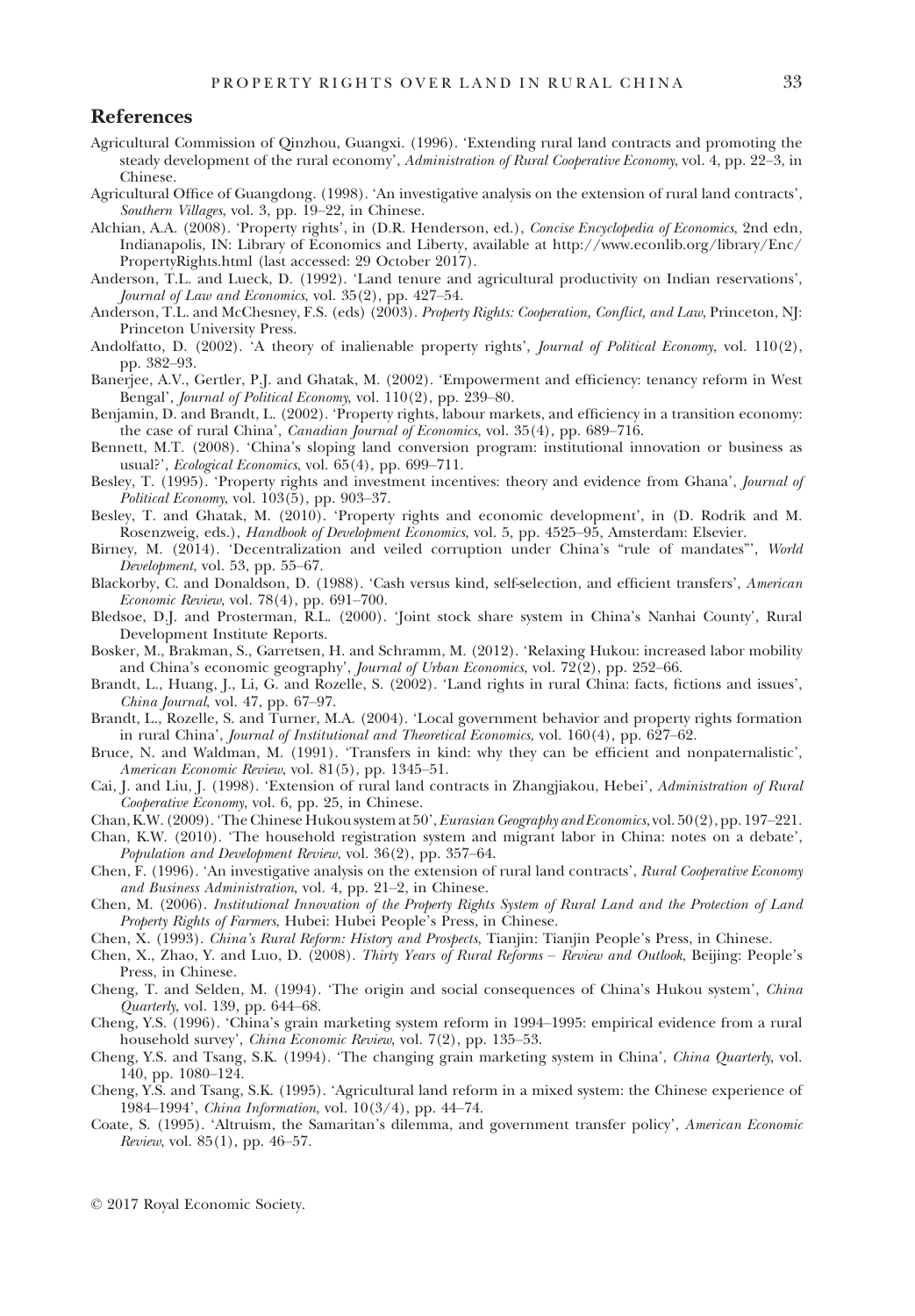- Dang, G. (2007). 'Does "land shareholding system" constitute the third land reform?', Digest For Party and Government Cadres, vol. 8, pp. 32–3, in Chinese.
- Deininger, K. and Jin, S. (2003). 'The impact of property rights on households' investment, risk coping, and policy preferences: evidence from China', Economic Development and Cultural Change, vol. 51(4), pp. 851–82.
- Deininger, K., Jin, S., Xia, F. and Huang, J. (2014). 'Moving off the farm: land institutions to facilitate structural transformation and agricultural productivity growth in China', World Development, vol. 59, pp. 505–20.
- de Janvry, A., Emerick, K., Gonzalez-Navarro, M. and Sadoulet, E. (2015). 'Delinking land rights from land use: certification and migration in Mexico', American Economic Review, vol. 105(10), pp. 3125–49.
- de Vany, A. (1977). 'Land reform and agricultural efficiency in Mexico: a general equilibrium analysis', Carnegie-Rochester Conference Series on Public Policy, vol. 6, pp. 123–47.
- de Vany, A. and Sanchez, N. (1979). 'Land tenure structures and fertility in Mexico', Review of Economics and Statistics, vol. 61(1), pp. 67–72.
- Dong, X.Y. (1996). 'Two-tier land system and sustained economic growth in post-1978 rural China', World Development, vol. 24(5), pp. 915–28.
- Edin, M. (2003). 'State capacity and local agent control in China: CCP cadre management from a township perspective', China Quarterly, vol. 173, pp. 35–52.
- Feder, G. (1987). 'Land ownership security and farm productivity: evidence from Thailand', *Journal of* Development Studies, vol. 24(1), pp. 16–30.
- Feder, G. and Onchan, T. (1987). 'Land ownership security and farm investment in Thailand', American Journal of Agricultural Economics, vol. 69(2), pp. 311–20.
- Guo, S. (1995). China's Rural Economy: Studies of Reform, Beijing: Xinhua Chubanshe, in Chinese.
- Han, J. (2008). China's Thirty Years of Economic Reforms Agricultural Economy, Chongqing: Chongqing University Press, in Chinese.
- Heberer, T. and Trappel, R. (2013). 'Evaluation processes, local cadres' behaviour and local development processes', Journal of Contemporary China, vol. 22(84), pp. 1048–66.
- Heimer, M. (2006). 'The cadre responsibility system and the changing needs of the party', in (K.E. Brodsgaard and Y. Zheng, eds.), The Chinese Communist Party in Reform, pp. 133–49, London: Routledge.
- Huang, J., Gao, L., Ji, X. and Rozelle, S. (2012). China's Rural Land System, Rural Land Transfer and Rural Land Investment, Shanghai: Gezhi Press, in Chinese.
- Jacoby, H.G., Li, G. and Rozelle, S. (2002). 'Hazards of expropriation: tenure insecurity and investment in rural China', American Economic Review, vol. 92(5), pp. 1420–47.
- Ji, H. (2008). 'The new direction of Chongqing's land reform', China Rural Science and Technology, vol. 11, pp. 66–7, in Chinese.
- Jian, X. (2013). 'Why privatization of land in China is harmful', Red Flag Literature, vol. 19, pp. 21-6, in Chinese. Judd, E.R. (1992). 'Land divided, land united', *China Quarterly*, vol. 130, pp. 338-56.
- Kong, S.T. and Unger, J. (2013). 'Egalitarian redistributions of agricultural land in China through community consensus: findings from two surveys', China Journal, vol. 69, pp. 1–19.
- Kueh, Y.Y. (1984). 'China's new agricultural-policy program: major economic consequences, 1979–1983', Journal of Comparative Economics, vol. 8(4), pp. 353–75.
- Kung, J.K. (1995). 'Equal entitlement versus tenure security under a regime of collective property rights: peasants' preference for institutions in post-reform Chinese agriculture', Journal of Comparative Economics, vol. 21(2), pp. 82–111.
- Kung, J.K. and Liu, S. (1997). 'Farmers' preferences regarding ownership and land tenure in post-Mao China: unexpected evidence from eight counties', China Journal, vol. 38, pp. 33–63.
- Li, G., Rozelle, S. and Brandt, L. (1998). 'Tenure, land rights, and farmer investment incentives in China', Agricultural Economics, vol. 19(1–2), pp. 63–71.
- Li, L. (2012). 'Land titling in China: Chengdu experiment and its consequences', China Economic Journal, vol. 5(1), pp. 47–64.
- Li, S., Zhang, G., Li, R. and Jiang, B. (1999). 'An investigative report on the extension of rural land contracts in Liaoning Province', Agricultural Economy, vol. 4, pp. 1–3, in Chinese.
- Lin, G.C.S. (2009). Developing China: Land, Politics, and Social Conditions, London: Routledge.
- Lin, J.Y. (1992). 'Rural reforms and agricultural growth in China', American Economic Review, vol. 82(1), pp. 34–51.
- Lin, J.Y. (2012). Demystifying the Chinese Economy, Cambridge: Cambridge University Press.
- Liu, S. (2009). 'The development of land property rights and land markets in China', in (Rural Development Research Institute, Chinese Academy of Social Sciences, ed.), Rural Land Institutional Reform – An International Comparative Study, pp. 114–50, Beijing: China Social Science Literature Press, in Chinese.
- Liu, S., Carter, M.R. and Yao, Y. (1998). 'Dimensions and diversity of property rights in rural China: dilemmas on the road to further reform', World Development, vol. 26(10), pp. 1789–806.
- Liu, X. (2010). 'Nanhai model: formation, evolution, and final outcome', in (Unirule Institute of Economics, ed.), Case Studies in China's Institutional Changes, pp. 68–132, Beijing: China Finance and Economic Press, in Chinese.